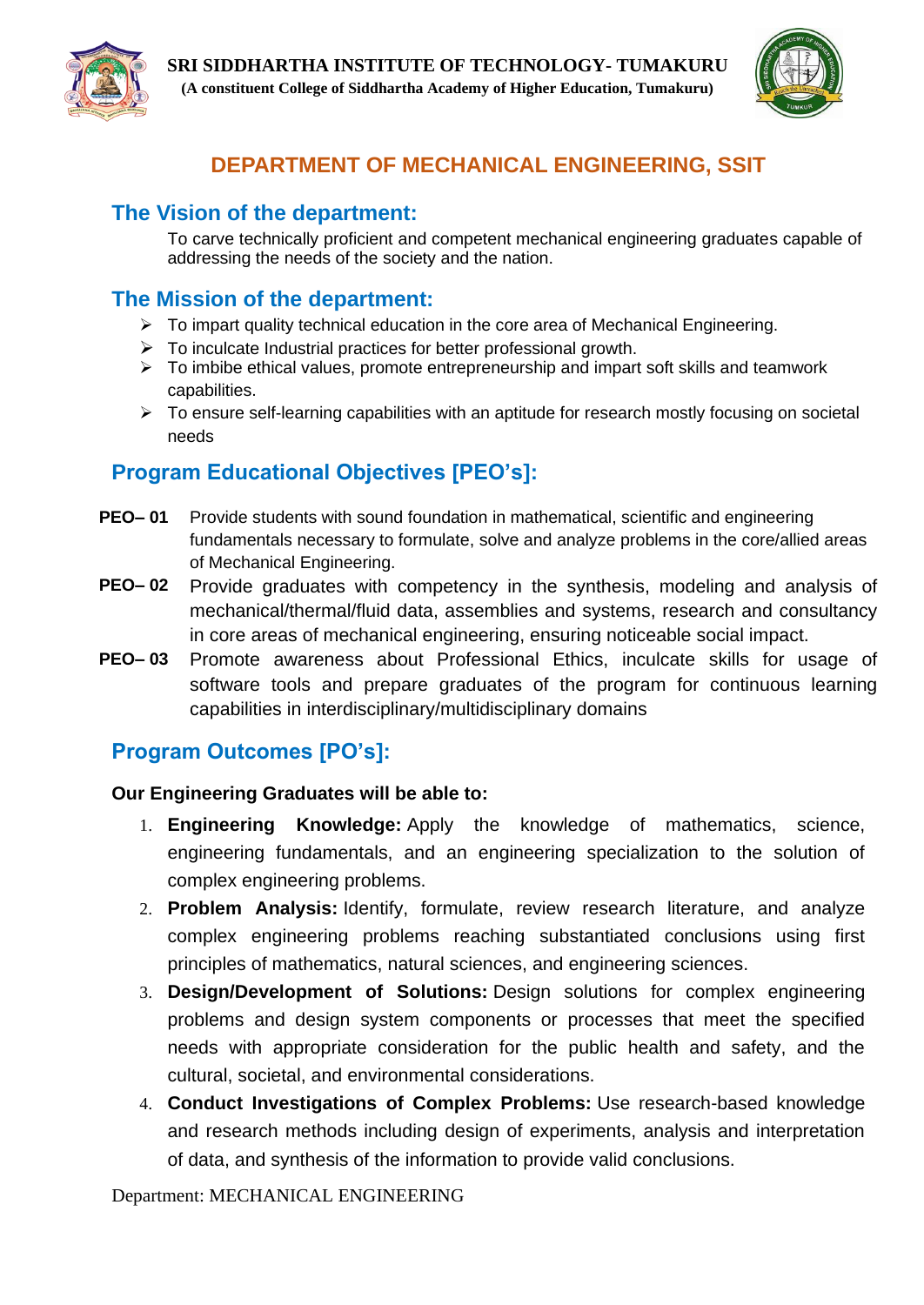

- 5. **Modern Tool Usage:** Create, select, and apply appropriate techniques, resources, and modern engineering and IT tools including prediction and modeling to complex engineering activities with an understanding of the limitations.
- 6. **The engineer and society:** Apply reasoning informed by the contextual knowledge to assess societal, health, safety, legal and cultural issues and the consequent responsibilities relevant to the professional engineering practice.
- 7. **Environment and Sustainability:** Understand the impact of the professional engineering solutions in societal and environmental contexts, and demonstrate the knowledge of, and need for sustainable development.
- 8. **Ethics:** Apply ethical principles and commit to professional ethics and responsibilities and norms of the engineering practice.
- 9. **Individual and Team work:** Function effectively as an individual, and as a member or leader in diverse teams, and in multidisciplinary settings.
- 10. **Communication:** Communicate effectively on complex engineering activities with the engineering community and with society at large, such as, being able to comprehend and write effective reports and design documentation, make effective presentations, and give and receive clear instructions.
- 11. **Project Management and Finance:** Demonstrate knowledge and understanding of the engineering and management principles and apply these to one's own work, as a member and leader in a team, to manage projects and in multidisciplinary environments.
- 12. **Life- Long Learning:** Recognize the need for, and have the preparation and ability to engage in independent and life-long learning in the broadest context of technological change.

# **Programme Specific Outcomes (PSO's):**

Our Engineering graduates are able to

**PSO1: Automated/Additive Manufacturing--**demonstrate knowledge and understanding of manual and automated assembly/manufacturing systems including additive manufacturing systems.

**PSO2: Entrepreneurship--** recognize the need for and ability to engage in entrepreneurial activities.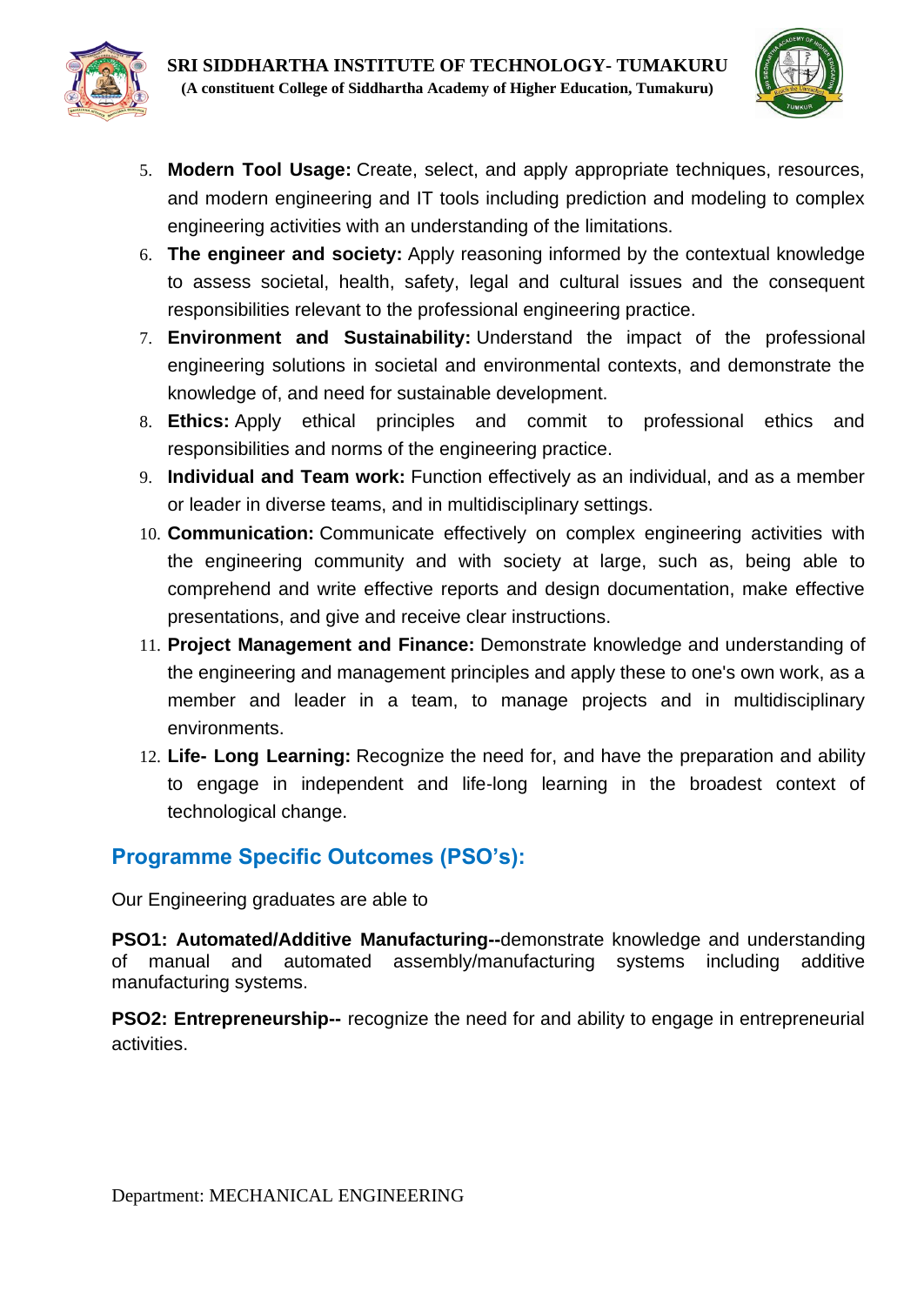



## **DEPARTMENT OF MECHANICAL ENGINEERING SCHEME OF TEACHING AND EXAMINATION Choice Based Credit System (CBCS) (Effective from the academic year 2020-21) III SEMESTER**

| III Semester B.E. Mechanical Engineering / Industrial Engineering Management   |                                                                                           |                    |                                                                |                 |                                    |                |
|--------------------------------------------------------------------------------|-------------------------------------------------------------------------------------------|--------------------|----------------------------------------------------------------|-----------------|------------------------------------|----------------|
| SI.<br>No.                                                                     | <b>Course Code</b>                                                                        |                    | <b>Course Title</b>                                            |                 | <b>Board</b><br><b>of</b><br>Exam. | <b>Credits</b> |
| 1.                                                                             | <b>BS</b><br>MA3TH1                                                                       |                    | Integral Transforms and<br><b>Numerical Techniques</b>         | <b>MA</b>       | <b>MA</b>                          | $\overline{4}$ |
| 2.                                                                             | <b>PC</b>                                                                                 | ME3TH <sub>2</sub> | Management & Entrepreneurship                                  | ME              | ME                                 | 3              |
| 3.                                                                             | <b>PC</b>                                                                                 | ME3TH <sub>3</sub> | <b>Engineering Thermodynamics</b>                              | ME              | ME                                 | 3              |
| 4.                                                                             | <b>PC</b>                                                                                 | ME3TH4             | <b>Engineering Mechanics</b>                                   | <b>ME</b><br>ME |                                    | 3              |
| 5.                                                                             | <b>PC</b>                                                                                 | ME3TH <sub>5</sub> | Mechanical Measurements and<br>Metrology                       | <b>ME</b>       | <b>ME</b>                          | 3              |
| 6.                                                                             | ES/<br><b>MA</b>                                                                          | ME3TH6/<br>MA3DP6  | Metal Casting and Forming<br>ME/MA<br>Process/DIP Mathematics* |                 | ME/MA                              | 3              |
| 7.                                                                             | <b>Computer Aided Machine</b><br><b>PC</b><br>ME3LB1<br><b>ME</b><br><b>ME</b><br>Drawing |                    | 1.5                                                            |                 |                                    |                |
| 8.                                                                             | <b>PC</b>                                                                                 | ME3LB2             | Measurements and Metrology<br>Lab                              | <b>ME</b>       | <b>ME</b>                          | 1.5            |
| 9.                                                                             | PC                                                                                        | ME3LB3             | Basic W/S Practice Lab                                         | <b>ME</b>       | <b>ME</b>                          | 1.5            |
| <b>HS</b><br>SK3DP1<br>10.<br>Skill Development - I*<br><b>HS</b><br><b>HS</b> |                                                                                           |                    |                                                                |                 |                                    | $\mathbf{1}$   |
| <b>TOTAL</b>                                                                   |                                                                                           |                    |                                                                |                 | 24.5                               |                |
| <b>CIE-Continuous Internal Evaluation, SEE-Semester End Examination</b>        |                                                                                           |                    |                                                                |                 |                                    |                |

• **MA3DP6: DIP Mathematics for lateral entry students only**

• **There is no SEE for Skill Development -I Course, however all the Students Should maintain minimum85% of attendance and 40% of CIE to get pass in the subject.**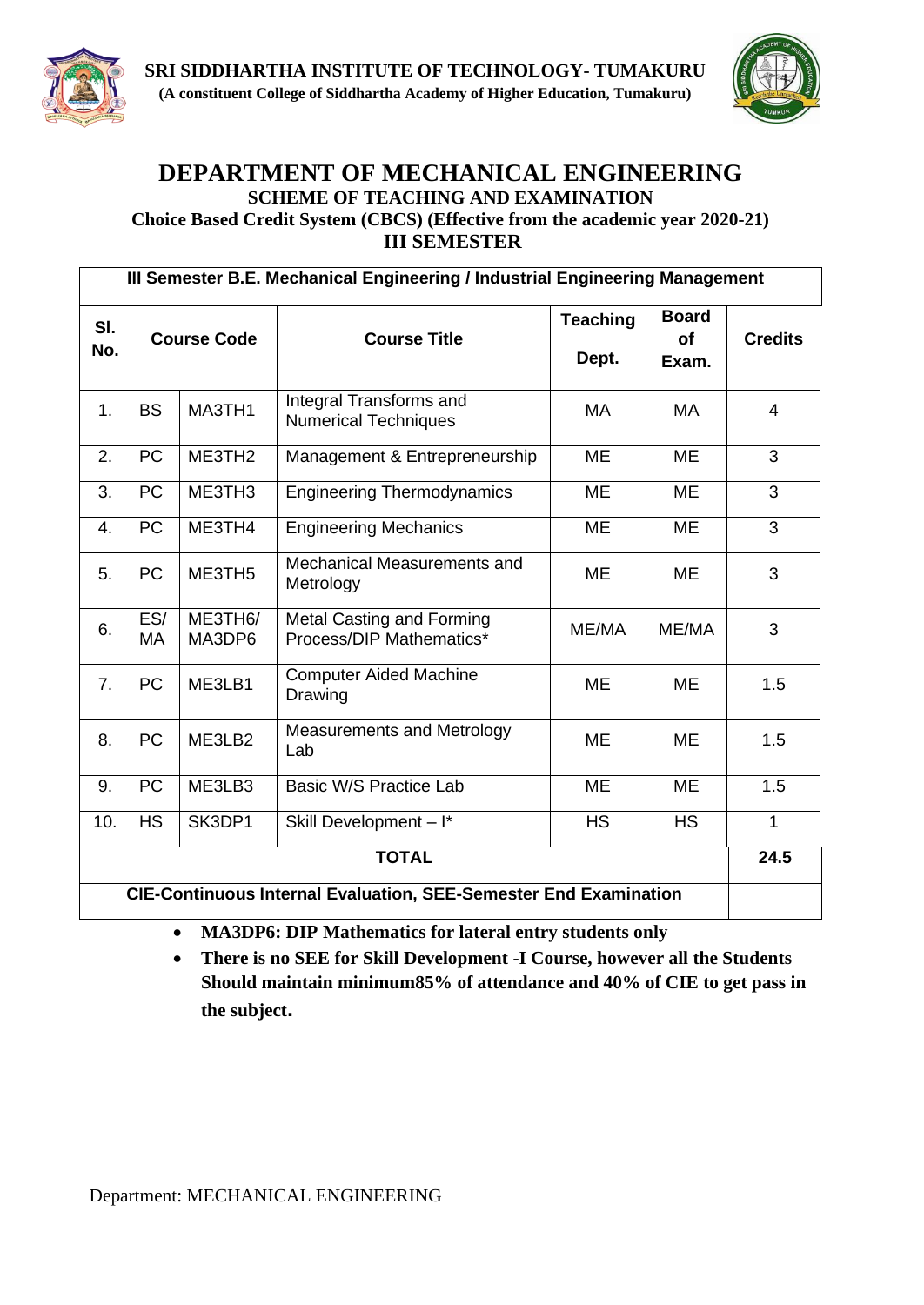

# **Syllabus for the Academic Year – 2021 - 2022**

**Department: MATHEMATICS Semester: III Subject Name: INTEGRAL TRANSFORMS AND NUMERICAL TECHNIQUES Subject Code: MA3TH1 L-T-P-C: 4-0-0-4**

| SI.No          | <b>Course Objectives</b>                                                                                                               |  |  |  |
|----------------|----------------------------------------------------------------------------------------------------------------------------------------|--|--|--|
|                | Introduce the concept of Laplace Transform and problems on periodic function.                                                          |  |  |  |
| $\overline{2}$ | Introduce the concept of solving Linear Differential Equations by the method of<br>Laplace Transform.                                  |  |  |  |
| 3              | Represent a periodic function as a Fourier Series and Compute the<br>Fourier coefficients numerically.                                 |  |  |  |
| 4              | To develop the proficiency in Numerical techniques and solving Ordinary<br>Differential Equations arising in engineering applications. |  |  |  |

| <b>Unit</b>   | <b>Description</b>                                                                                                                                                                                                                                                                                                                                                                                                                             | <b>Hours</b> |
|---------------|------------------------------------------------------------------------------------------------------------------------------------------------------------------------------------------------------------------------------------------------------------------------------------------------------------------------------------------------------------------------------------------------------------------------------------------------|--------------|
|               | <b>Laplace Transforms:</b> Definition, Laplace transforms of elementary<br>functions. (Statements only). Derivations: Laplace transform of t <sup>n</sup> , Laplace<br>transform of division by t, Laplace transform of $\int_{0}^{t} f(t) dt$<br>Laplace<br>transforms of Periodic function (Statement only) and problems on square<br>wave, saw-tooth wave, triangular wave, full and half wave rectifier, Unit step<br>functions -problems. | 10           |
| $\mathbf{II}$ | <b>Inverse Laplace transforms:</b> Definition, properties, evaluation using<br>different methods. Convolution theorem (without proof), evaluation of $L1$<br>{F(s)} using convolution theorem. Application to solve ordinary linear<br>differential equations by Laplace transforms method.                                                                                                                                                    | 10           |
| Ш             | Fourier Series: Periodic function, Dirichlet's conditions. Fourier series of<br>even and odd functions. Fourier series of periodic functions with<br>period $2\pi$ and with arbitrary period 2l. Applications to Engineering problems:<br>Fourier series for Periodic square wave, Half wave rectifier, Full wave<br>rectifier, Saw-tooth wave with graphical representation. Half range Fourier<br>series, Practical harmonic analysis.       | 10           |
| IV.           | <b>Fourier Transforms: Infinite Fourier transforms. Fourier Sine and Cosine</b><br>transforms. Inverse Fourier transforms, and simple problems.<br>Z-Transforms: Basic definitions of Z-transform, Standard Z-transforms,<br>Damping rule, Shifting rule, Initial value and Final value theorems (without<br>proofs), problems, Inverse Z-transform, problems. Applications-solutions of<br>difference equations using Z-transforms.           | 11           |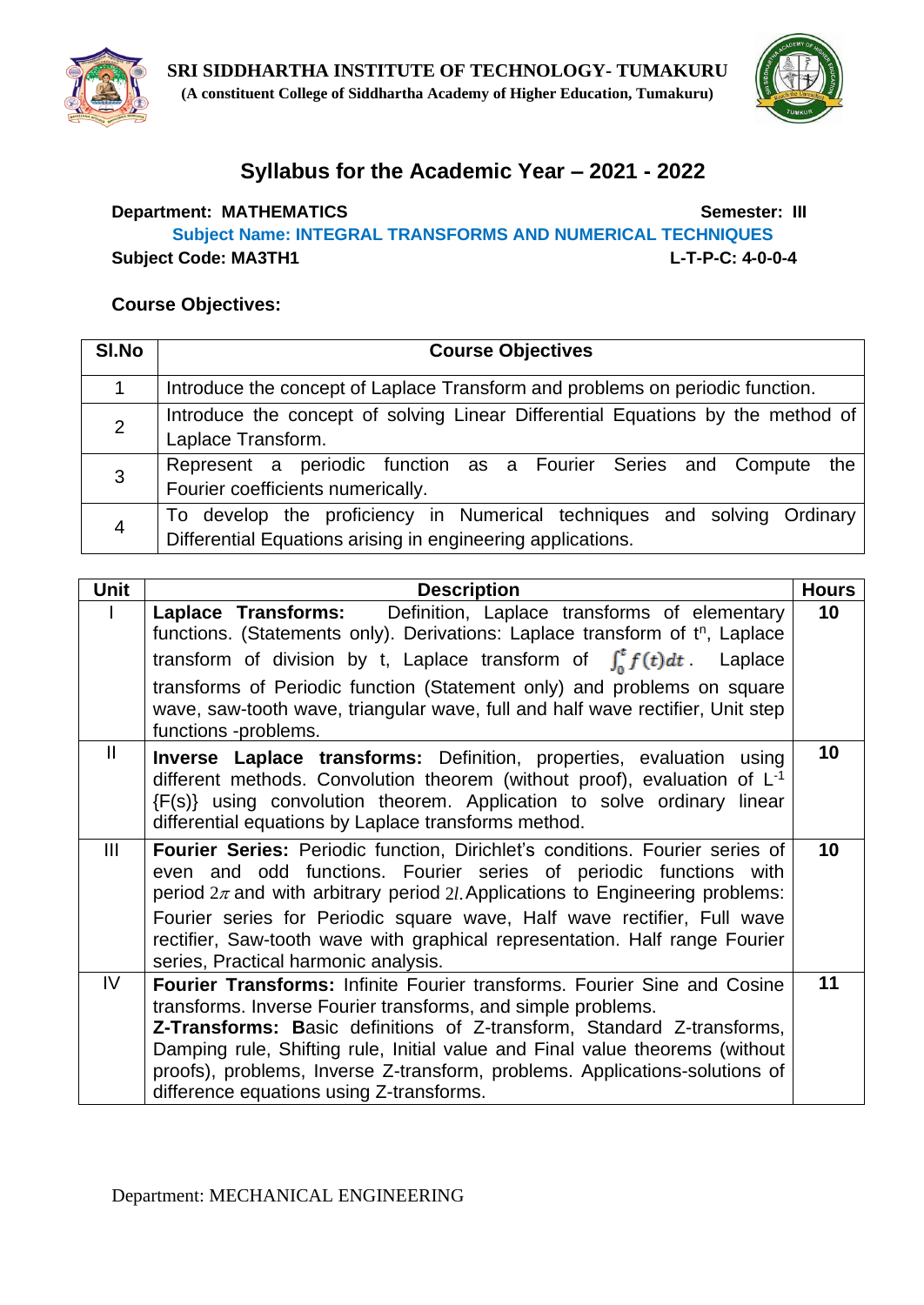



| Numerical solution of ordinary differential equations of first order and                   |  |  |  |  |
|--------------------------------------------------------------------------------------------|--|--|--|--|
| first degree: Taylor's series method, Modified Euler's method, Runge-Kutta                 |  |  |  |  |
| method of fourth order, Milne's and Adams-Bashforth Predictor and                          |  |  |  |  |
| Corrector methods (No derivation of formulae) problems.                                    |  |  |  |  |
| <b>Numerical Integration:</b> Simpson's $1/3^{rd}, 3/8^{th}$ rule, Weddle's rule, (without |  |  |  |  |
| proof), problems.                                                                          |  |  |  |  |

| <b>Course</b>   | <b>Descriptions</b>                                                                 |  |  |
|-----------------|-------------------------------------------------------------------------------------|--|--|
| outcome         |                                                                                     |  |  |
| CO <sub>1</sub> | Understand the basic concepts of Fourier series and Integral transforms.            |  |  |
|                 | Apply Laplace transform and inverse Laplace transform in solving differential       |  |  |
| CO <sub>2</sub> | equation and integral equation arising in network analysis, control system and      |  |  |
|                 | others fields of engineering.                                                       |  |  |
|                 | Demonstrate Fourier series and Integral transforms to study behavior of periodic    |  |  |
| CO <sub>3</sub> | functions, discrete/continuous functions arising in single and system, field theory |  |  |
|                 | and system communication                                                            |  |  |
| CO <sub>4</sub> | Analyze and apply single step and multistep numerical methods in engineering        |  |  |
|                 | problems.                                                                           |  |  |

## **Text Books:**

| SI<br><b>No</b> | <b>Text Book title</b>                            | <b>Author</b>     | <b>Volume and Year of Edition</b>                             |
|-----------------|---------------------------------------------------|-------------------|---------------------------------------------------------------|
|                 | <b>Higher Engineering</b><br><b>Mathematics</b>   | <b>B.S.Grewal</b> | 43rd Edition Khanna Publications, 2015.<br>ISBN:9788174091956 |
| $\mathcal{P}$   | <b>Advanced Engineering</b><br><b>Mathematics</b> | E.Kreyszig        | 10th Edition JonWiley&Sons, 2015.<br>ISBN:9780470913611       |

| <b>SI</b><br><b>No</b> | <b>Text Book title</b>         | <b>Author</b>       | <b>Volume and Year of Edition</b>                 |  |
|------------------------|--------------------------------|---------------------|---------------------------------------------------|--|
|                        | A text book of                 | N.P.Bali and        | 7 <sup>th</sup> Edition Lakshmi Publishers, 2010. |  |
|                        | <b>Engineering Mathematics</b> | <b>Manish Goyal</b> | ISBN:9788131808030                                |  |
| 2                      | <b>Higher Engineering</b>      | B.V.Ramana          | 1st Edition, Tata McGraw-Hill, 2006.              |  |
|                        | <b>Mathematics</b>             |                     | ISBN:9780070634190                                |  |
| 3                      | <b>Higher Engineering</b>      | H.K.Das and         | 1 <sup>st</sup> Edition, Chand publishing, 2011.  |  |
|                        | <b>Mathematics</b>             | Er.Rajnish          | ISBN:9788121938907                                |  |
|                        |                                | Verma               |                                                   |  |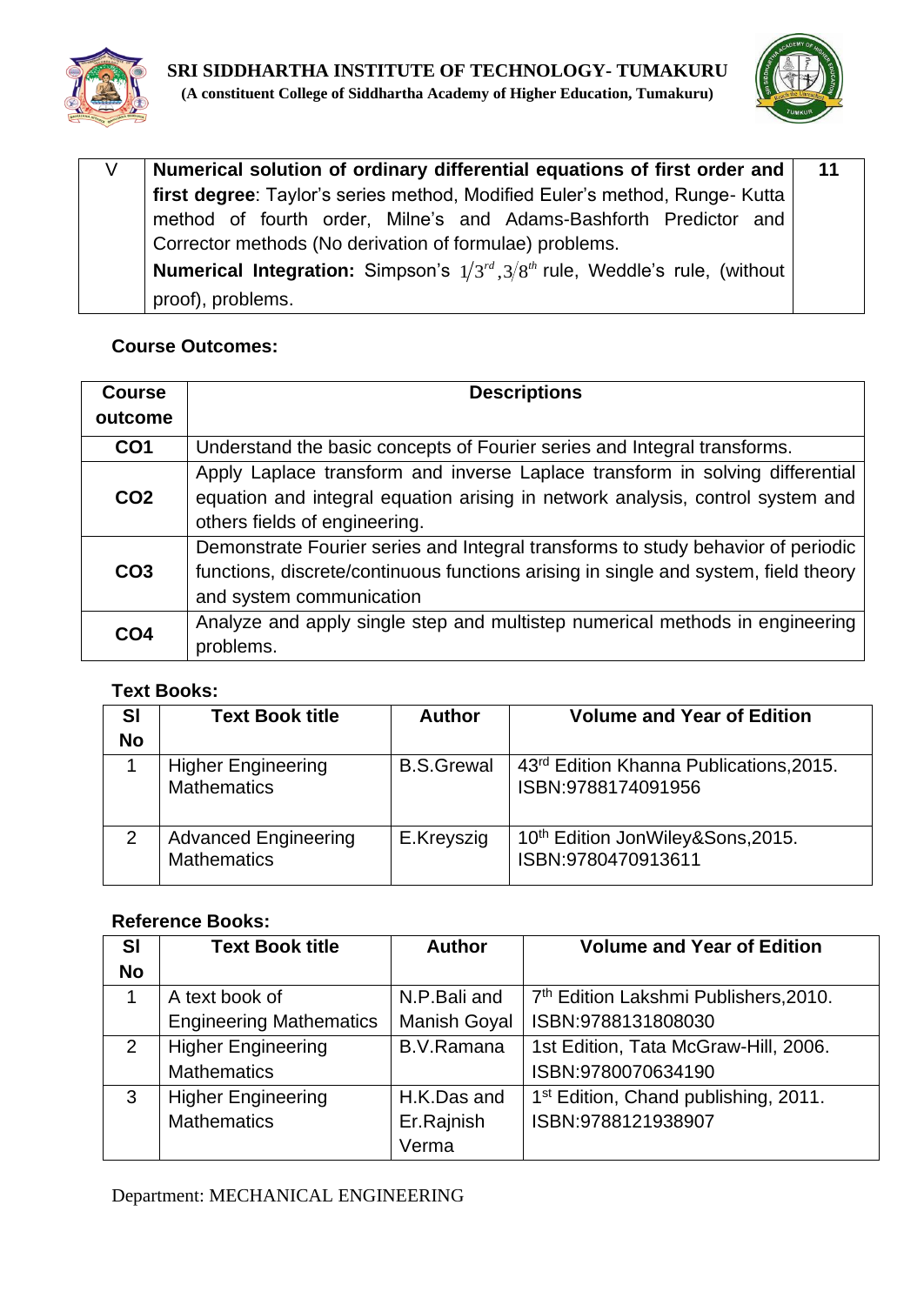



## **Department: Mechanical Engineering Community Community Semester: III Subject Name: MANAGEMENT AND ENTREPRENEURSHIP Subject Code: ME3TH2 L-T-P-C: 3-0-0-3**

| SI. No | <b>Course Objectives</b>                                                                              |  |  |  |
|--------|-------------------------------------------------------------------------------------------------------|--|--|--|
|        | To understand the concept of management and functions of a manager in industry.                       |  |  |  |
| 2      | To understand the concept of planning, organizing, directing and controlling<br>process in management |  |  |  |
| 3      | To understand the concept of entrepreneurship and small-scale industries                              |  |  |  |
|        | To understand the concept of industrial ownership and partnership                                     |  |  |  |

| <b>Unit</b>    | <b>Description</b>                                                           | <b>Hours</b> |  |  |  |
|----------------|------------------------------------------------------------------------------|--------------|--|--|--|
|                | MANAGEMENT: Introduction, Meaning, nature and characteristics of             | 9            |  |  |  |
|                | Management, Management & Administration, Levels of Management,               |              |  |  |  |
|                | Principles and functions of Management                                       |              |  |  |  |
|                | <b>PLANNING:</b> Nature, importance and purpose of planning<br>process       |              |  |  |  |
|                | Objectives, Types of plans (Meaning only) Decision making, Importance of     |              |  |  |  |
|                | Planning, steps in planning & planning premises                              |              |  |  |  |
| $\mathbf{I}$   | <b>ORGANIZING:</b> Nature and purpose of organization – Principles of        | 9            |  |  |  |
|                | organization Types of organization, Departmentation, Committees,             |              |  |  |  |
|                | Centralization Vs Decentralization of authority and responsibility, Span of  |              |  |  |  |
|                | control                                                                      |              |  |  |  |
|                | <b>DIRECTING &amp; CONTROLLING:</b> Meaning and nature of directing,         |              |  |  |  |
|                | Leadership styles, Motivation Theories-Maslow hierarchy of needs &           |              |  |  |  |
|                | Herzberg's two factor theory, Communication, Meaning and importance,         |              |  |  |  |
|                | Coordination, Meaning and importance, Essentials of a sound control          |              |  |  |  |
|                | system                                                                       |              |  |  |  |
| $\mathbf{III}$ | ENTREPRENUERSHIP: Meaning of Entrepreneur, Evolution of the                  | 9            |  |  |  |
|                | Concept, Functions of an Entrepreneur, Types of Entrepreneur an emerging     |              |  |  |  |
|                | class. Concept of Entrepreneurship, Evolution of Entrepreneurship,           |              |  |  |  |
|                | Development of Entrepreneurship: stages in entrepreneurial process; Role     |              |  |  |  |
|                | in<br>Economic<br>Development;<br>of<br>entrepreneurs<br>Entrepreneurship;   |              |  |  |  |
|                | Entrepreneurship in India; Entrepreneurship & its Barriers                   |              |  |  |  |
| IV             | MICRO AND SMALL ENTERPRISES: Definition of micro and small                   | 9            |  |  |  |
|                | enterprises, characteristics and advantages of micro and small enterprises,  |              |  |  |  |
|                | steps in establishing micro and small enterprises, Government of India       |              |  |  |  |
|                | indusial policy 2007 on micro and small enterprises, case study (Microsoft), |              |  |  |  |
|                | Case study (Captain G R Gopinath), case study (N R Narayana Murthy &         |              |  |  |  |
|                | Infosys),                                                                    |              |  |  |  |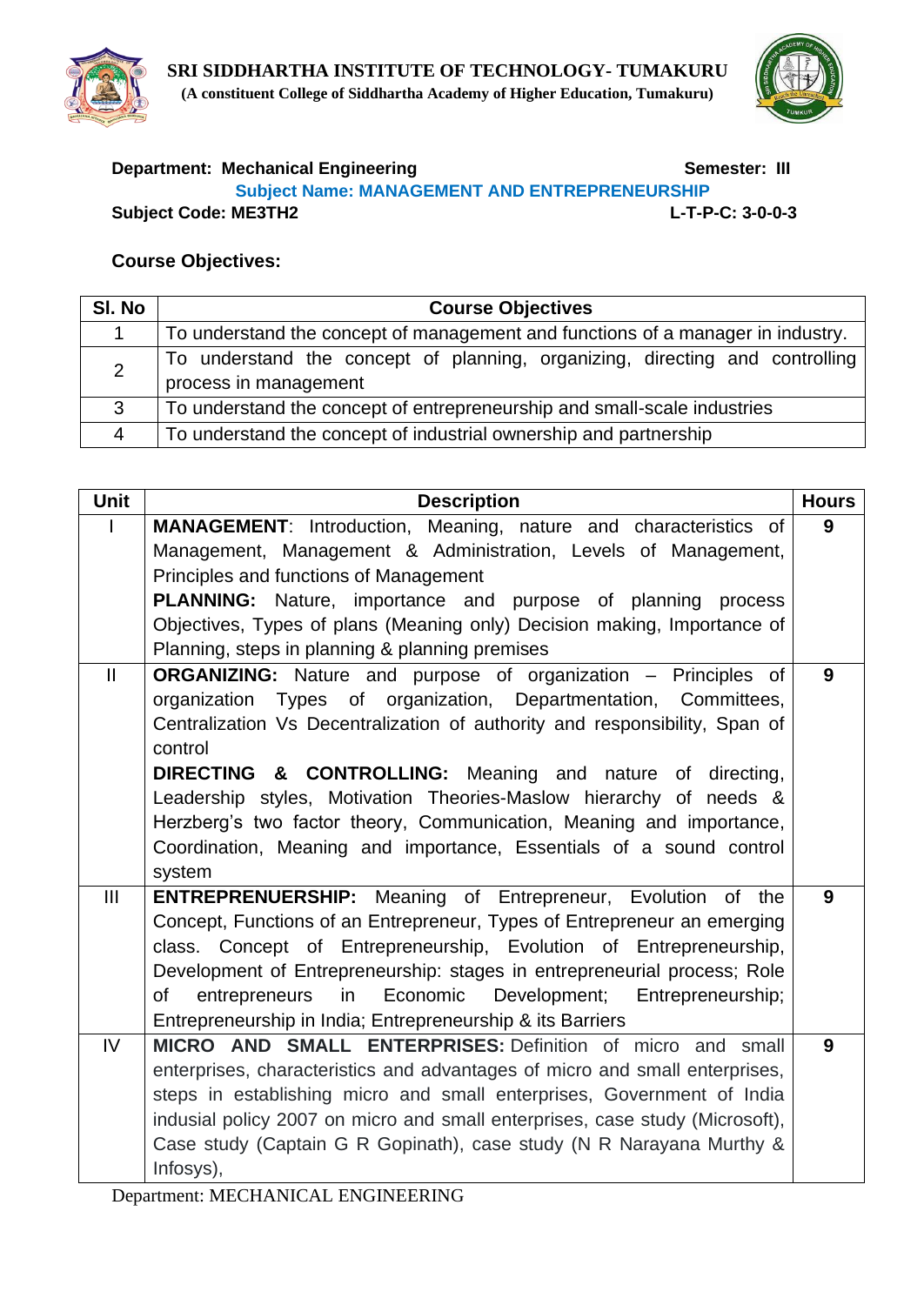



|   | Institutional support:                                                      |   |  |
|---|-----------------------------------------------------------------------------|---|--|
|   | Different Schemes; TECKSOK; KIADB; KSSIDC; KSIMC; DIC.                      |   |  |
|   | Single Window Agency; SISI; NSIC; SIDBI; KSFC                               |   |  |
| V | <b>INDUSTRIAL OWNERSHIP:</b> Definition and meaning of Partnership,         | 9 |  |
|   | Characteristics of Partnership, Kinds of Partners, Partnership Agreement or |   |  |
|   | Partnership Deed, Registration of Partnership Firm, Rights, Duties and      |   |  |
|   | Liabilities of Partners, Advantages and Disadvantages of Partnership, Sole  |   |  |
|   | proprietorship, Features, Scope Advantages and Disadvantages of Sole        |   |  |
|   | Proprietorship.                                                             |   |  |

| <b>Course</b>   | <b>Descriptions</b>                                                             |  |  |
|-----------------|---------------------------------------------------------------------------------|--|--|
| outcome         |                                                                                 |  |  |
| CO <sub>1</sub> | Describes the fundamentals of management, functions of a manager. Also          |  |  |
|                 | explain the planning and decision making processes in management                |  |  |
| CO <sub>2</sub> | Explain understanding of Entrepreneurships and Entrepreneurship development     |  |  |
|                 | process.                                                                        |  |  |
| CO <sub>3</sub> | Illustrate Small Scale Industries, various types of supporting agencies and     |  |  |
|                 | financing available for an entrepreneur.                                        |  |  |
| CO <sub>4</sub> | Summarize the concept of partnership and to explain about industrial ownership. |  |  |

## **Text Books:**

| <b>SI</b> | <b>Text Book title</b>             | <b>Author</b>             | <b>Volume and Year of</b> |  |
|-----------|------------------------------------|---------------------------|---------------------------|--|
| <b>No</b> |                                    |                           | <b>Edition</b>            |  |
|           | <b>Principles of Management</b>    | P.C. Tripathi, P.N. Reddy | <b>Tata McGraw Hill</b>   |  |
|           | <b>Dynamics of Entrepreneurial</b> | Vasant Desai              | Himalaya Publishing       |  |
|           | Development & Management           |                           | House                     |  |

| <b>SI</b> | <b>Text Book title</b>              | <b>Author</b>        | <b>Volume and Year</b>   |
|-----------|-------------------------------------|----------------------|--------------------------|
| <b>No</b> |                                     |                      | of Edition               |
|           | Management Fundamentals Concepts,   | <b>Robers Luiser</b> | Thomson                  |
|           | Application, Skill Development      |                      |                          |
| 2         | <b>Entrepreneurship Development</b> | S.S.Khans            | S.Chand & Co.            |
| 3         | Entrepreneurship Development- Small | Poornima.M.Char      | <b>Pearson Education</b> |
|           | <b>Business Enterprises</b>         | antimath             | $-2006$                  |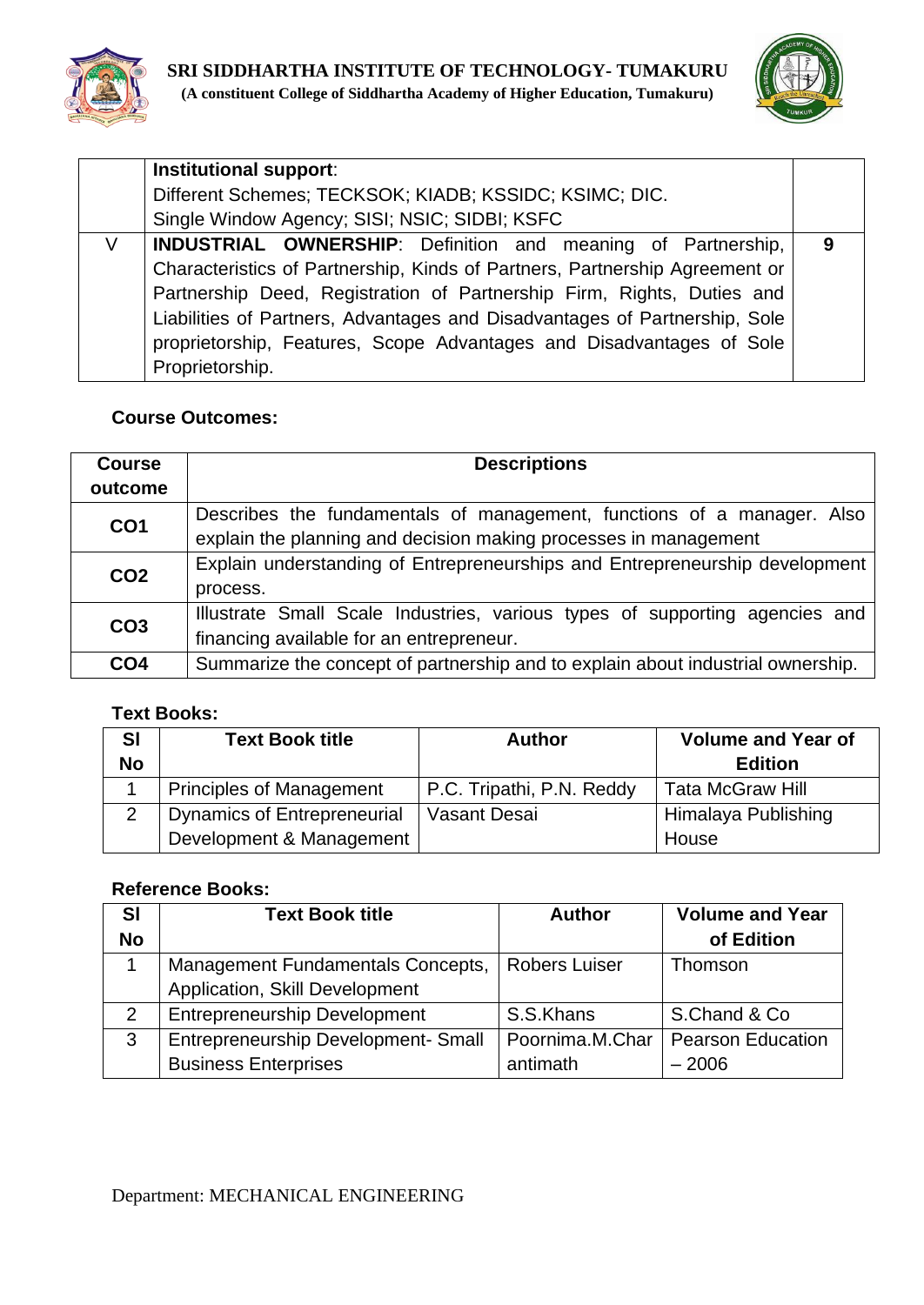



# **Department: Mechanical Engineering Community Community Community Community Community Community Community Community Subject Name: ENGINEERING THERMODYNAMICS**

**Subject Code: ME3TH3 L-T-P-C: 3-0-0-3**

## **Course Objectives:**

| SI. No | <b>Course Objectives</b>                                                        |  |  |
|--------|---------------------------------------------------------------------------------|--|--|
|        | To acquire the concept of work, heat, entropy and Internal energy changes for a |  |  |
|        | given thermodynamic processes.                                                  |  |  |
| 2      | To remember and apply the Principles of fundamental laws of Thermodynamics and  |  |  |
|        | their corollaries.                                                              |  |  |
| 3      | To Acquire a knowledge of Thermodynamic property diagrams and properties of     |  |  |
|        | pure substance.                                                                 |  |  |
|        | To understand & apply the concept of Entropy and the principle of increase of   |  |  |
|        | Entropy.                                                                        |  |  |

| <b>Unit</b>  | <b>Description</b>                                                                                                                                                                                                                                                                                                                                                                                                                                                                                                                                                                                                                                                                                                                                                                                                                              | <b>Hrs</b> |
|--------------|-------------------------------------------------------------------------------------------------------------------------------------------------------------------------------------------------------------------------------------------------------------------------------------------------------------------------------------------------------------------------------------------------------------------------------------------------------------------------------------------------------------------------------------------------------------------------------------------------------------------------------------------------------------------------------------------------------------------------------------------------------------------------------------------------------------------------------------------------|------------|
|              | Basic Concepts: Thermodynamics: definition and applications, Microscopic<br>and Macroscopic approaches, Open & Closed systems, system boundary and<br>control surface, examples, Properties, State, Processes and Cycles, Quasi-<br>static process, Equilibrium of systems, Equality of temperature, Zeroth law of<br>thermodynamics, Temperature scales, Numerical problems on temperature<br>scales.<br><b>Ideal and perfect gases:</b> Ideal gas laws, differences between perfect, ideal<br>and real gases, equation of state, Universal and characteristic gas constants<br>evaluation of properties of perfect and ideal gases. Real Gases: Introduction.<br>Vander Waal's Equation of state, Van der Waal's constants in terms of critical<br>properties, law of corresponding states, compressibility factor; compressibility<br>chart. | 9          |
| $\mathbf{H}$ | Pure substance: Definition of a pure substance, phases of a substance, triple<br>point and critical points, sub-cooled liquid, saturated liquid, dryness fraction,<br>vapor pressure, two-phase mixture of liquid and vapor, saturated vapor and<br>superheated vapor states of a pure substance with water as example.<br>Representation of pure substance properties on P-T, T-h, T-S and P-V<br>diagrams, Calorimeters, Steam tables and its use, Simple Numerical problems.                                                                                                                                                                                                                                                                                                                                                                 | 9          |
| III          | Work and heat: Thermodynamic definition of work; examples, sign convention,<br>Displacement work; Expressions for displacement work-plotting on p-v<br>diagrams, Other forms of work; electric work, shaft work, paddle wheel work,<br>spring work. Free expansion with zero work transfer.<br>Heat: definition, units and sign convention, Comparison of heat and work,<br>Numerical problems.                                                                                                                                                                                                                                                                                                                                                                                                                                                 | 9          |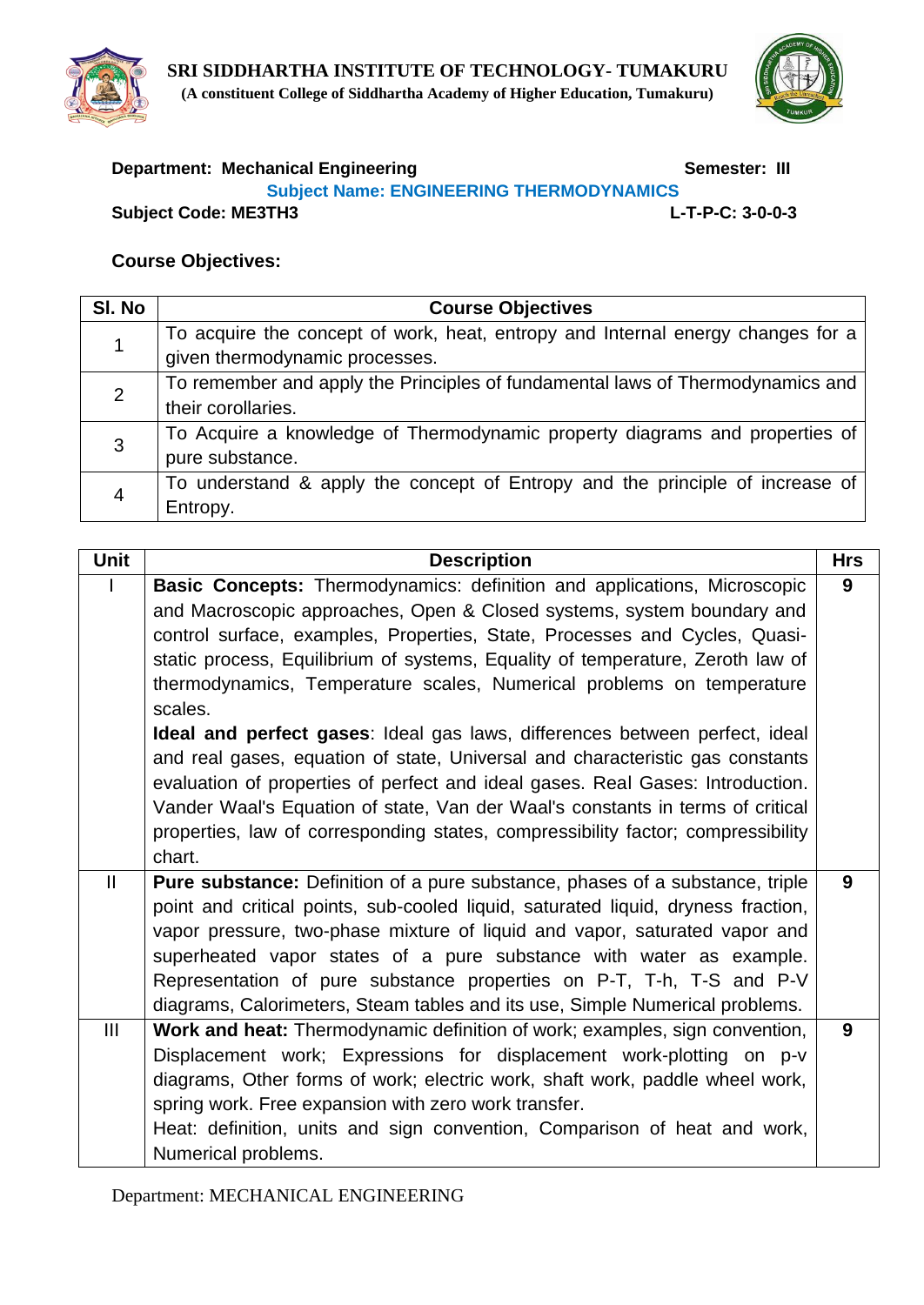



| IV | First law of thermodynamics: Joule's experiments, equivalence of heat and               | 9 |
|----|-----------------------------------------------------------------------------------------|---|
|    |                                                                                         |   |
|    | work, Statement of the First law of thermodynamics, Extension of the First law          |   |
|    | to non -cyclic processes, Energy, Energy as a property, Modes of energy,                |   |
|    | Specific heats, Internal energy and enthalpy of ideal gas, PMM1 Principle of            |   |
|    | Conservation of mass, Energy balance for steady flow system, Some steady                |   |
|    | flow engineering devices, Numerical problems.                                           |   |
| V  | Second law of Thermodynamics: Limitations of First Law, Statements of                   | 9 |
|    | second law, Thermal Energy reservoirs, Equivalence of Kelvin Plank and                  |   |
|    | Clausius Statements, Heat Engines, Energy Conversion efficiencies,                      |   |
|    | Refrigerators and Heat Pumps, Coefficient of performance, Perpetual motion              |   |
|    | machines, Reversible process, Factors that make a process irreversible,                 |   |
|    | Carnot cycle, Carnot's Heat engine (reversible heat engines), Carnot Principle,         |   |
|    | Thermodynamic temperature scale, Simple Numerical problems.                             |   |
|    | <b>Entropy:</b> Clausius inequality; statement, proof, definition, a property, Entropy, |   |
|    | Increase of Entropy principle, Entropy generation, entropy as a quantitative test       |   |
|    | for irreversibility, isentropic process, property diagrams involving entropy, Tds       |   |
|    | relation, entropy change for liquids, solids, and gases (Ideal), Entropy balance,       |   |
|    | Simple Numerical problems.                                                              |   |

| <b>Course</b><br>outcome | <b>Descriptions</b>                                                                                           |  |  |
|--------------------------|---------------------------------------------------------------------------------------------------------------|--|--|
| CO <sub>1</sub>          | Understand Concept of work, heat, entropy and Internal energy changes for a<br>given thermodynamic processes. |  |  |
| CO <sub>2</sub>          | Understand & apply the laws of Thermodynamics for analyzing thermodynamic<br>processes.                       |  |  |
| CO <sub>3</sub>          | Analyze the thermodynamic processes for internal energy, change in entropy,<br>work and heat transfer.        |  |  |
| CO <sub>4</sub>          | Adopt the knowledge of thermodynamics to suggest the solutions<br>tor<br>thermodynamic problems.              |  |  |

## **Text Books:**

| <b>SI</b> | <b>Text Book title</b>     | <b>Author</b>     | <b>Volume and Year of</b> |
|-----------|----------------------------|-------------------|---------------------------|
| <b>No</b> |                            |                   | <b>Edition</b>            |
|           | Thermodynamics An          | Yunus.A.Cenegel,  | Tata McGraw hill, 2002.   |
|           | engineering approach       | Michael .A .Boles |                           |
| 2         | Engineering                | Dr. D S Kumar,    | S.K. Kataria & Sons;      |
|           | Thermodynamics (Principals |                   | Reprint 2013 edition      |
|           | and Practices)             |                   | (2012).                   |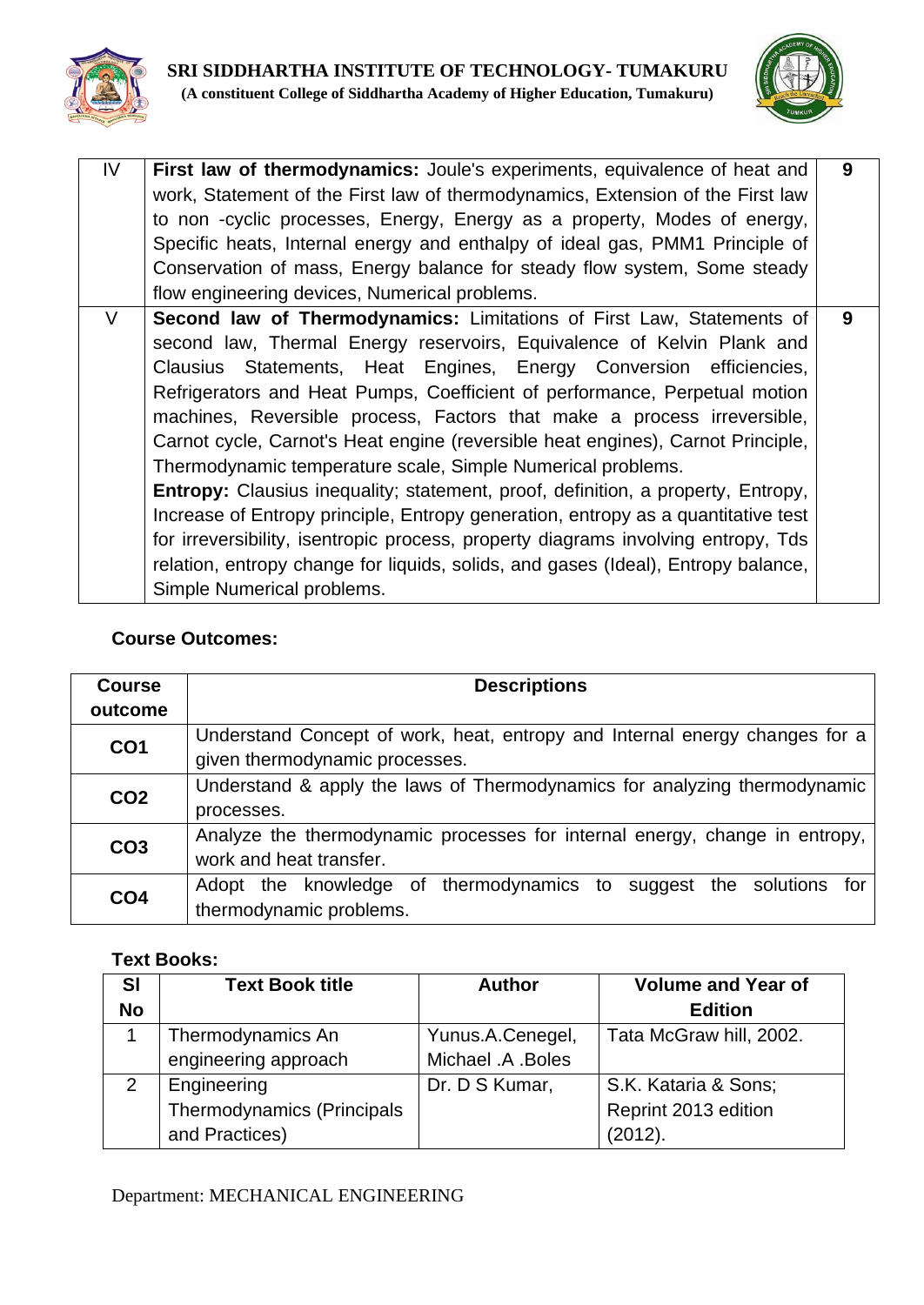



## **Reference Books:**

| <b>SI</b><br><b>No</b> | <b>Text Book title</b>     | <b>Author</b>  | <b>Volume and Year of Edition</b> |
|------------------------|----------------------------|----------------|-----------------------------------|
|                        | <b>Engg Thermodynamics</b> | J.B. Jones and | John Wiley and Sons Ltd;          |
|                        |                            | G.A.Hawkins,   | 2nd edition (May 7, 1986)         |
| 2                      | <b>Thermal Engineering</b> | R.K. Rajput,   | Laxmi Publications; Tenth         |
|                        |                            |                | edition (2018)                    |
| 3                      | A Course in Thermal        | Domkundawar    | Dhanpat Rai & Co. (P)             |
|                        | Engineering                |                | Limited (2016)                    |

## **Department: Mechanical Engineering Community Community Community Community Community Community Community Community Community Community Community Community Community Community Community Community Community Community Commun**

### **Subject Name: ENGINEERING MECHANICS**

**Subject Code: ME3TH4 L-T-P-C: 3-0-0-3**

| SI.No          | <b>Course Objectives</b>                                                            |  |  |
|----------------|-------------------------------------------------------------------------------------|--|--|
|                | To understand the principles of mechanics and resolution of forces and moments      |  |  |
|                | for a given force system and apply them to practical engineering problems.          |  |  |
| 2              | To draw the free body diagram of a system of coplanar forces and determine its      |  |  |
|                | equilibrium.                                                                        |  |  |
| 3              | To analyze the types of friction for static bodies and problems related to friction |  |  |
| $\overline{4}$ | To determine the centroid and second moment of area                                 |  |  |

| <b>Unit</b>   | <b>Description</b>                                                           | <b>Hours</b> |
|---------------|------------------------------------------------------------------------------|--------------|
|               | Basic Concepts of Engineering Mechanics - Definition, Law of                 | 9            |
|               | Parallelogram of Forces, Lami's Theorem, Resolution of a Force, Moment of    |              |
|               | a Force, Laws of Mechanics, Principle of Transmissibility of Forces.         |              |
|               | Force System and Classification - Coplanar Collinear and Concurrent          |              |
|               | Forces, Classification of a Force System, Resultant of Several Forces,       |              |
|               | Resultant of Coplanar Forces, Resultant of Collinear Coplanar Forces,        |              |
|               | <b>Resultant of Concurrent Coplanar Forces.</b>                              |              |
| $\mathbf{II}$ | Equilibrium of Coplanar Force System and Free Body Diagram:                  | 9            |
|               | Equilibrium of Coplanar Force System, Action and Reaction, Free body         |              |
|               | diagrams, Equilibrium of a Body under three forces, Lami's Theorem.          |              |
|               | <b>Numerical Problems</b>                                                    |              |
| III           | Determination of Support Reactions: Introduction, Types of Supports,         | 9            |
|               | Types of Loading, Determination of Reaction of a Beam. Numerical             |              |
|               | <b>Problems</b>                                                              |              |
| IV            | Friction: Introduction, Co-efficient of Friction, Angle of Friction, Cone of | 9            |
|               | Friction, Types of Friction, Coulomb's laws of Friction, Angle of Response,  |              |
|               |                                                                              |              |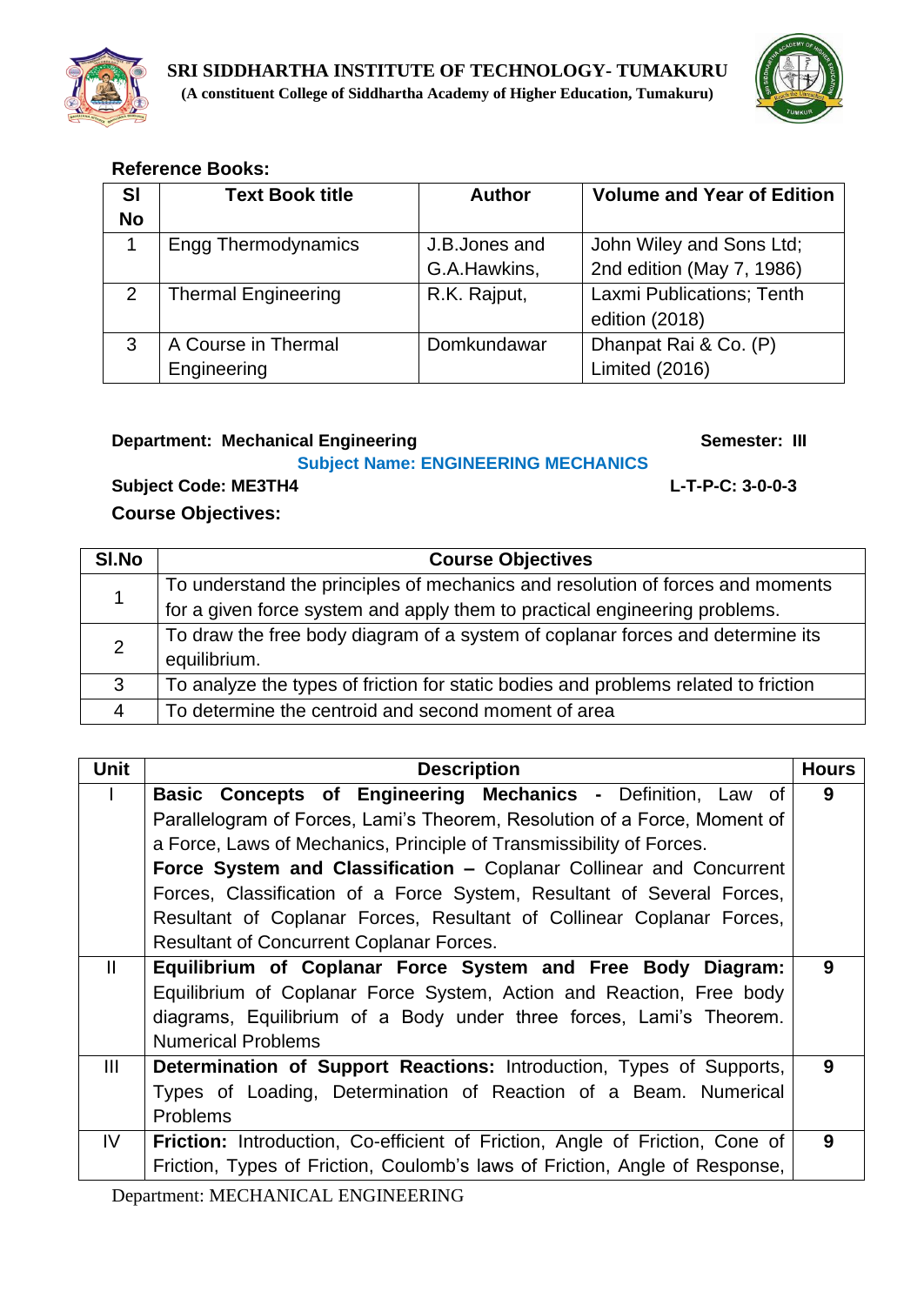



| 9 |
|---|
|   |
|   |
|   |
|   |
|   |
|   |
|   |

| <b>Course</b>   | <b>Descriptions</b>                                                      |  |  |
|-----------------|--------------------------------------------------------------------------|--|--|
| outcome         |                                                                          |  |  |
| CO <sub>1</sub> | Understand the basic concepts,<br>illustrate, formulate, and solve       |  |  |
|                 | engineering mechanics problems.                                          |  |  |
| CO <sub>2</sub> | Apply the principles and laws of mechanics to determine the equilibrium  |  |  |
|                 | of a particle.                                                           |  |  |
|                 | Analyse the action of forces, Moments of other loads on systems of rigid |  |  |
| CO <sub>3</sub> | bodies and compute the relative forces that develop as a result of the   |  |  |
|                 | external loads.                                                          |  |  |
| CO <sub>4</sub> | Evaluate the frictional forces on general plane motion, determine the    |  |  |
|                 | centroid and compute Moment of Inertia.                                  |  |  |

## **Text Books:**

| SI        | <b>Text Book title</b>       | <b>Author</b>          | <b>Volume and Year of</b>   |
|-----------|------------------------------|------------------------|-----------------------------|
| <b>No</b> |                              |                        | <b>Edition</b>              |
|           | <b>Engineering Mechanics</b> | R K Bansal,            | Revised Eighth Edition,     |
|           |                              |                        | Laxmi Publications (p) Ltd. |
|           | <b>Engineering Mechanics</b> | S S Bavikatti, and K G | New Age International (P)   |
|           |                              | Rajashekharappa,       | Ltd.                        |

## **Reference Books:**

| <b>SI</b>       | <b>Text Book title</b>       | <b>Author</b>       | <b>Volume and Year of Edition</b> |
|-----------------|------------------------------|---------------------|-----------------------------------|
| <b>No</b>       |                              |                     |                                   |
|                 | <b>Engineering Mechanics</b> | K L Kumar,          | Tata McGraw-Hill Publication Ltd. |
| 2               | <b>Applied Mechanics</b>     | S Ramamurtham       | Dhanpath Rai & sons.              |
| 3               | <b>Applied Mechanics</b>     | I B Prasad          | Khanna Publishers.                |
| $\overline{4}$  | <b>Engineering Mechanics</b> | F L I Singer Harper | <b>Collins Publishers.</b>        |
| $5\overline{)}$ | <b>Engineering Mechanics</b> | Timoshnko & Young   | McGraw-Hill publication Ltd.      |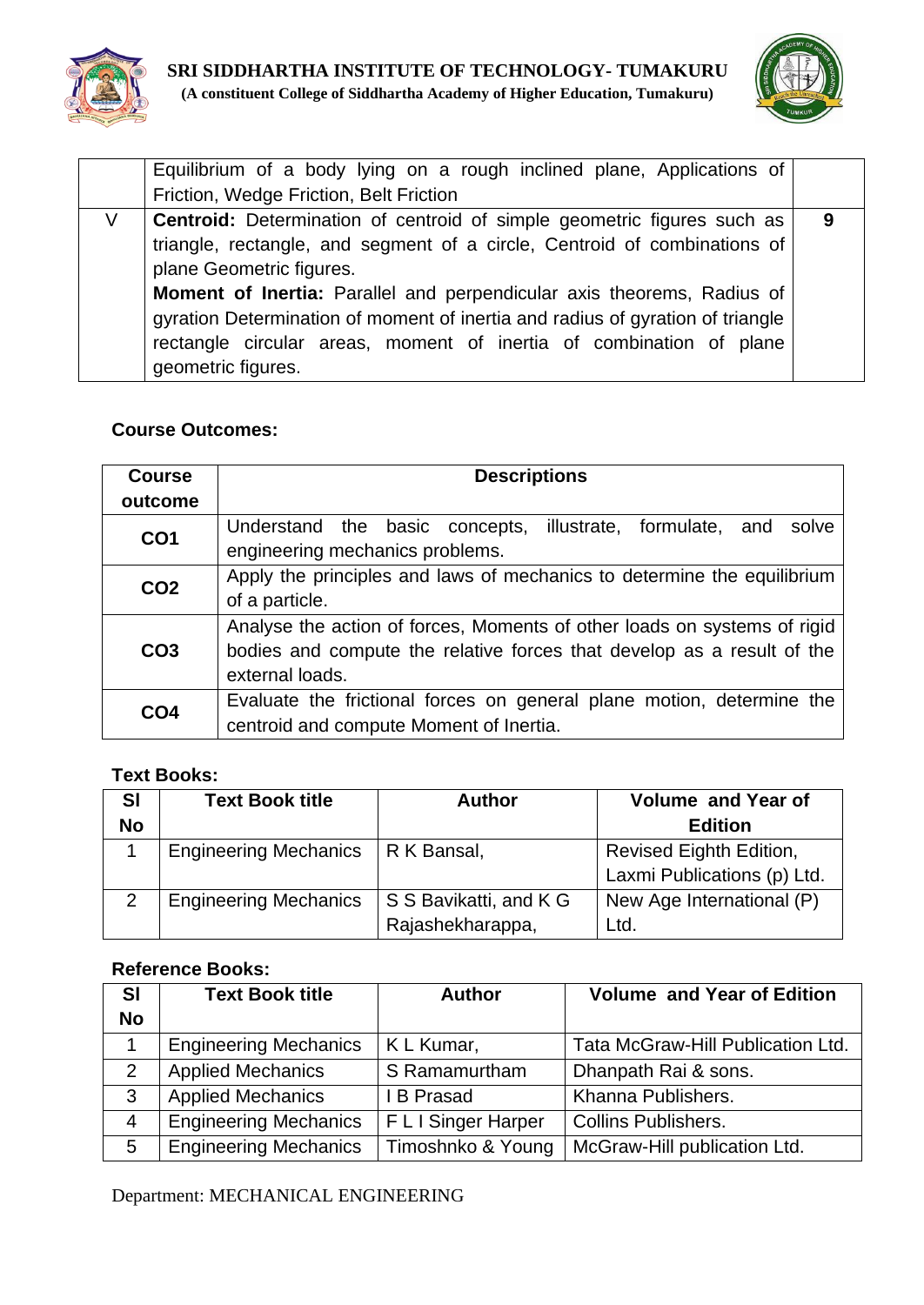



## **Department: Mechanical Engineering Community Community Semester: III Subject Name: MECHANICAL MEASUREMENTS AND METROLOGY Subject Code: ME3TH5 L-T-P-C: 3-0-0-3**

### **Course Objectives:**

| SI.No          | <b>Course Objectives</b>                                                                                                                                                                 |  |  |
|----------------|------------------------------------------------------------------------------------------------------------------------------------------------------------------------------------------|--|--|
|                | Apply the concepts he has to learn in metrology for applying the same in the<br>selection appropriate slip gauges and systems, application and standards.                                |  |  |
| $\overline{2}$ | Apply the concepts of limits, fits and tolerance during selective assembly and<br>interchangeability in actual manufacturing process.                                                    |  |  |
| 3              | Understand and apply the concepts of measurement systems for checking<br>accuracy, precision and calibration procedure of measuring instruments.                                         |  |  |
| 4              | Understand the basic working principles of different transducers, intermediate and<br>modifying devices and terminating devices, force, torque, pressure, temperature<br>and strain etc. |  |  |

| <b>Unit</b>  | <b>Description</b>                                                              | <b>Hours</b> |
|--------------|---------------------------------------------------------------------------------|--------------|
|              | Introduction to Metrology: Definition, objectives and concept of metrology,     | 9            |
|              | Need of inspection, Principles, process, methods of measurement,                |              |
|              | Classification and selection of measuring instruments and systems.              |              |
|              | Accuracy, precision and errors in measurement. System of measurement,           |              |
|              | Material Standard, Wavelength Standards, Subdivision of standards, Line         |              |
|              | and End standards, Classification of standards and Traceability, calibration    |              |
|              | of End bars (Numerical)                                                         |              |
|              | Linear Measurement and angular measurements: Slip gauges- Indian                |              |
|              | standards on slip gauges, wringing of slip gauges, uses slip gauges, care of    |              |
|              | slip gauges, problems on building of slip gauges (M87, M112). Measurement       |              |
|              | of angles - sine bar, sine center, angle gauges, optical instruments for        |              |
|              | angular measurements, Auto collimator-applications for<br>measuring             |              |
|              | straightness and squareness.                                                    |              |
| $\mathbf{I}$ | System of Limits, Fits, Tolerance and Gauging: Definition of tolerance,         | 9            |
|              | Specification in assembly, Principle of interchangeability and selective        |              |
|              | assembly, limits of size, Indian standards, concept of limits of size and       |              |
|              | tolerances, definition of fits, hole basis system, shaft basis system, types of |              |
|              | fits and their designation (IS 919-1963), geometric tolerance, position-        |              |
|              | tolerances. Classification of gauges, brief concept of design of gauges         |              |
|              | (Taylor's principles), Wear allowance on gauges, Types of gauges-plain plug     |              |
|              | gauge, ring gauge, snap gauge, limit gauge and gauge materials.                 |              |
|              | Functional requirements, classification,<br><b>Comparators:</b><br>mechanical   |              |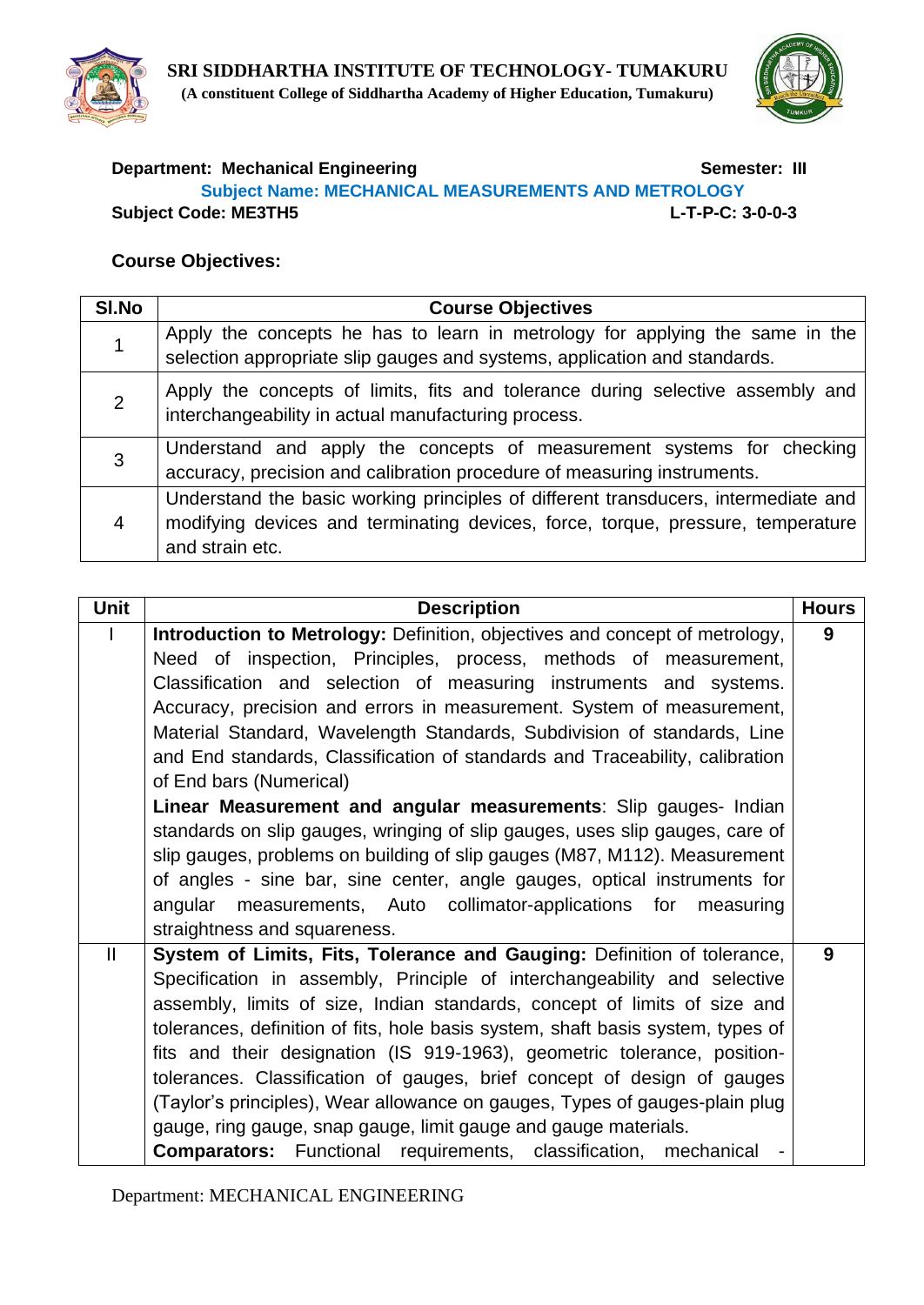



|        | Johnson Mikrokator, sigma comparators, dial indicator, electrical principles,  |   |
|--------|--------------------------------------------------------------------------------|---|
|        | LVDT, Pneumatic- back pressure gauges, solex comparators and optical           |   |
|        | comparators - Zeiss ultra-optimeter.                                           |   |
| III    | Measurement of screw thread and gear: Terminology of screw threads,            | 9 |
|        | measurement of major diameter, minor diameter, pitch and angle, Tool           |   |
|        | maker's microscope, Types of gears, gear tooth terminology, use of gear        |   |
|        | tooth vernier caliper and micrometer.                                          |   |
|        | Measurements and Measurement systems: Definition, requirements of              |   |
|        | measurement, significance of measurement, fundamental methods of               |   |
|        | measurement, generalized measurement system, definitions and basic             |   |
|        | concepts of accuracy, precision, calibration, threshold, sensitivity,          |   |
|        | hysteresis, repeatability, linearity, loading effect, system response-times    |   |
|        | delay. Errors in measurement, classification of errors.                        |   |
| IV     | Transducers: Introduction to Transducers, transfer efficiency, primary         | 9 |
|        | secondary transducers, mechanical transducers,<br>electrical<br>and            |   |
|        | transducers, electronic transducers, advantages and disadvantages of each      |   |
|        | type transducers.                                                              |   |
|        | Intermediate modifying and terminating devices: Mechanical systems,            |   |
|        | inherent problems, electrical intermediate modifying devices, input circuitry, |   |
|        | ballast circuit, electronic amplifiers. Terminating devices, Cathode ray       |   |
|        | oscilloscope, Oscillographs, X-Y plotters                                      |   |
| $\vee$ | Force, Torque and Pressure Measurement: Direct methods and indirect            | 9 |
|        | method, force measuring instrument, Torque measuring instrument, Types         |   |
|        | of dynamometers, Absorption dynamometer, Prony brake and rope brake            |   |
|        | dynamometer, Pressure measurement, principle, use of elastic members,          |   |
|        | Bridgeman gauge, McLeod gauge, Pirani gauge.                                   |   |
|        | Temperature and Strain measurement: Resistance thermometers,                   |   |
|        | thermocouple, law of thermocouple, materials used for construction,            |   |
|        | measurement of thermal emf, total radiation pyrometers, optical pyrometer.     |   |
|        | Strain measurements, strain gauge, preparation and mounting of strain          |   |
|        | gauges, gauge factor, methods of strain measurement.                           |   |

| <b>Descriptions</b><br><b>Course</b>                                                            |                                                                               |  |  |
|-------------------------------------------------------------------------------------------------|-------------------------------------------------------------------------------|--|--|
| outcome                                                                                         |                                                                               |  |  |
| CO <sub>1</sub>                                                                                 | Remember and understand the terminology associated with metrology, tolerance, |  |  |
|                                                                                                 | screw thread profiles, generalized measurement system.                        |  |  |
| CO <sub>2</sub>                                                                                 | Understand and explain the theoretical working principles of comparators,     |  |  |
|                                                                                                 | gauges, transducers, intermediate and modifying and terminating devices.      |  |  |
| Apply the basic principles and concepts of limit gauges, fits, tolerance and<br>CO <sub>3</sub> |                                                                               |  |  |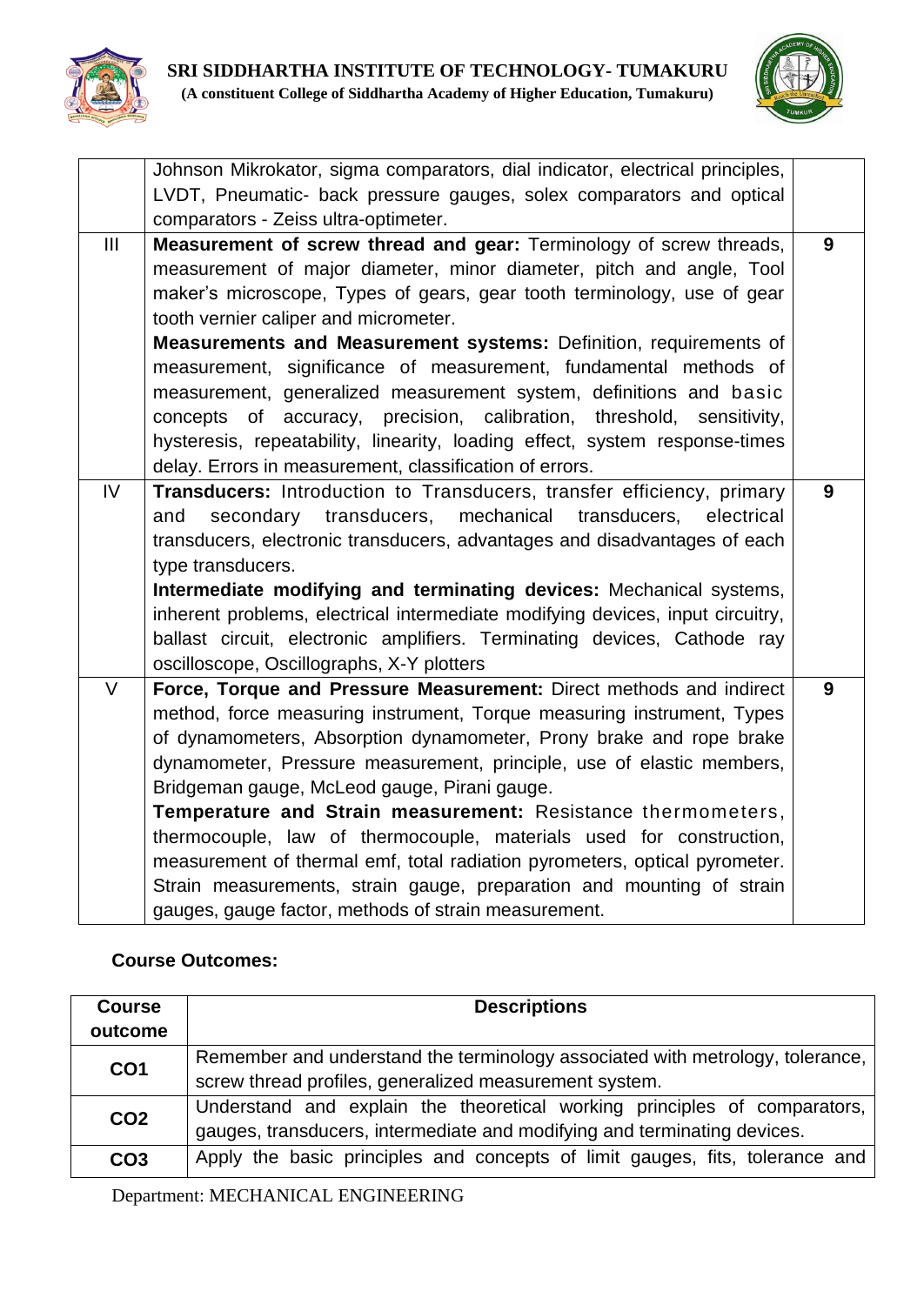



|                 | determine its solutions.                                                                                            |
|-----------------|---------------------------------------------------------------------------------------------------------------------|
| CO <sub>4</sub> | Analyze the type of fit as specified in the problem and evaluate the corresponding<br>dimensions of hole and shaft. |

#### **Text Books:**

| <b>SI</b> | <b>Text Book title</b>          | <b>Author</b>          | <b>Volume and Year</b> |
|-----------|---------------------------------|------------------------|------------------------|
| <b>No</b> |                                 |                        | of Edition             |
|           | <b>Mechanical Measurements,</b> | Beckwith Marangoni and | Pearson Education,     |
|           |                                 | Lienhard,              | 6th Edition, 2006.     |
|           | <b>Engineering Metrology,</b>   | R.K. Jain,             | Khanna Publishers,     |
|           |                                 |                        | Delhi, 2009.           |

#### **Reference Books:**

| <b>SI</b>     | <b>Text Book title</b>           | <b>Author</b>        | <b>Volume and Year of</b> |
|---------------|----------------------------------|----------------------|---------------------------|
| <b>No</b>     |                                  |                      | <b>Edition</b>            |
|               | <b>Engineering Metrology and</b> | <b>Bentley</b>       | Pearson Education.        |
|               | Measurements.                    |                      |                           |
| $\mathcal{P}$ | <b>Engineering Metrology</b>     | Gupta I.C.           | Dhanpat Rai               |
|               |                                  |                      | Publications.             |
| 3             | <b>Engineering Metrology and</b> | N.V. Raghavendra and | <b>Oxford University</b>  |
|               | Measurements,                    | L.Krishnamurthy,     | Press.                    |

## **Department: Mechanical Engineering Community Community Community Community Community Community Community Community**

## **Subject Name: METAL CASTING AND FORMING PROCESSES Subject Code: ME3TH6 L-T-P-C: 3-0-0-3**

| SI.No | <b>Course Objectives</b>                                                          |  |  |
|-------|-----------------------------------------------------------------------------------|--|--|
|       | Explain different manufacturing processes                                         |  |  |
|       | Acquire knowledge of pattern, core, gating, riser and moulding machines for       |  |  |
| 2     | expandable moulds, explore different furnaces and compare special moulding        |  |  |
|       | techniques of casting                                                             |  |  |
|       | Acquire knowledge of metal forming process, hot and cold working, various forging |  |  |
| 3     | operations, Rolling operations, drawing operations, extrusion process, compare    |  |  |
|       | various sheet metal farming.                                                      |  |  |
| 4     | Describe the metal joining techniques                                             |  |  |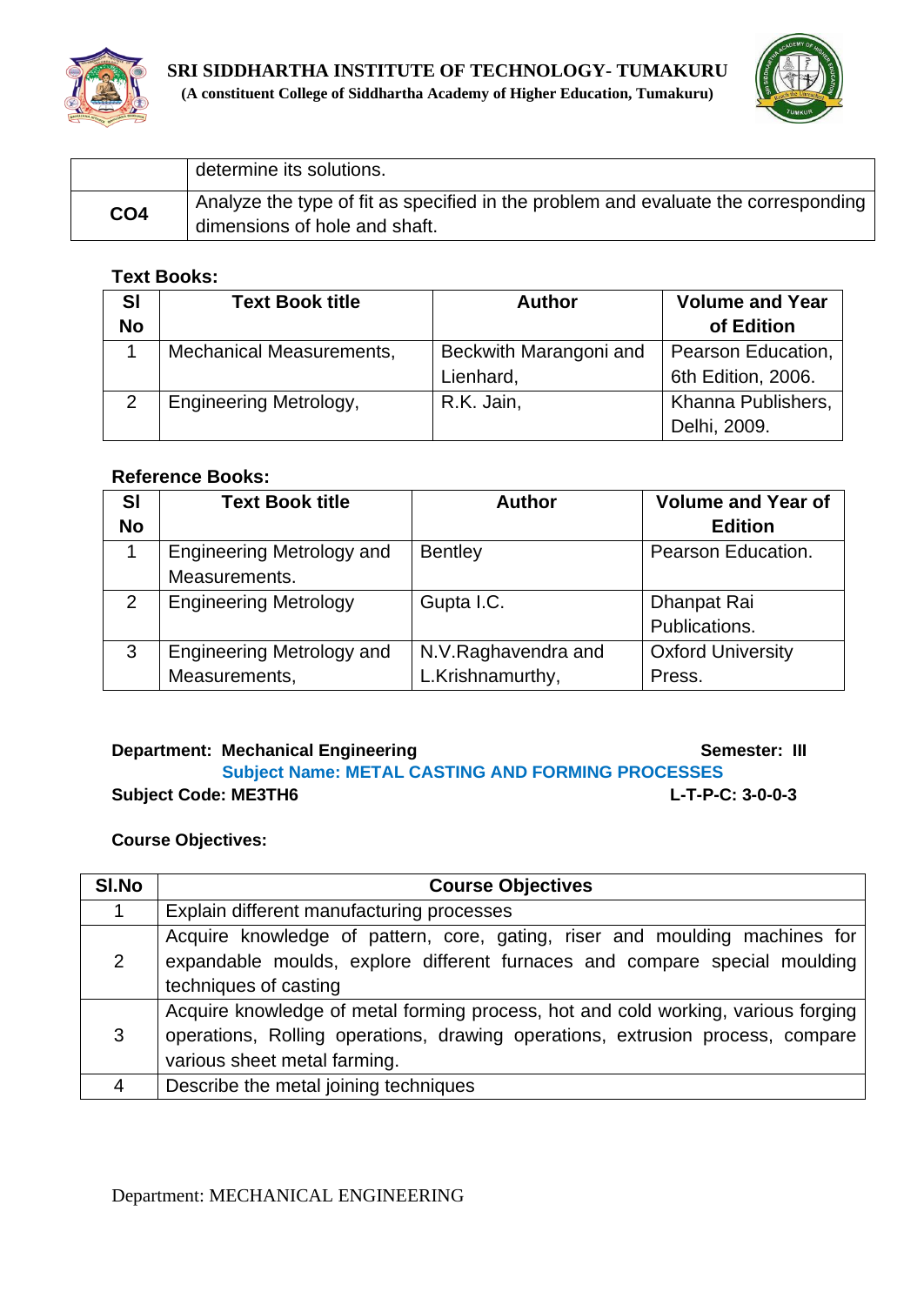

| <b>Unit</b>   | <b>Description</b>                                                                                                                           | <b>Hours</b> |
|---------------|----------------------------------------------------------------------------------------------------------------------------------------------|--------------|
|               | Introduction: Definition, Classification of manufacturing processes, factors                                                                 | 9            |
|               | governing the selection of foundry sand, Green sand, core sand, dry sand                                                                     |              |
|               | Patterns: Definition, classification, materials used for pattern, various                                                                    |              |
|               | pattern allowances and their importance.                                                                                                     |              |
|               | Cores: Definition, need, types. Method of making cores,                                                                                      |              |
|               | <b>Concept of gating</b> (top, bottom, parting line, horn gate) and risers (open,                                                            |              |
|               | blind) Functions and types.                                                                                                                  |              |
|               | Sand moulding: Types of base sand, requirement of base sand. Binder,                                                                         |              |
|               | Additives definition, need and types; preparation of sand moulds. Melding                                                                    |              |
|               | machines- Jolt type, squeeze type and Sand slinger.                                                                                          |              |
|               | Study of important moulding process: sweep mould, CO2 mould, shell                                                                           |              |
|               | mould, investment mould, plaster mould, cement bonded mould.                                                                                 |              |
| $\mathbf{II}$ | Melting furnaces: Classification of furnaces, Gas fired pit furnace,                                                                         | 9            |
|               | Resistance furnace, Coreless induction furnace, electric arc furnace,                                                                        |              |
|               | constructional features & working principle of cupola furnace.                                                                               |              |
|               | <b>Casting using metal moulds:</b> Gravity die casting, pressure die casting,                                                                |              |
|               | centrifugal casting, squeeze casting, slush casting, thixocasting, and                                                                       |              |
|               | continuous casting processes.                                                                                                                |              |
| Ш             | Mechanical Working of Metals: Introduction to metal forming processes &                                                                      | 9            |
|               | classification of metal forming processes. Hot Working & cold working of                                                                     |              |
|               | metals.                                                                                                                                      |              |
|               | <b>Forging:</b> Classification, Smith forging, drop forging & press forging. Forging                                                         |              |
|               | Equipment, Defects in forging.                                                                                                               |              |
|               | Sheet Metal Operations: Blanking, piercing, punching, drawing, draw ratio,                                                                   |              |
| IV            | drawing force, variables in drawing, Trimming, and Shearing<br>Rolling: Rolling process, Angle of bite, Types of rolling mills, Variables of | 9            |
|               | Rolling process, Rolling defects.                                                                                                            |              |
|               | <b>Drawing &amp; Extrusion:</b> Drawing of wires, rods & pipes, Variables of drawing                                                         |              |
|               | Process. Difference between drawing & extrusion. Various types of                                                                            |              |
|               | Extrusion processes.                                                                                                                         |              |
| V             | Welding process:<br>Definition, Principles, classification, application,                                                                     | 9            |
|               | advantages & limitations of welding. Arc welding: Principle, Metal arc                                                                       |              |
|               | welding (MAW), Flux Shielded Metal Arc Welding (FSMAW), Inert Gas                                                                            |              |
|               | Welding (TIG & MIG) Submerged Arc Welding (SAW) and Atomic Hydrogen                                                                          |              |
|               | Welding (AHW).                                                                                                                               |              |
|               | Special type of welding: Resistance welding principles, Seam welding,                                                                        |              |
|               | Butt welding, Spot welding and Projection welding. Friction welding,                                                                         |              |
|               | Explosive welding, Thermit welding, Laser welding and Electron beam                                                                          |              |
|               | welding.                                                                                                                                     |              |
|               | Metallurgical Aspects in Welding, Soldering, and Brazing: Structure of                                                                       |              |
|               |                                                                                                                                              |              |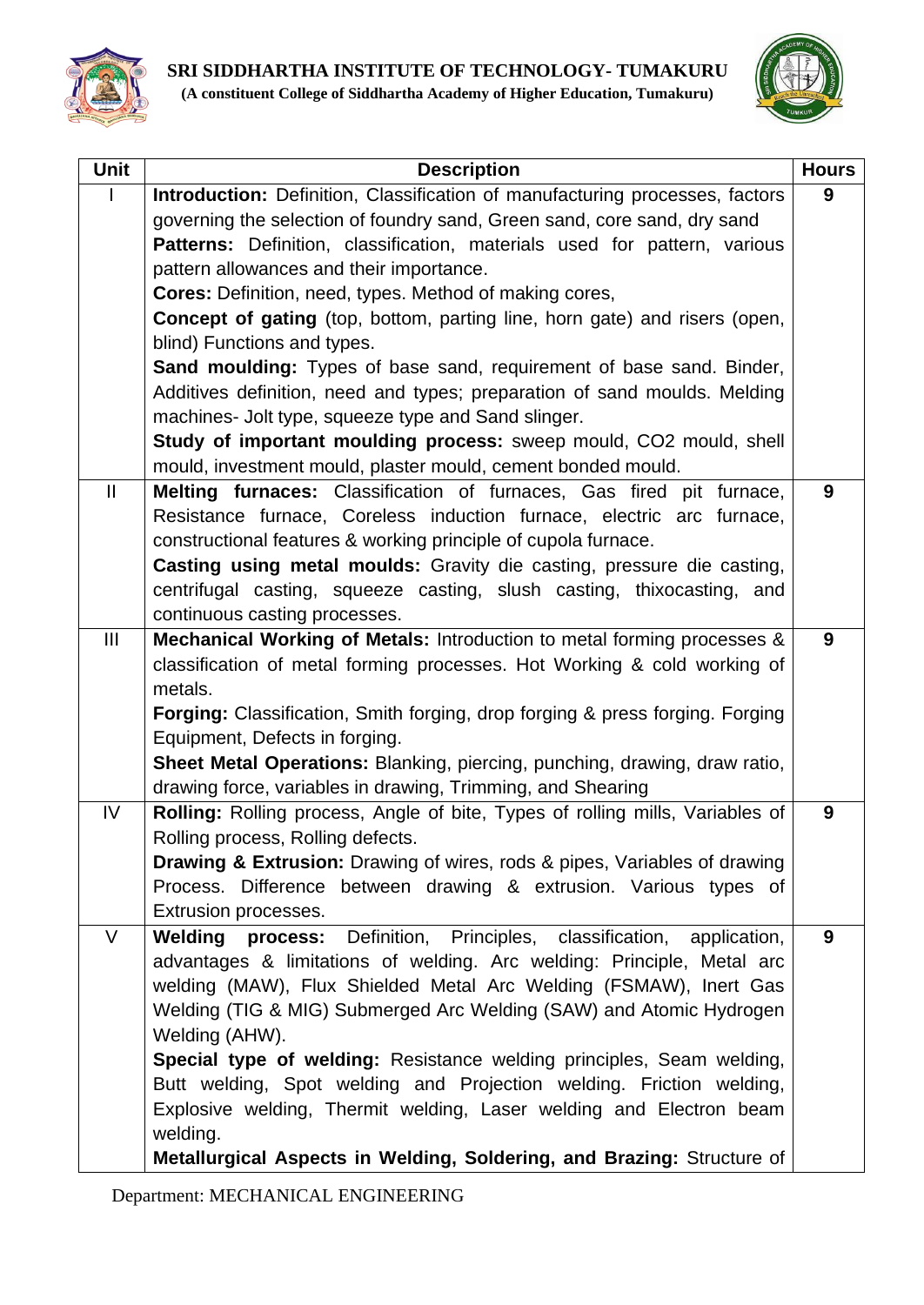



welds, Formation of different zones during welding, Heat Affected Zone (HAZ), Parameters affecting HAZ. Effect of carbon content on structure and properties of steel, Shrinkage in welds& Residual stresses. Concept of electrodes, filler rod and fluxes. Welding defects, causes & remedy. **Soldering, brazing, gas welding:** Soldering, Brazing, Gas Welding: Principle, oxy-Acetylene welding, oxy-hydrogen welding, air-acetylene welding, Gas cutting, Inspection methods: Methods used for inspection of casting and welding. Visual, magnetic particle, ultrasonic. Radiography, eddy current, holography methods of inspection.

## **Course Outcomes:**

| <b>Course</b>   | <b>Descriptions</b>                                                             |  |  |  |
|-----------------|---------------------------------------------------------------------------------|--|--|--|
| outcome         |                                                                                 |  |  |  |
| CO <sub>1</sub> | Understand and develop simplified manufacturing processes.                      |  |  |  |
| CO <sub>2</sub> | Understand and remember moulding techniques, metal forming processes,           |  |  |  |
|                 | welding processes, sheet metal forming to manufacture the products.             |  |  |  |
| CO <sub>3</sub> | Identify and control the appropriate process parameters and possible defects in |  |  |  |
|                 | manufacturing processes.                                                        |  |  |  |

#### **Text Books:**

| <b>SI</b>     | <b>Text Book title</b>          | <b>Author</b>           | <b>Volume and Year</b>   |
|---------------|---------------------------------|-------------------------|--------------------------|
| <b>No</b>     |                                 |                         | of Edition               |
|               | "Principles of metal casting"   | Rechard W. Heine, Carl  | <b>McGraw Hill</b>       |
|               |                                 | R. Loper Jr., Philip C. | <b>Education Private</b> |
|               |                                 | Rosenthal, Tata         | Limited Ed.1976.         |
| $\mathcal{P}$ | <b>Manufacturing Process-I"</b> | Dr. K. Radhakrishna     | Sapna Book House,        |
|               |                                 |                         | 5th Revised Edition      |
|               |                                 |                         | 2009.                    |

| <b>SI</b> | <b>Text Book title</b>          | <b>Author</b>       | <b>Volume and Year of</b> |
|-----------|---------------------------------|---------------------|---------------------------|
| <b>No</b> |                                 |                     | <b>Edition</b>            |
|           | <b>Process and Materials of</b> | Roy A Lindberg,     | 4th Ed. Pearson Edu.      |
|           | Manufacturing",                 |                     | 2006.                     |
| 2         | Manufacturing Technology",      | Serope Kalpakjian,  | <b>Pearson Education</b>  |
|           |                                 | Steuen. R. Sechmid, | Asia, 5th Ed. 2006.       |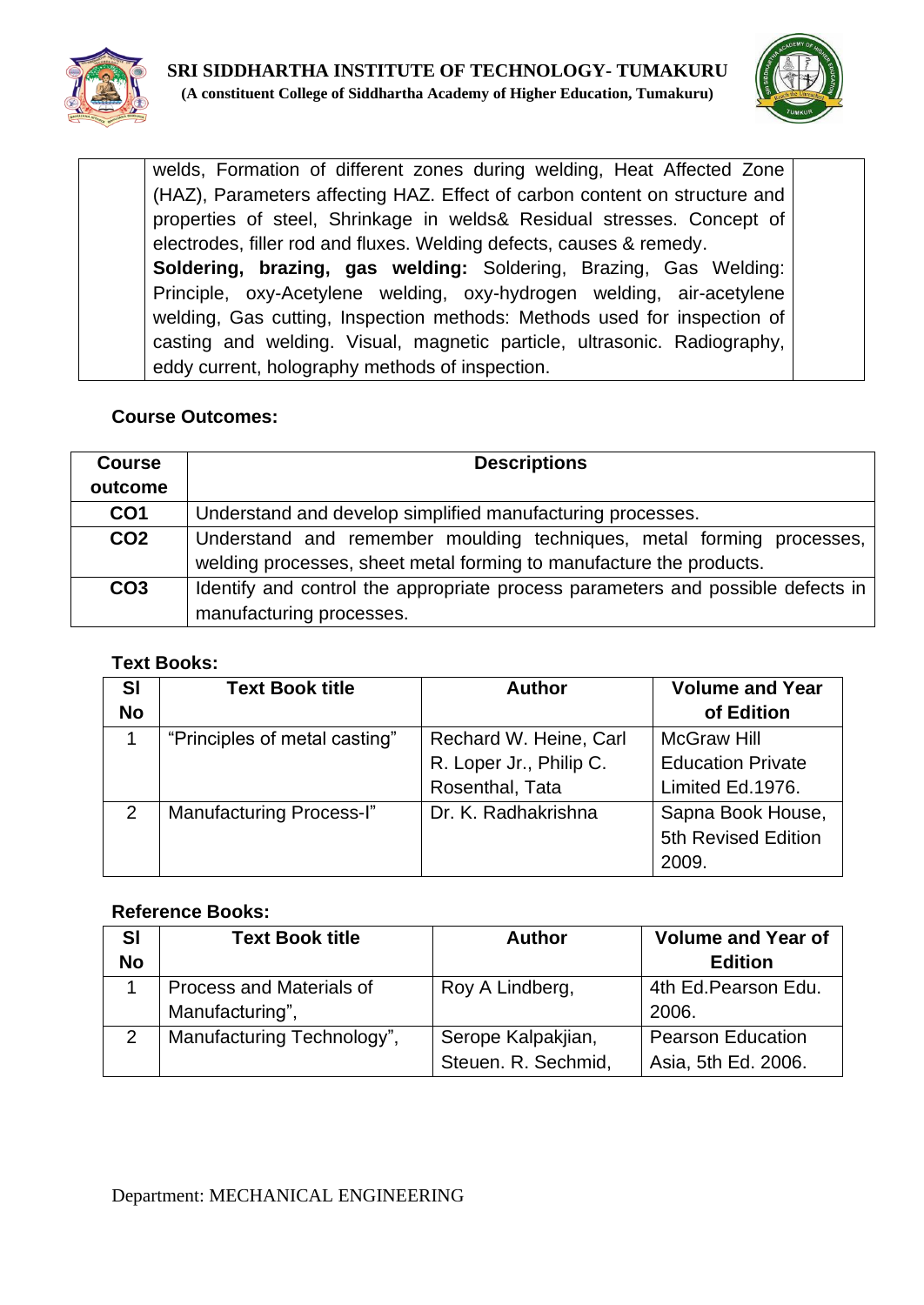



## **Department: MATHEMATICS** Semester: III

### **Subject Name: FUNDAMENTAL MATHEMATICS**

**Subject Code: MA3DP6 L-T-P-C: 4-0-0-3**

| SI.No | <b>Course Objectives</b>                                    |
|-------|-------------------------------------------------------------|
|       | Introduce concept of nth derivative and Multiple integrals. |
| 2     | Introduce the concept of differential equations.            |
| 3     | Introduce concept of probability.                           |
| 4     | Study the concept of partial differential equations.        |

| <b>Unit</b>  | <b>Description</b>                                                                                                                                                                                                                                                                                                                                                                                               | <b>Hours</b> |
|--------------|------------------------------------------------------------------------------------------------------------------------------------------------------------------------------------------------------------------------------------------------------------------------------------------------------------------------------------------------------------------------------------------------------------------|--------------|
|              | Differential Calculus: List of standard derivatives including hyperbolic<br>functions, rules of differentiation.<br><b>Polar curves:</b> Polar coordinates, angle between radius vector and tangent,<br>angle between two polar curves, Problems. Taylor's and Maclaurin's series<br>expansions of one variable.                                                                                                 | 9            |
| $\mathbf{I}$ | <b>Integral Calculus:</b> List of standard integrals, integration by parts. Definite<br>integrals - problems.<br>Statement of reduction formulae for $sin^{n}x$ , $cos^{n}x$ , and $sin^{m}x$ , $cos^{n}x$ and<br>evaluation of these with standard limits-Examples. Double and triple<br>integrals-Simple examples.                                                                                             | 9            |
| III          | <b>Differential equations:</b><br>Introduction to first order differential equations. Variables separable, Linear<br>equation. Exact differential equation, Problems.<br>Ordinary differential equations with constant coefficients: Homogeneous<br>differential equations, non-homogeneous differential equations, Particular<br>integral for functions of the type $f(x) = e^{ax}$ , sin(ax), cos(ax), $x^n$ . | 9            |
| IV.          | Vector calculus and Partial differentiation:<br>Del operator, gradient-directional derivative, divergence, curl, problems.<br>Introduction to Partial differentiation. Illustrative examples. Differentiation of<br>composite functions. Jacobians (without proof) – Simple Problems.                                                                                                                            | 9            |
| V            | Probability: Introduction, Sample space and events. Axioms of probability.<br>Addition and multiplication theorems, Conditional probability-illustrative<br>examples. Baye's theorem-problems.                                                                                                                                                                                                                   | 9            |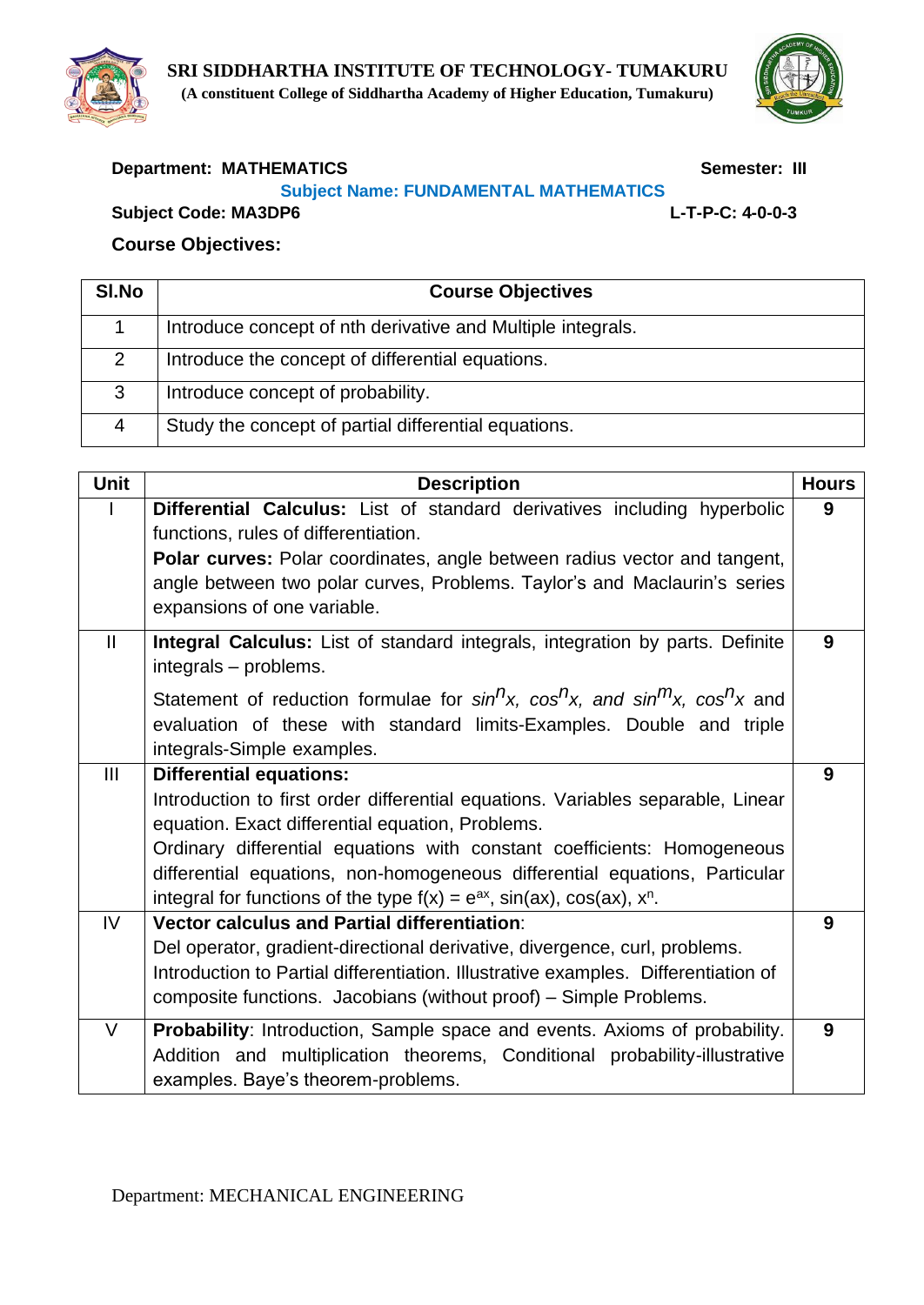



| <b>Course</b>   | <b>Descriptions</b>                                                              |  |
|-----------------|----------------------------------------------------------------------------------|--|
| outcome         |                                                                                  |  |
| CO <sub>1</sub> | To understand the basic concept of differentiation and integration               |  |
| CO <sub>2</sub> | To understand the concepts of partial differentiation and differential equations |  |
|                 | arising in a variety of engineering applications.                                |  |
| CO <sub>3</sub> | To understand the double and triple integrals.                                   |  |
| CO <sub>4</sub> | To understand concept of Vectors and probability.                                |  |

## **Text Books:**

| <b>SI</b><br><b>No</b> | <b>Text Book title</b>      | <b>Author</b>     | <b>Volume and Year of</b><br><b>Edition</b> |
|------------------------|-----------------------------|-------------------|---------------------------------------------|
|                        | <b>Higher Engineering</b>   | <b>B.S.Grewal</b> | 43rd Edition Khanna                         |
|                        | <b>Mathematics</b>          |                   | Publications, 2015.                         |
|                        |                             |                   | ISBN:9788174091956                          |
| $\mathcal{P}$          | <b>Advanced Engineering</b> | E.Kreyszig        | 10 <sup>th</sup> Edition                    |
|                        | <b>Mathematics</b>          |                   | JonWiley&Sons, 2015.                        |
|                        |                             |                   | ISBN:9780470913611                          |

| <b>SI</b>                | <b>Text Book title</b>    | <b>Author</b>        | <b>Volume and Year of</b>             |
|--------------------------|---------------------------|----------------------|---------------------------------------|
| <b>No</b>                |                           |                      | <b>Edition</b>                        |
| 1                        | A text book of            | N.P. Bali and Manish | 7 <sup>th</sup> Edition Lakshmi       |
|                          | Engineering               | Goyal                | Publishers, 2010.                     |
|                          | <b>Mathematics</b>        |                      | ISBN:9788131808030                    |
| $\overline{2}$           | <b>Higher Engineering</b> | B.V.Ramana           | 1st Edition, Tata                     |
|                          | <b>Mathematics</b>        |                      | McGraw-Hill, 2006.                    |
|                          |                           |                      | ISBN:9780070634190                    |
| 3                        | <b>Higher Engineering</b> | H.K.Das and          | 1 <sup>st</sup> Edition, Chand        |
|                          | <b>Mathematics</b>        | Er. Rajnish Verma    | publishing, 2011.                     |
|                          |                           |                      | ISBN:9788121938907                    |
| $\overline{\mathcal{A}}$ | A First Course in         | S. Ross              | 8 <sup>th</sup> Edition, Pearson,     |
|                          | Probability               |                      | 2010,                                 |
|                          |                           |                      | ISBN:9780136033134                    |
| 5                        | An Introduction to        | W. Feller            | 3 <sup>rd</sup> Edition, John Wiley & |
|                          | Probability Theory and    |                      | Sons, Inc, 2008,                      |
|                          | its Applications          |                      | ISBN9788126518050                     |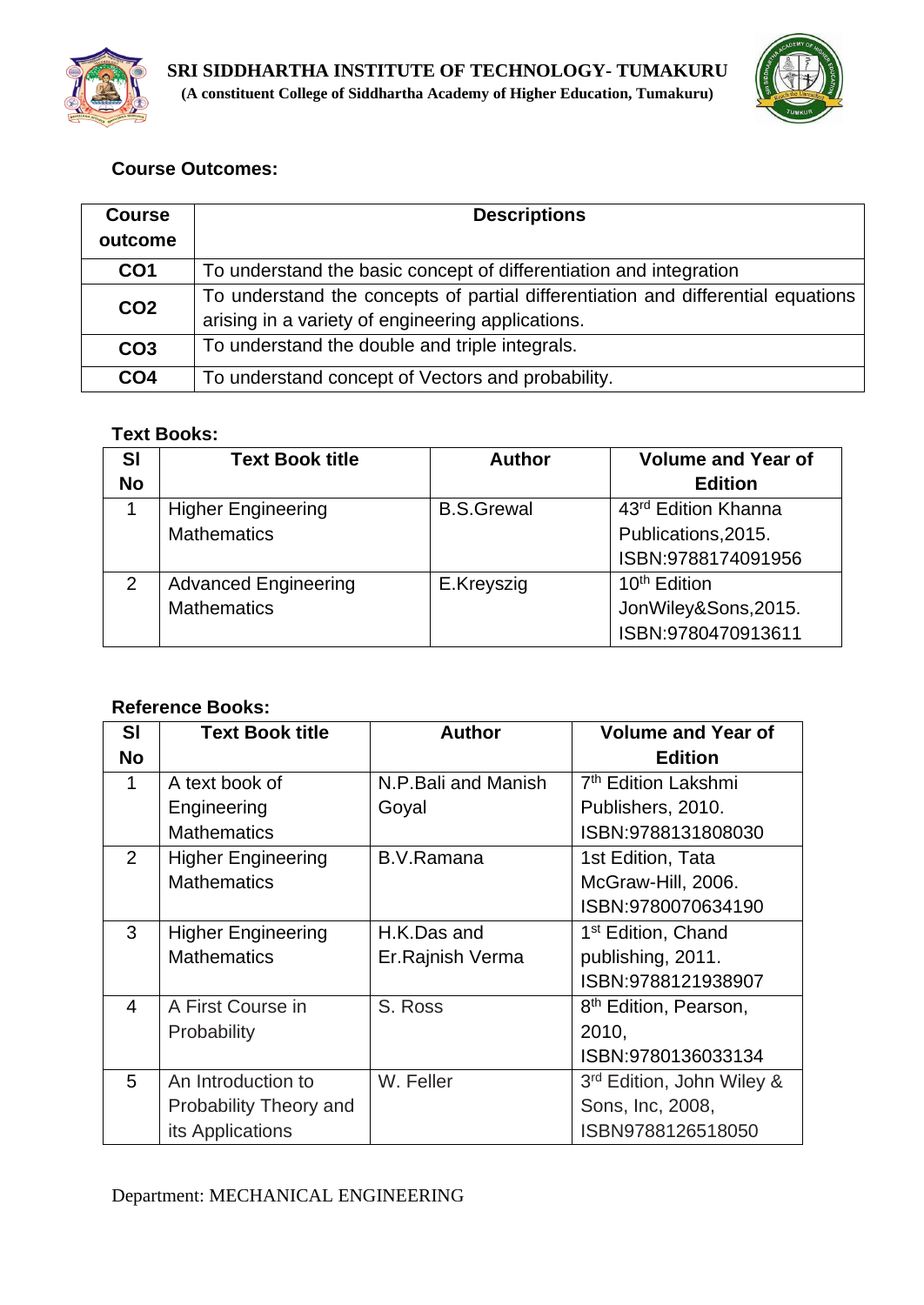



#### **Department: Mechanical Engineering Constrained Semester: III Subject Name: COMPUTER AIDED MACHINE DRAWING**

**Subject Code: ME3LB1 L-T-P-C: 0-0-3-1.5**

#### **Course Objectives:**

| SI. No | <b>Course Objectives</b>                                                       |  |  |
|--------|--------------------------------------------------------------------------------|--|--|
|        | To provide basic understanding & drawing practice of various joints, simple    |  |  |
|        | mechanical parts and sectional views of solids.                                |  |  |
|        | To acquire the drawing knowledge of fasteners (Bolts, Nuts and riveted joints) |  |  |
| 3      | To draw the assembly drawing from the individual part drawing.                 |  |  |
| 4      | To develop the skills for usage of SOLIDEDGE modeling software package.        |  |  |

| Unit           | <b>Description</b>                                                             | <b>Hours</b> |  |
|----------------|--------------------------------------------------------------------------------|--------------|--|
| <b>PART-A</b>  |                                                                                |              |  |
|                | <b>Sections of Solids:</b> Sections of Pyramids, Prisms, Cones and Cylinders   |              |  |
|                | resting only on their bases (True shape of sections).                          |              |  |
| $\mathbf{I}$   | <b>Orthographic views:</b> Conversion of pictorial views into orthographic     | 03           |  |
|                | projections of simple machine parts without section. (Bureau of Indian         |              |  |
|                | Standards conventions are to be followed for the drawings) Hidden line         |              |  |
|                | conventions and Precedence of lines.                                           |              |  |
|                | <b>PART-B</b>                                                                  |              |  |
| $\mathbf{III}$ | <b>Fasteners:</b> Hexagonal headed bolt and nut with washer (assembly), square |              |  |
|                | headed bolt and nut with washer (assembly) simple assembly using stud          |              |  |
|                | bolts with nut and lock nut.                                                   |              |  |
| IV.            | Riveted Joints: Single and double riveted lap joints, butt joints with<br>03   |              |  |
|                | single/double cover straps (Chain and Zigzag).                                 |              |  |
|                | <b>PART-C</b>                                                                  |              |  |
| $\vee$         | Assembly drawings: (part drawings should be given)                             | 30           |  |
|                | 1. Universal Coupling                                                          |              |  |
|                | 2. Screw jack (Bottle type)                                                    |              |  |
|                | 3. Plummer block (Pedestal Bearing)                                            |              |  |
|                | 4. Machine vice                                                                |              |  |
|                | <b>5.</b> Tailstock of Lathe                                                   |              |  |

#### **Question paper Pattern:**

The question paper should contain two questions from each part, in which student can answer any one. Part A & B, each carry 10 marks and Part C carry 30 marks. Part A & B should be manual drawing only. Part C to be drafted on computer using SOLID EDGE software.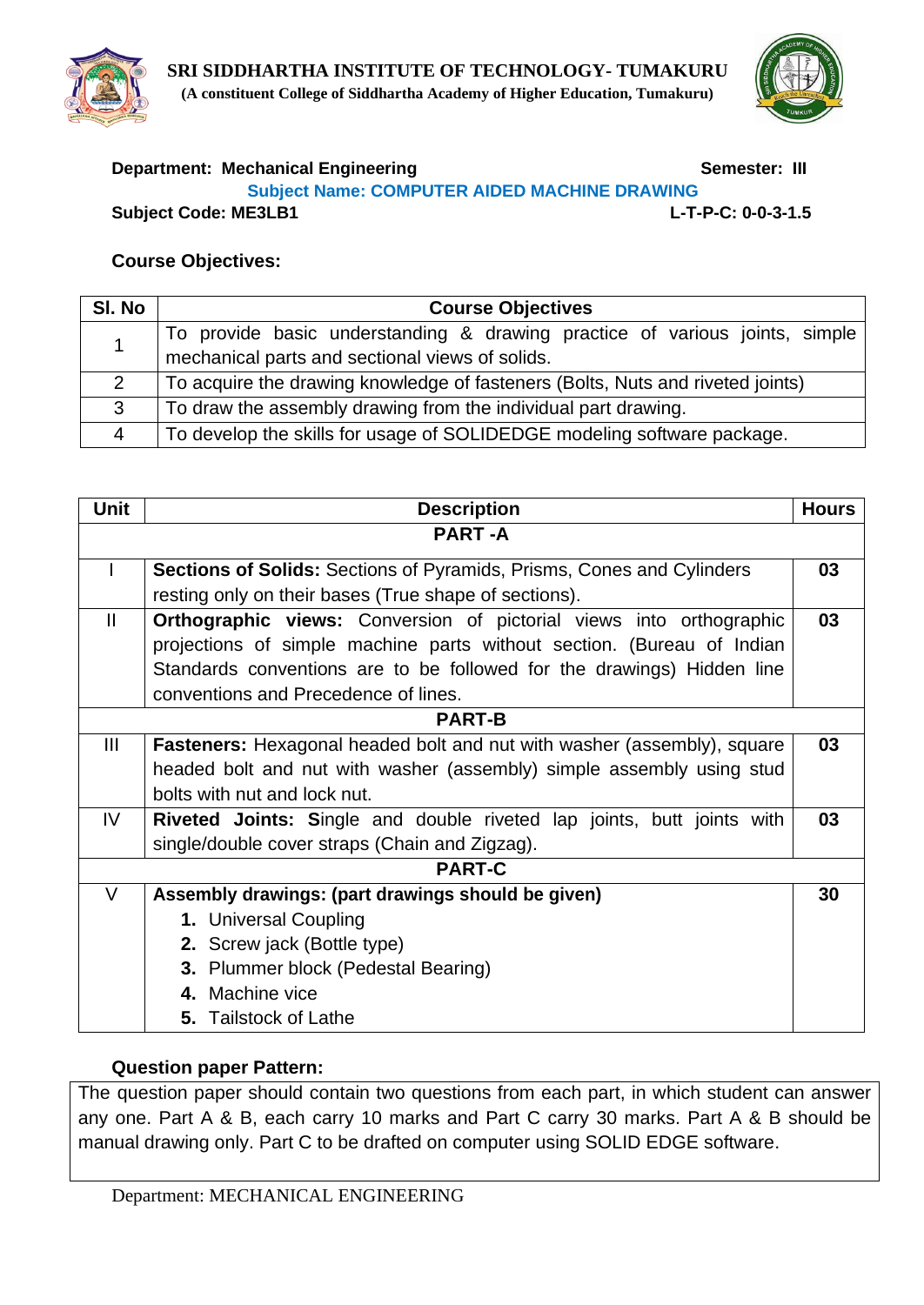



## **Part C assembly drawing:**

Component drawings to be made in 3D, Assembled in Proper form and 2D drawing of the complete assembly with minimum 2 views, section plane in proper place and sectional view as per question.

## **Course Outcomes:**

| <b>Course</b>   | <b>Descriptions</b>                                                                                                     |
|-----------------|-------------------------------------------------------------------------------------------------------------------------|
| outcome         |                                                                                                                         |
| CO <sub>1</sub> | Understand the elements and annotation of a detail drawing, 3D modeling and<br>assembling features of software package. |
| CO <sub>2</sub> | Understand the orthographic views and sectional views of basic parts of<br>machine.                                     |
| CO <sub>3</sub> | Apply the empirical design concepts for couplings, riveted joints, nuts and bolts<br>as per BIS standards.              |
| CO <sub>4</sub> | Apply the skills required for usage of Modeling and Assembling tools of<br>"SOLIDEDGE" Software Package.                |

## **Text Books:**

| <b>SI</b> | <b>Text Book title</b> | <b>Author</b>  | <b>Volume and Year of</b> |
|-----------|------------------------|----------------|---------------------------|
| <b>No</b> |                        |                | <b>Edition</b>            |
|           | <b>Machine Drawing</b> | N D Bhat & V M | Charotar publishing Ltd., |
|           |                        | Panchal.       | 2014, 50th edition        |
| 2         | A Primer on Computer   |                | Published by VTU, Belgaum |
|           | aided Machine drawing  |                |                           |

| <b>SI</b>     | <b>Text Book title</b> | <b>Author</b>          | <b>Volume and Year of</b> |
|---------------|------------------------|------------------------|---------------------------|
| <b>No</b>     |                        |                        | <b>Edition</b>            |
|               | Machine drawing        | Sri. K L Narayan,      | New-Age                   |
|               |                        | P.Kannaiah & K.Venkat  | International             |
|               |                        | Reddy,                 | publications, 2001.       |
| $\mathcal{P}$ | Machine drawing        | Sri K R Gopal Krishna, | Subhas publications,      |
|               |                        |                        | Bangalore.                |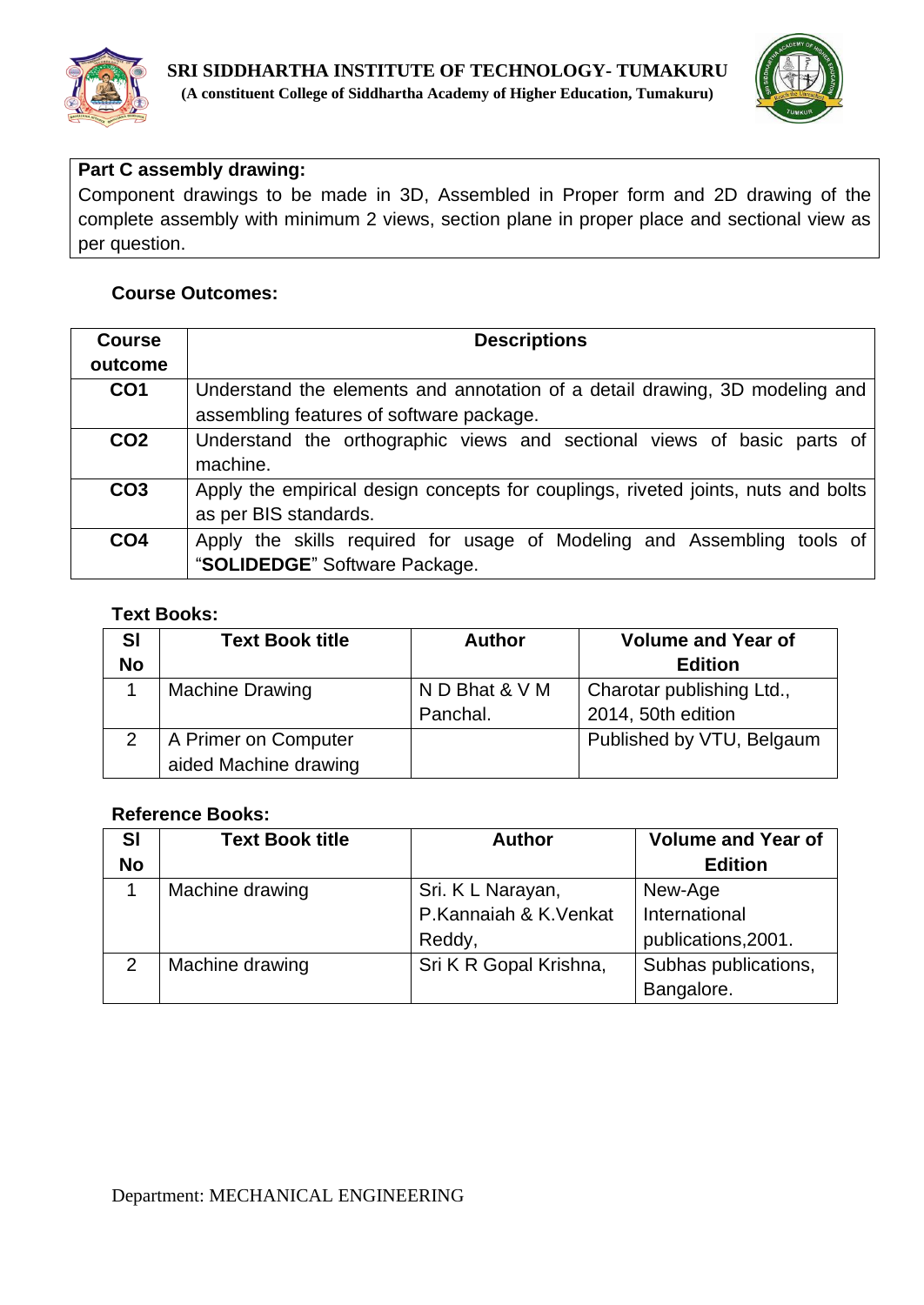



# **Department: Mechanical Engineering Community Community Community Community Community Community Community Community**

**Subject Name: MEASUREMENTS AND METROLOGY LAB**

**Subject Code: ME3LB2 L-T-P-C: 0-0-3-1.5**

# **Course Objectives:**

| SI. No | <b>Course Objectives</b>                                                               |
|--------|----------------------------------------------------------------------------------------|
|        | To provide students with the necessary skills for calibration and testing of different |
|        | gauges and instruments                                                                 |
| 2      | To provide students with necessary skills to collect data, perform analysis and        |
|        | interpret results to draw valid conclusions through standard test procedures using     |
|        | various metrology instruments                                                          |

| <b>Unit</b>  |                | <b>Description</b>                                                       | <b>Hours</b> |
|--------------|----------------|--------------------------------------------------------------------------|--------------|
|              |                | <b>PART A (MECHANICAL MEASUREMENTS)</b>                                  |              |
|              |                | 1. Calibration of Pressure Gauge                                         |              |
|              |                | 2. Calibration of Thermocouple                                           |              |
|              |                | 3. Calibration of LVDT                                                   |              |
|              |                | 4. Calibration of Load cell                                              |              |
|              |                | 5. Determination of modulus of elasticity of a mild steel specimen using |              |
|              |                | strain gauges.                                                           |              |
|              |                | 6. Calibration of Torque meter.                                          |              |
|              |                | 7. Measurement of Rotational speed using Strobometer                     |              |
|              |                | <b>PART B (METROLOGY)</b>                                                |              |
| $\mathbf{I}$ | $\mathbf{1}$ . | Measurement using Optical Projector / Tool maker Microscope.             |              |
|              | 2.             | Measurement of angle using Sine Center / Sine bar                        |              |
|              | 3.             | Measurement of alignment using Autocollimator                            |              |
|              | 4.             | Measurement of Screw thread Parameter using Floating carriage            |              |
|              |                | micrometer                                                               |              |
|              | 5.             | Measurement of Surface roughness using Surf test Sj301                   |              |
|              | 6.             | Measurement using Mechanical comparator.                                 |              |
|              | 7.             | Measurement of gear tooth profile using gear tooth vernier / gear        |              |
|              |                | tooth micrometer.                                                        |              |
|              | 8.             | Calibration of a micrometer using slip gauges.                           |              |
|              | 9.             | <b>Measurement using Optical Flats.</b>                                  |              |

## **Question paper Pattern:**

One question to be set from 1 or  $2 - 25$  marks One question to be set from 3 – 15 Marks Viva-voce – 10 Marks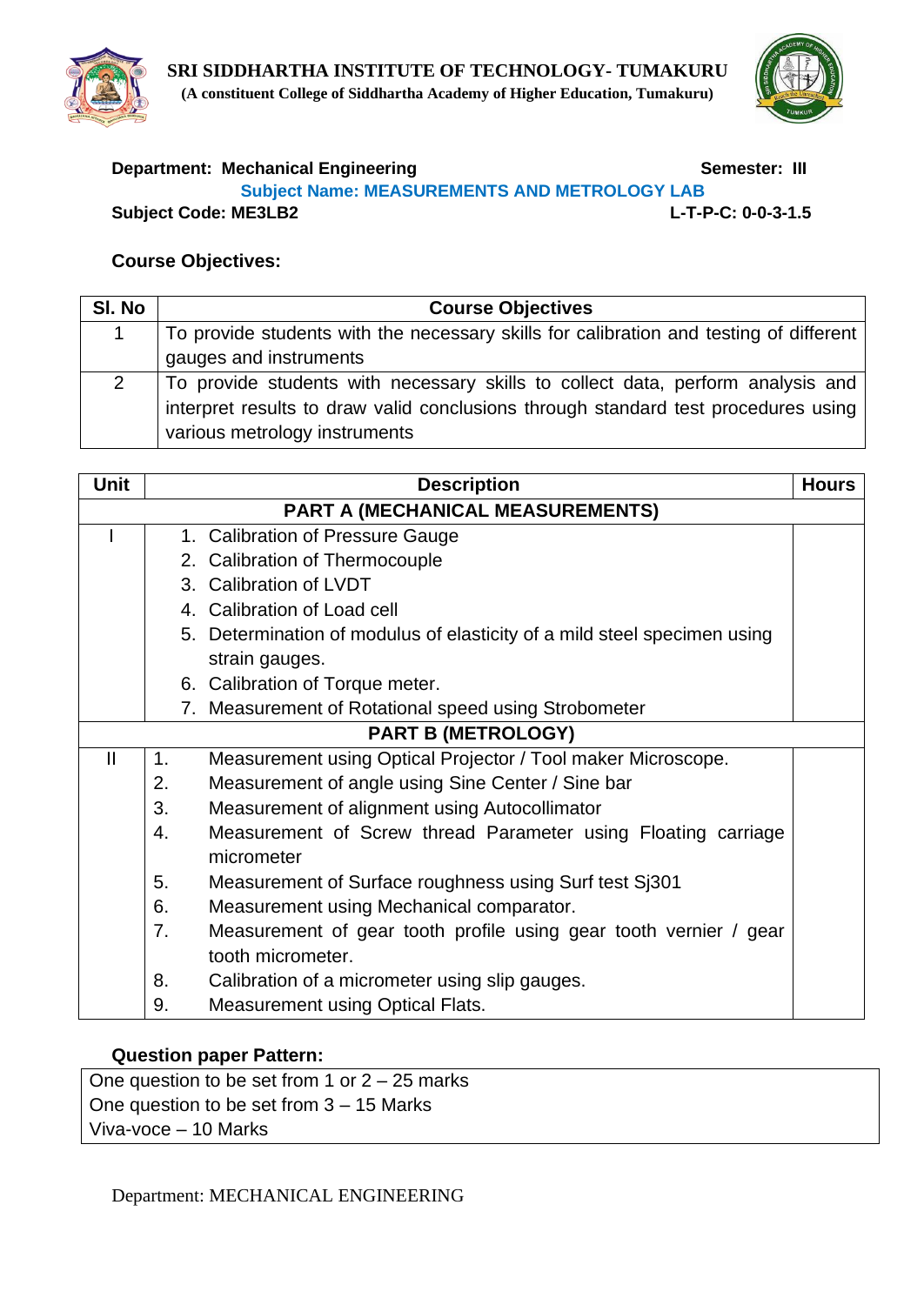



| <b>Course</b>   | <b>Descriptions</b>                                                                                        |  |  |
|-----------------|------------------------------------------------------------------------------------------------------------|--|--|
| outcome         |                                                                                                            |  |  |
| CO <sub>1</sub> | ldentify and select the equipment to conduct the experiments related to<br>metrology and measurements lab. |  |  |
| CO <sub>2</sub> | Demonstrate the procedure for conduction of experiments.                                                   |  |  |
| CO <sub>3</sub> | Apply the techniques for data collection.                                                                  |  |  |
| CO <sub>4</sub> | Analyze the data collected and interpret the results.                                                      |  |  |

## **Text Books:**

| <b>SI</b> | <b>Text Book title</b>          | <b>Author</b>          | <b>Volume and Year</b> |
|-----------|---------------------------------|------------------------|------------------------|
| <b>No</b> |                                 |                        | of Edition             |
|           | <b>Mechanical Measurements,</b> | Beckwith Marangoni and | Pearson Education,     |
|           |                                 | Lienhard,              | 6th Edition, 2006.     |
| 2         | <b>Engineering Metrology,</b>   | R.K. Jain,             | Khanna Publishers,     |
|           |                                 |                        | Delhi, 2009.           |

### **Reference Books:**

| <b>SI</b> | <b>Text Book title</b>        |  | <b>Author</b>              | Volume and               |
|-----------|-------------------------------|--|----------------------------|--------------------------|
| <b>No</b> |                               |  |                            | <b>Year of Edition</b>   |
|           | <b>Engineering Metrology,</b> |  | Gupta I.C.                 | Dhanpat Rai              |
|           |                               |  |                            | Publications.            |
|           | Engineering<br>Metrology      |  | and   N.V. Raghavendra and | <b>Oxford University</b> |
|           | Measurements,                 |  | L.Krishnamurthy,           | Press.                   |

| <b>Department: Mechanical Engineering</b>        | Semester: III      |
|--------------------------------------------------|--------------------|
| <b>Subject Name: BASIC WORKSHOP PRACTICE LAB</b> |                    |
| <b>Subject Code: ME3LB3</b>                      | L-T-P-C: 0-0-3-1.5 |

# **Course Objectives:**

| SI. No | <b>Course Objectives</b>                         |  |
|--------|--------------------------------------------------|--|
|        | To acquire skills in basic engineering practice. |  |
|        | To identify the hand tools and instruments.      |  |
|        | To acquire measuring skills.                     |  |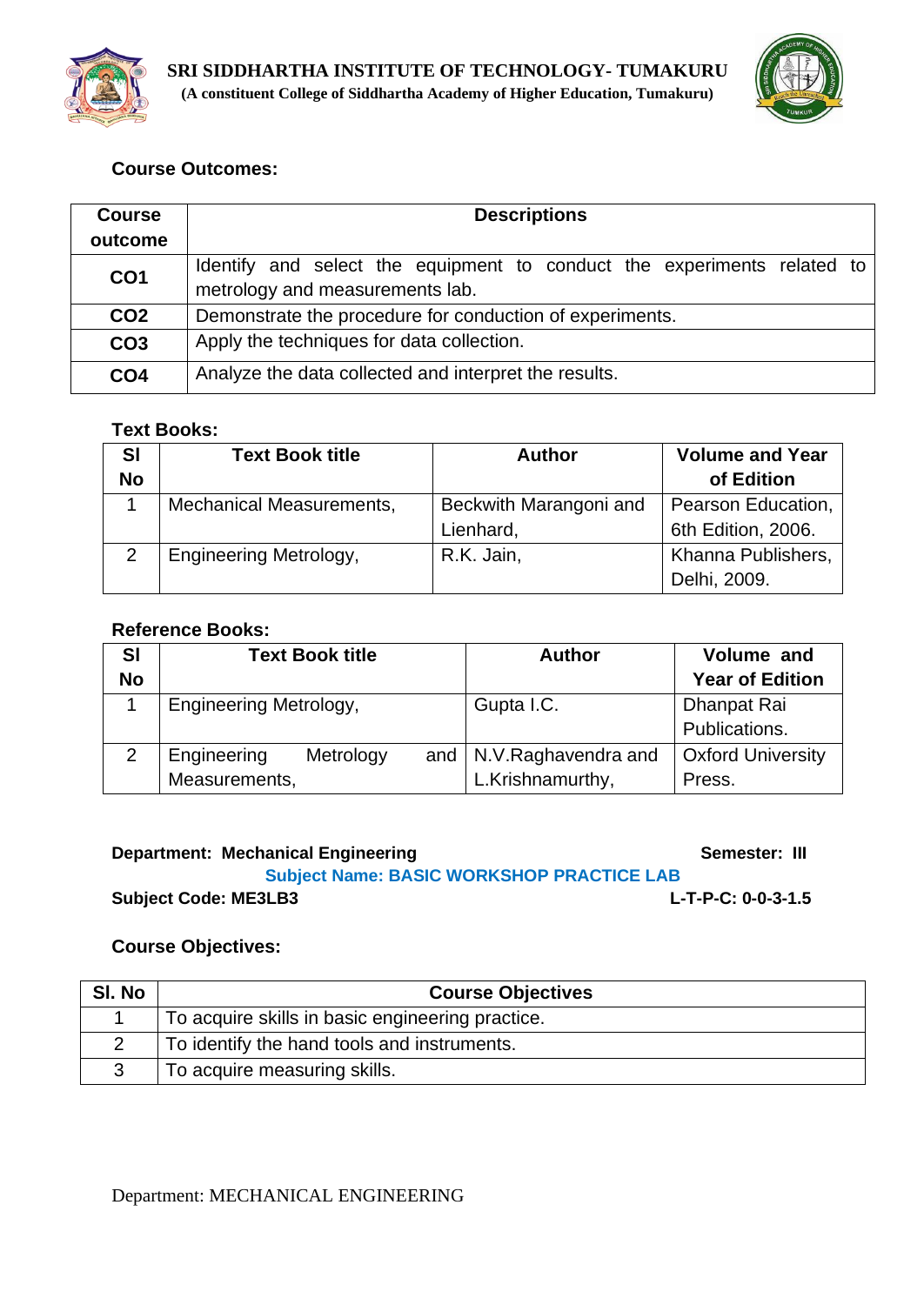



| Unit         | <b>Description</b>                                                              | <b>Hours</b> |  |  |  |
|--------------|---------------------------------------------------------------------------------|--------------|--|--|--|
|              | <b>PARTA</b>                                                                    |              |  |  |  |
|              | <b>Fitting</b>                                                                  |              |  |  |  |
|              | Demonstration on fitting tools, fitting operations and joints.<br>İ.            |              |  |  |  |
|              | ii.<br>Preparation of models involving rectangular, triangular, semi-circular   |              |  |  |  |
|              | and dovetail joints (Minimum 3 models)                                          |              |  |  |  |
|              |                                                                                 |              |  |  |  |
|              | <b>PART B</b>                                                                   |              |  |  |  |
| $\mathbf{I}$ | Welding                                                                         |              |  |  |  |
|              | Demonstration of electric arc – welding, tools and equipment's.<br>i.           |              |  |  |  |
|              | ii.<br>Preparation models using electric arc welding – butt joint, lap joint, T |              |  |  |  |
|              | joint or $L - j$ oint (Minimum 3 models)                                        |              |  |  |  |
|              |                                                                                 |              |  |  |  |
|              | <b>PART C</b>                                                                   |              |  |  |  |
| III          | <b>Sheet metal</b>                                                              |              |  |  |  |
|              | Demonstration on Sheet metal, Sheet metal tools, Soldering,<br>Ĺ.               |              |  |  |  |
|              | Soldering tools.                                                                |              |  |  |  |
|              | ii.<br>Development of cone, Cylinder and combination of Solids (Minimum 2)      |              |  |  |  |
|              | models)                                                                         |              |  |  |  |
|              |                                                                                 |              |  |  |  |
|              |                                                                                 |              |  |  |  |

#### **Question paper Pattern:**

| <b>Fitting</b>                | 30Marks |
|-------------------------------|---------|
| <b>Welding or sheet Metal</b> | 10Marks |
| Viva Voce                     | 10Marks |

#### **Course Outcomes:**

| <b>Course</b>   | <b>Descriptions</b>                                                                   |  |  |
|-----------------|---------------------------------------------------------------------------------------|--|--|
| outcome         |                                                                                       |  |  |
| CO <sub>1</sub> | Identify and select the equipment to conduct the experiments related to workshop lab. |  |  |
| CO <sub>2</sub> | Practice elementary metal joining processes like Welding & Soldering.                 |  |  |
| CO <sub>3</sub> | Perform metal fitting operations using hand tools like scribers, Hand-files, hacksaw, |  |  |
|                 | chisels, hammer etc.                                                                  |  |  |
| CO <sub>4</sub> | Fabricate simple sheet metal components using elementary surface development          |  |  |
|                 | techniques.                                                                           |  |  |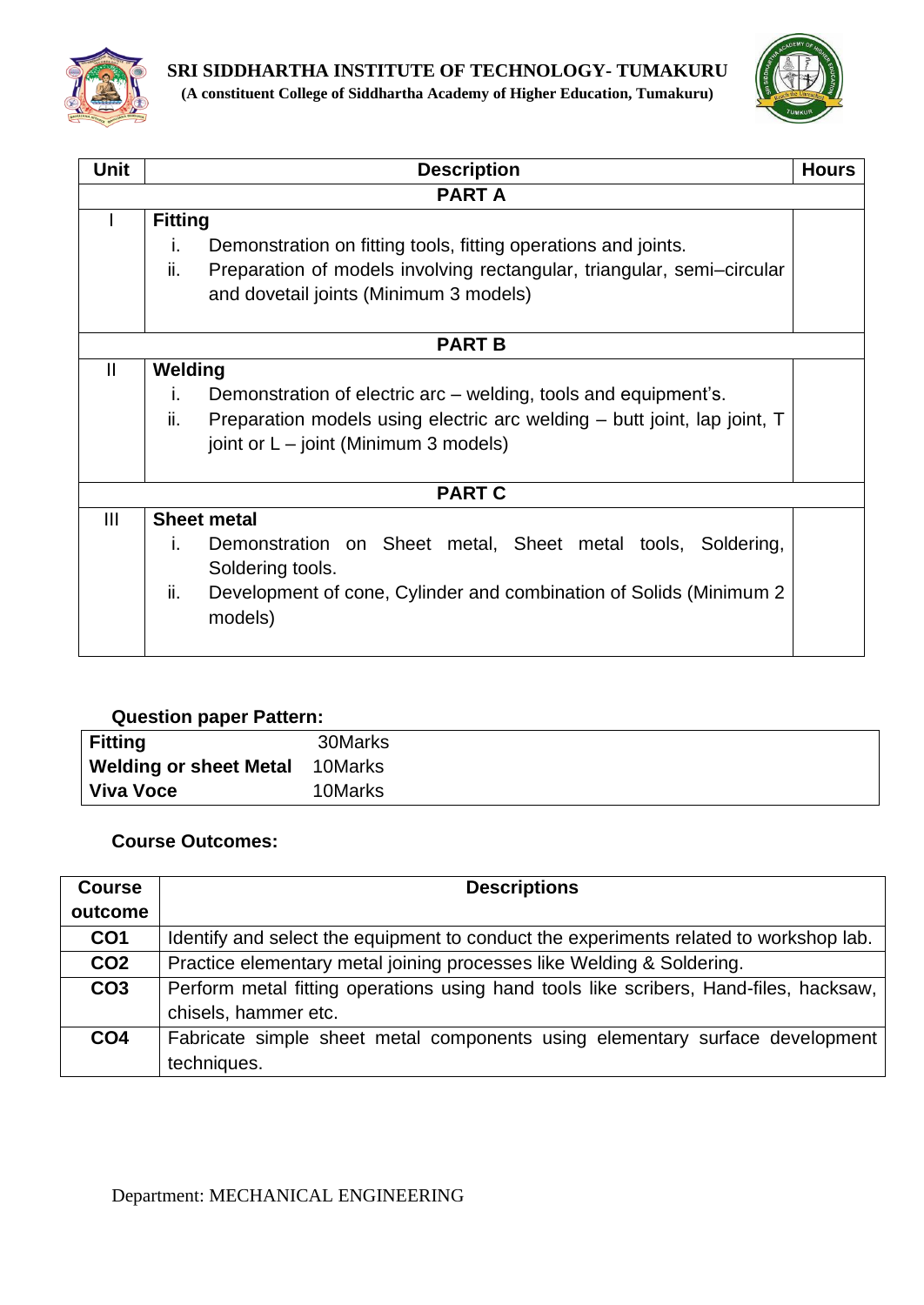



## **Text Books:**

| SI<br><b>No</b> | <b>Text Book title</b> | <b>Author</b>   | <b>Volume and Year</b><br>of Edition |
|-----------------|------------------------|-----------------|--------------------------------------|
|                 | Work shop technology   | Hajra Chaudhary | Media Promoters,<br>January 2008     |

## **Reference Books:**

| <b>SI</b>     | <b>Text Book title</b>        | <b>Author</b>   | <b>Volume and Year of Edition</b> |
|---------------|-------------------------------|-----------------|-----------------------------------|
| <b>No</b>     |                               |                 |                                   |
|               | <b>Elements of Mechanical</b> | Hajra Chaudhary | Media Publishing. &               |
|               | Engineering                   |                 | Promoters, India; 4th Revised     |
|               |                               |                 | edition (October 1, 1978)         |
| $\mathcal{P}$ | <b>Elements of Mechanical</b> | Mathur & Mehta  | science technology - Jain         |
|               | Engineering                   |                 | Brothers; 14th Edition, 2019      |

## **Department: Placement & Training Community Community Community Community Community Community Community Community Community Community Community Community Community Community Community Community Community Community Communit**

## **Subject Name: Skill Development-I**

**Subject Code: SK3DP1 L-T-P-C: 0-0-2-1**

| SI.No          | <b>Course Objectives</b>                                                                             |
|----------------|------------------------------------------------------------------------------------------------------|
|                | Unique shortcut techniques for mental ability to improve speed and accuracy                          |
| $\overline{2}$ | Improve logical thinking to solve various questions and puzzles in reasoning                         |
| 3              | Excellent communication, time management and problem solving                                         |
| 4              | Approach oriented training and interactive methodology                                               |
| 5              | Create amicable relationships to meet professional objectives                                        |
| 6              | To give better idea on different topics to increase the competency of the students in<br>the subject |

| <b>UNIT</b>  | <b>Description</b>                                                                                                                                                                                                                                                                    | <b>Hours</b> |
|--------------|---------------------------------------------------------------------------------------------------------------------------------------------------------------------------------------------------------------------------------------------------------------------------------------|--------------|
|              | Introduction, Training Objective Advantage of learning<br>Aptitude,<br>Importance of Learning Aptitude, how to crack Aptitude Vedic<br>mathematics, squaring, cubing, one to one method, two to one method<br>Shortcuts, Basic Mathematics, Square root method, Multiplication method | 3            |
| $\mathbf{I}$ | Number system, prime number concept, linear equations, age problems,<br>HCF and LCM, Factorial Concept, Last Digit Concept, Remainders<br>Concept, approximation and simplifications, inequalities Square root and<br>Cube root, Coding and Decoding-mirror image                     | 6            |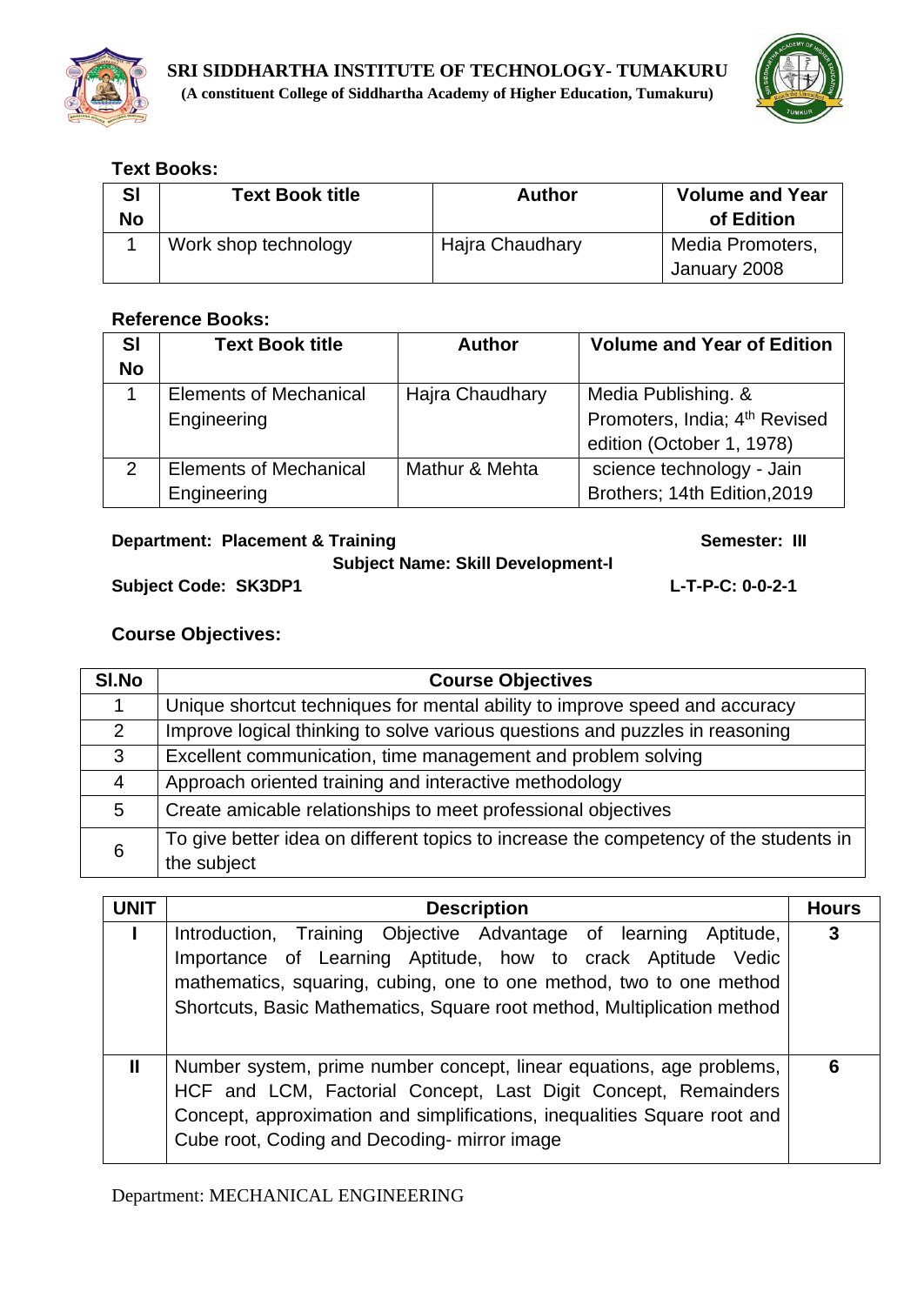



| Ш   | Percentage-percent to decimal fraction conversion, percentage to<br>quantity, inverse case, percentage change, relative percentage, product<br>constancy, problems based on population, results on depreciation, Ratio<br>and proportion, Inverse Proportion, blood relation & family tree, Time<br>speed and distance, relative speed and conversions, train problems,<br>Direction Problems, Downstream and Upstream, direction sense. | 8 |
|-----|------------------------------------------------------------------------------------------------------------------------------------------------------------------------------------------------------------------------------------------------------------------------------------------------------------------------------------------------------------------------------------------------------------------------------------------|---|
| IV. | Verbal analogies, Spotting errors, Antonyms, Synonyms, Spellings,<br>Ordering of words, Sentence improvement, Closet test, one-word<br>substitution                                                                                                                                                                                                                                                                                      | 6 |
| V   | Introduction, Soft Skills, Communication Skills, LSRW, Team Building<br>and Leadership Building Skill Training, stress management, Behavioral<br>management                                                                                                                                                                                                                                                                              | 5 |

| <b>Course</b><br>outcome | <b>Descriptions</b>                                                                                                |
|--------------------------|--------------------------------------------------------------------------------------------------------------------|
| CO <sub>1</sub>          | Understand the basic concepts of quantitative ability, logical reasoning, verbal<br>reasoning and also soft skills |
| CO <sub>2</sub>          | Inclusive and engaging environment for a dynamic campus community                                                  |
| CO <sub>3</sub>          | Proficient use of qualitative and quantitative methods in problem solving                                          |
| CO <sub>4</sub>          | Critical and analytical thinking across a range of discipline                                                      |

- 1. Arun Sharma Quantitative aptitude for CAT
- 2. R.S.Aggarwal- Quantitative aptitude for competitive examinations
- 3. Arihant publications- Fast Track objective Arithmetic
- 4. R.D.Sharma- mathematics class 11<sup>th</sup> and 12<sup>th</sup>
- 5. SarveshK.Verma- Quantitative Aptitude quantum CAT
- 6. R.S.Aggarwal-s chand publications -Verbal and non-verbal reasoning
- 7. The power of soft skills- Robert A. Johnson
- 8. The 7 habits of highly effective people- Stephen R. Covey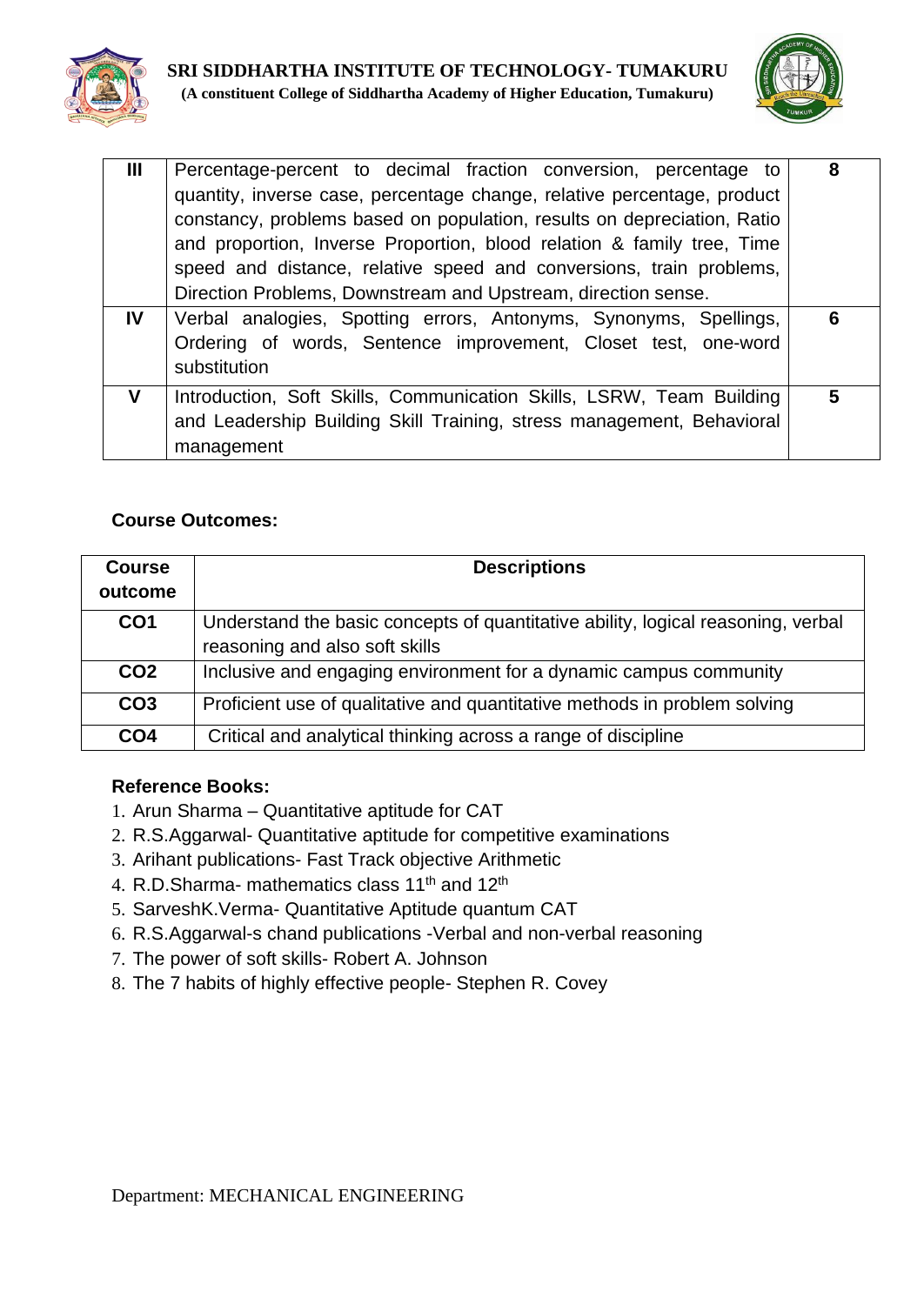



## **DEPARTMENT OF MECHANICAL ENGINEERING SCHEME OF TEACHING AND EXAMINATION Choice Based Credit System (CBCS) (Effective from the academic year 2020-21) IV SEMESTER**

|                                                                         | <b>IV Semester B.E. Mechanical Engineering / Industrial Engineering Management</b> |                    |                                        |                          |                          |                |
|-------------------------------------------------------------------------|------------------------------------------------------------------------------------|--------------------|----------------------------------------|--------------------------|--------------------------|----------------|
| Sl.<br>No.                                                              |                                                                                    | <b>Course Code</b> | <b>Course Title</b>                    | <b>Teaching</b><br>Dept. | <b>Board of</b><br>Exam. | <b>Credits</b> |
| 1.                                                                      | <b>BS</b>                                                                          | MA4ME1             | Engineering Mathematics-IV*            | MA                       | MA                       | 3              |
| 2.                                                                      | PC                                                                                 | ME4TH2             | Fluid mechanics                        | ME                       | ME                       | 3              |
| 3.                                                                      | PC                                                                                 | ME4TH3             | Kinematics of Machines                 | МE                       | МE                       | 3              |
| $\overline{4}$ .                                                        | PC                                                                                 | ME4TH4             | <b>Mechanics of Materials</b>          | МE                       | <b>ME</b>                | 3              |
| 5.                                                                      | PC                                                                                 | ME4TH5             | Machine Tools & Machining Process      | МE                       | <b>ME</b>                | 3              |
| 6.                                                                      | PC                                                                                 | ME4TH6             | <b>Material Science and Metallurgy</b> | <b>ME</b>                | ME                       | 3              |
| 7.                                                                      | PC                                                                                 | ME4LB1             | <b>Manufacturing Process Lab</b>       | МE                       | <b>ME</b>                | 1.5            |
| 8.                                                                      | PC                                                                                 | ME4LB2             | Material Testing & Metallography Lab   | <b>ME</b>                | ME                       | 1.5            |
| 9.                                                                      | PC                                                                                 | ME4LB3             | Production Technology Lab              | МE                       | ME                       | 1.5            |
| 10.                                                                     | <b>HS</b>                                                                          | SK4DP2             | Skill Development $-II^*$              | <b>HS</b>                | <b>HS</b>                |                |
| <b>TOTAL</b>                                                            |                                                                                    |                    |                                        | 23.5                     |                          |                |
| <b>CIE-Continuous Internal Evaluation, SEE-Semester End Examination</b> |                                                                                    |                    |                                        |                          |                          |                |

- **MA4TH1: Engineering Mathematics is not common for all the branches (syllabus is based on department request)**
- **There is no SEE for Skill Development -I Course, however all the Students Should maintain minimum85% of attendance and 40% of CIE to get pass in the subject.**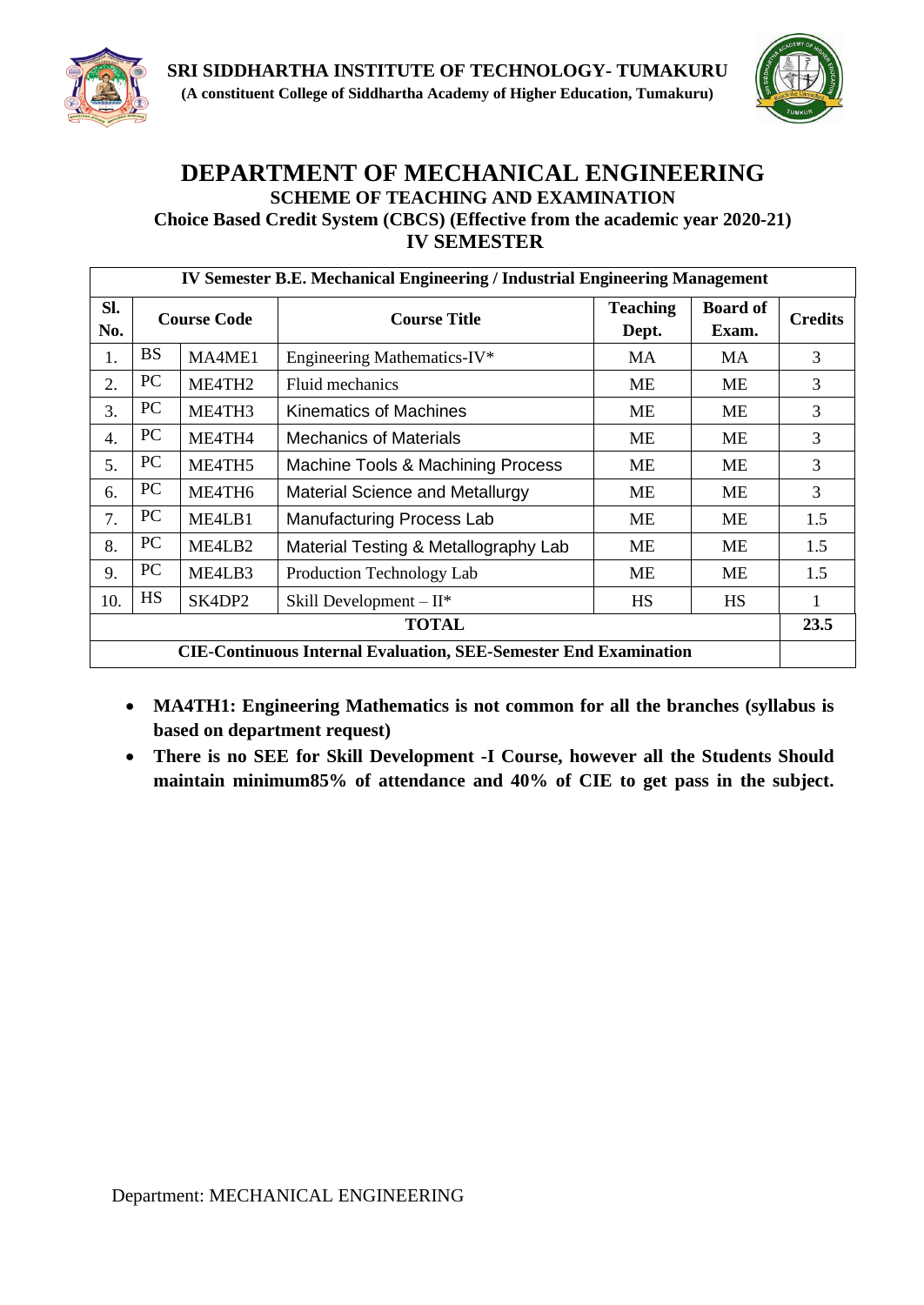



## **Department: MECHANICAL ENGINEERING Semester: IV**

#### **Subject Name: PROBABILITY AND CALCULUS OF VARIATIONS**

**Subject Code:MA4ME1 L-T-P-C: 4-0-0-3**

| SI.<br>No. | <b>Course Objectives</b>                                                           |
|------------|------------------------------------------------------------------------------------|
| 1.         | Apply least square method to fit a curve for the given data and evaluate the       |
|            | correlation coefficient and regression lines for the data.                         |
| 2.         | To develop probability distribution and joint probability distribution of discrete |
|            | and continuous random variables.                                                   |
| 3.         | Determine continuity/differentiability/analyticity of a function and evaluate a    |
|            | contour integral using Cauchy's integral formula.                                  |
| 4.         | Compute extreme values of variational problems like geodesics, least time and      |
|            | shortest path.                                                                     |
|            |                                                                                    |

| <b>UNIT</b>    | <b>Description</b>                                                         | <b>Hours</b> |
|----------------|----------------------------------------------------------------------------|--------------|
|                | Statistics: Correlation and regression- Karl Pearson's coefficient of      | 9            |
|                | Correlation, problems. Regression analysis-lines of regression (without    |              |
|                | proof) problems. Curve Fitting: Curve fitting by the method of least       |              |
|                | square- Fitting of the curves: Linear, polynomial, exponential function of |              |
|                | the form $y=ab^x$ .                                                        |              |
| $\mathbf{I}$   | Probability Distributions: Review of basic probability theory. Random      | 9            |
|                | variables (Discrete and Continuous), Probability of mass/density           |              |
|                | functions. Binomial distribution, Poisson's distribution, exponential      |              |
|                | distribution and Normal distribution (without derivations) and problems.   |              |
| $\mathbf{III}$ | Joint probability distribution: Joint probability distribution for two     | 9            |
|                | discrete random variables, Marginal distributions, Expectation, Co-        |              |
|                | variance, Correlation coefficient.                                         |              |
|                | <b>Calculus of Variations:</b> Functional, Euler's Equation (Without       |              |
|                | derivations) standard variation problems, Minimal surface of revolution,   |              |
|                | Hanging chain problem, Brachistochrone problem.                            |              |
| IV             | Calculus of Complex functions: Review of function of a complex             | 9            |
|                | variables, limits, continuity, and differentiability. Analytic functions,  |              |
|                | Cauchy-Riemann equations in Cartesian and polar forms (without             |              |
|                | proof). Construction of analytic functions by Milne-Thompson Method-       |              |
|                | problems. Bilinear Transformations.                                        |              |
| V              | Special functions: Series solution of ODE by power series method           | 9            |
|                | and Frobenius method, Series solution of Bessel's differential equation    |              |
|                | leading to Bessel's function of first kind, Series solution of Legendre's  |              |
|                | differential equation leading to Legendre's function, Legendre's           |              |
|                | polynomial-problems.                                                       |              |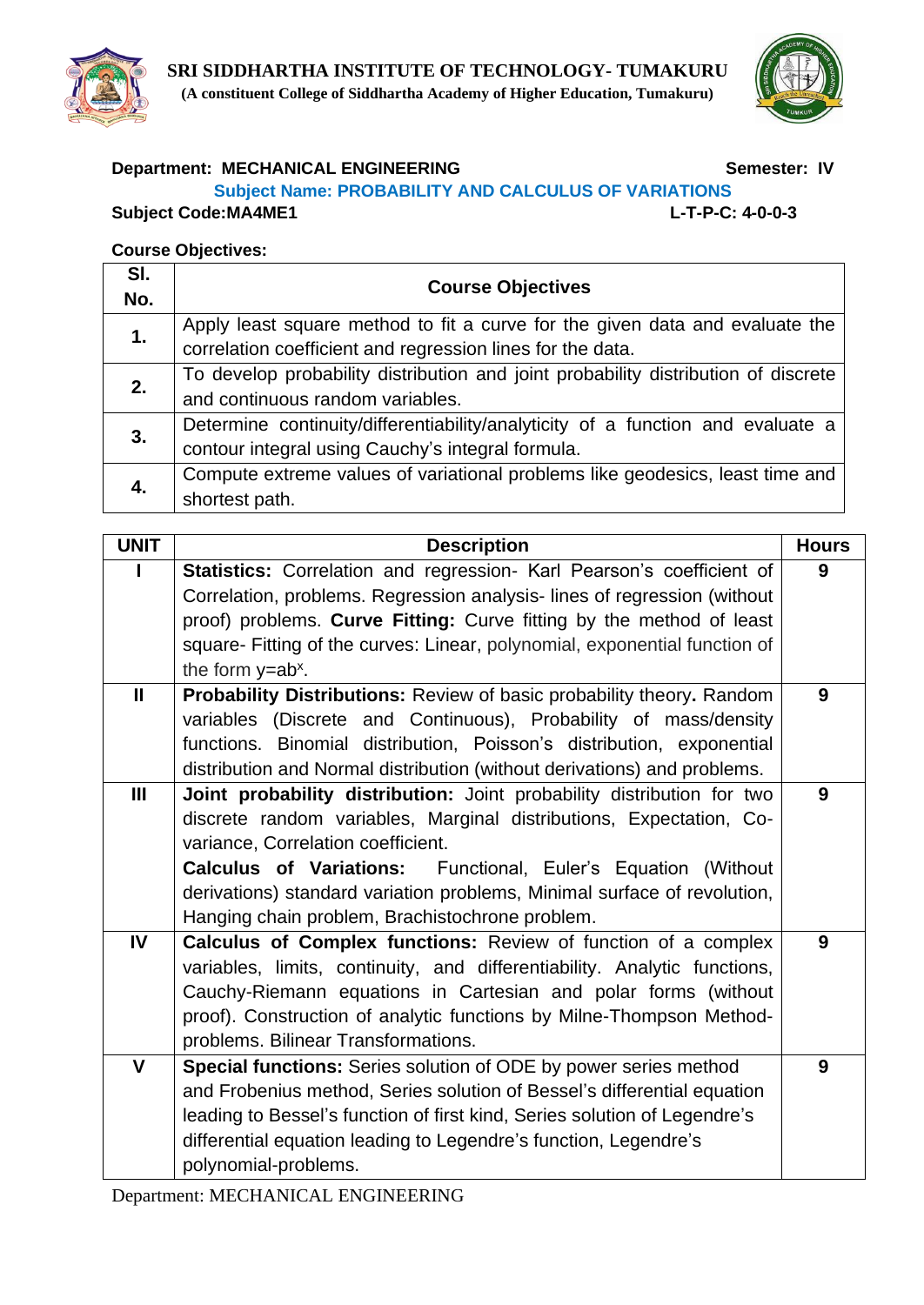



| <b>Course</b><br><b>Outcomes</b> | <b>Descriptions</b>                                                         |  |  |
|----------------------------------|-----------------------------------------------------------------------------|--|--|
| <b>CO-01</b>                     | Make use of correlation and regression analysis to fit a suitable           |  |  |
|                                  | mathematical model for the statistical data.                                |  |  |
| <b>CO-02</b>                     | Apply discrete and continuous probability distributions for one and two     |  |  |
|                                  | variables in analyzing the probability models arising in engineering field. |  |  |
| CO-03                            | Determine Extremal of the functional and solution of special functions      |  |  |
|                                  | arising in dynamic of rigid bodies and vibrational analysis.                |  |  |
| $CO-04$                          | Use the concept of complex variables and Series solutions in engineering    |  |  |
|                                  | field.                                                                      |  |  |

## **Text Books:**

| <b>SI No</b> | <b>Text Book title</b>                | <b>Author</b>     | <b>Volume and Year of</b><br><b>Edition</b> |
|--------------|---------------------------------------|-------------------|---------------------------------------------|
| 1.           | <b>Higher Engineering Mathematics</b> | <b>B.S.Grewal</b> | 43rd Edition Khanna                         |
|              |                                       |                   | Publications, 2015.                         |
|              |                                       |                   | ISBN:9788174091956                          |
| 2.           | <b>Advanced Engineering</b>           | E.Kreyszig        | 10 <sup>th</sup> Edition                    |
|              | <b>Mathematics</b>                    |                   | JonWiley&Sons,2015.                         |
|              |                                       |                   | ISBN:9780470913611                          |

| <b>SI</b><br><b>No</b> | <b>Text Book title</b>                | <b>Author</b>   | <b>Volume and Year of Edition</b>          |
|------------------------|---------------------------------------|-----------------|--------------------------------------------|
| 1.                     | A text book of Engineering            | N.P.Bali and    | 7 <sup>th</sup> Edition Lakshmi            |
|                        | <b>Mathematics</b>                    | Manish Goyal    | Publishers, 2010.                          |
|                        |                                       |                 | ISBN:9788131808030                         |
| 2.                     | <b>Higher Engineering Mathematics</b> | B.V.Ramana      | 1st Edition, Tata McGraw-Hill,             |
|                        |                                       |                 | 2006.ISBN:9780070634190                    |
| 3.                     | <b>Higher Engineering Mathematics</b> | H.K.Das and Er. | 1 <sup>st</sup> Edition, Chand publishing, |
|                        |                                       | Rajnish Verma   | 2011. ISBN:9788121938907                   |
| 4.                     | A First Course in Probability         | S. Ross         | 8 <sup>th</sup> Edition, Pearson, 2010,    |
|                        |                                       |                 | ISBN:9780136033134                         |
| 5.                     | An Introduction to Probability        | W. Feller       | 3rdEdition, JohnWiley&Sons,                |
|                        | Theory and its Applications           |                 | Inc, 2008,                                 |
|                        |                                       |                 | ISBN9788126518050                          |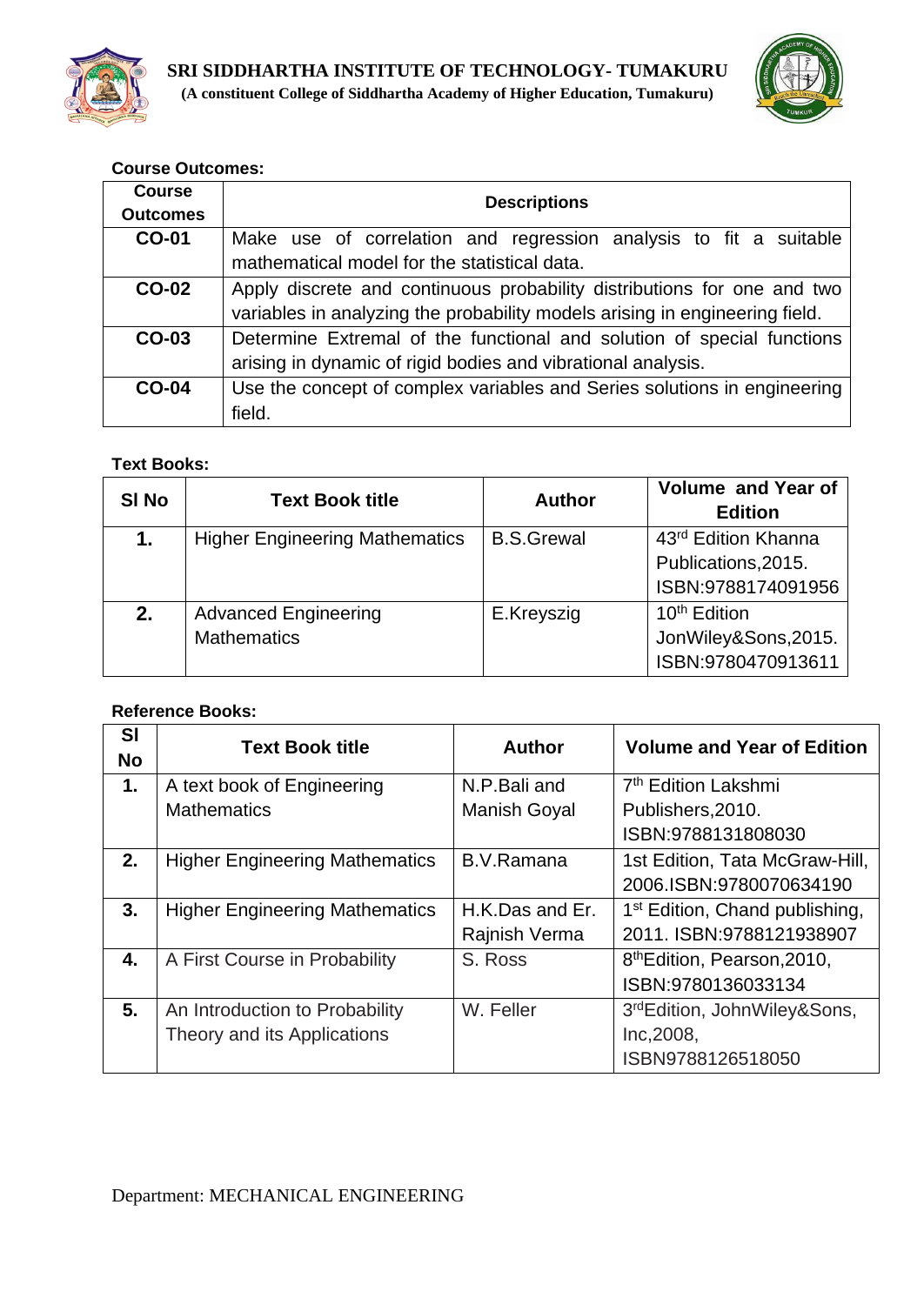

## **Department: MECHANICAL ENGINEERING Semester: IV**

#### **Subject Name: FLUID MECHANICS**

**Subject Code: ME4TH2 L-T-P-C: 3-0-0-3**

| SI.<br>No. | <b>Course Objectives</b>                                                      |
|------------|-------------------------------------------------------------------------------|
| 1.         | Know the knowledge of fluid, its properties, and behavior under various       |
|            | conditions of internal and external flows.                                    |
| 2.         | Understand principles of pressure, hydrostatic law, principle of buoyancy and |
|            | stability of a floating body.                                                 |
| 3.         | Understand Fluid Dynamics and estimate the associated pressure variations     |
|            | in moving fluids using Euler's and Bernoulli's equations.                     |
| 4.         | Inculcate the importance of fluid flow measurement; determine the losses in a |
|            | flow system and its applications in Industries.                               |

| <b>UNIT</b>    | <b>Description</b>                                                                                                                               | <b>Hours</b> |  |  |  |
|----------------|--------------------------------------------------------------------------------------------------------------------------------------------------|--------------|--|--|--|
|                | Properties of Fluids: Introduction, basic properties of fluids like                                                                              | 9            |  |  |  |
|                | weight, Specific volume, Specific gravity,<br>Density, Specific<br>Viscosity, Kinematic viscosity, Newton's law of viscosity,                    |              |  |  |  |
|                | Variation of viscosity with temperature, Classification of fluids, Surface                                                                       |              |  |  |  |
|                | tension and capillarity, Vapour pressure and cavitation. Numerical                                                                               |              |  |  |  |
|                | problems.                                                                                                                                        |              |  |  |  |
| $\mathbf{I}$   | Fluid Statics: Pressure and Measurement: Fluid pressure at a point,                                                                              | 9            |  |  |  |
|                | Pascal's law, pressure variation in a static fluid, Absolute, gauge,                                                                             |              |  |  |  |
|                | atmospheric and vacuum pressures, simple manometers, differential                                                                                |              |  |  |  |
|                | manometers and inverted manometers, Numerical problems.                                                                                          |              |  |  |  |
| $\mathbf{III}$ | Hydrostatics: Total pressure and center of pressure on vertical plane                                                                            | 9            |  |  |  |
|                | surface submerged in liquid and inclined plane surface submerged in                                                                              |              |  |  |  |
|                | liquid, Numerical problems.                                                                                                                      |              |  |  |  |
|                | <b>Buoyancy:</b> Buoyancy, Archimedes Principle, center of buoyancy,<br>metacenter and metacentric height, conditions of equilibrium of floating |              |  |  |  |
|                |                                                                                                                                                  |              |  |  |  |
|                | bodies, determination of Metacentric height experimentally and                                                                                   |              |  |  |  |
|                | theoretically, Numerical problems                                                                                                                |              |  |  |  |
| IV             | Fluid Dynamics: Introduction, equations of motion, Euler's equation of                                                                           | 9            |  |  |  |
|                | motion Bernoulli's equation from Euler's equation, Numerical<br>examples.                                                                        |              |  |  |  |
|                |                                                                                                                                                  |              |  |  |  |
|                | Fluid flow measurements: Introduction, Concept of fluid flow<br>measurement, Principle and derivation of expression for discharge                |              |  |  |  |
|                | through - venturi meter, orificemeter, Pitot tube, rectangular and                                                                               |              |  |  |  |
|                | triangular notches, Numerical problems                                                                                                           |              |  |  |  |
|                |                                                                                                                                                  |              |  |  |  |

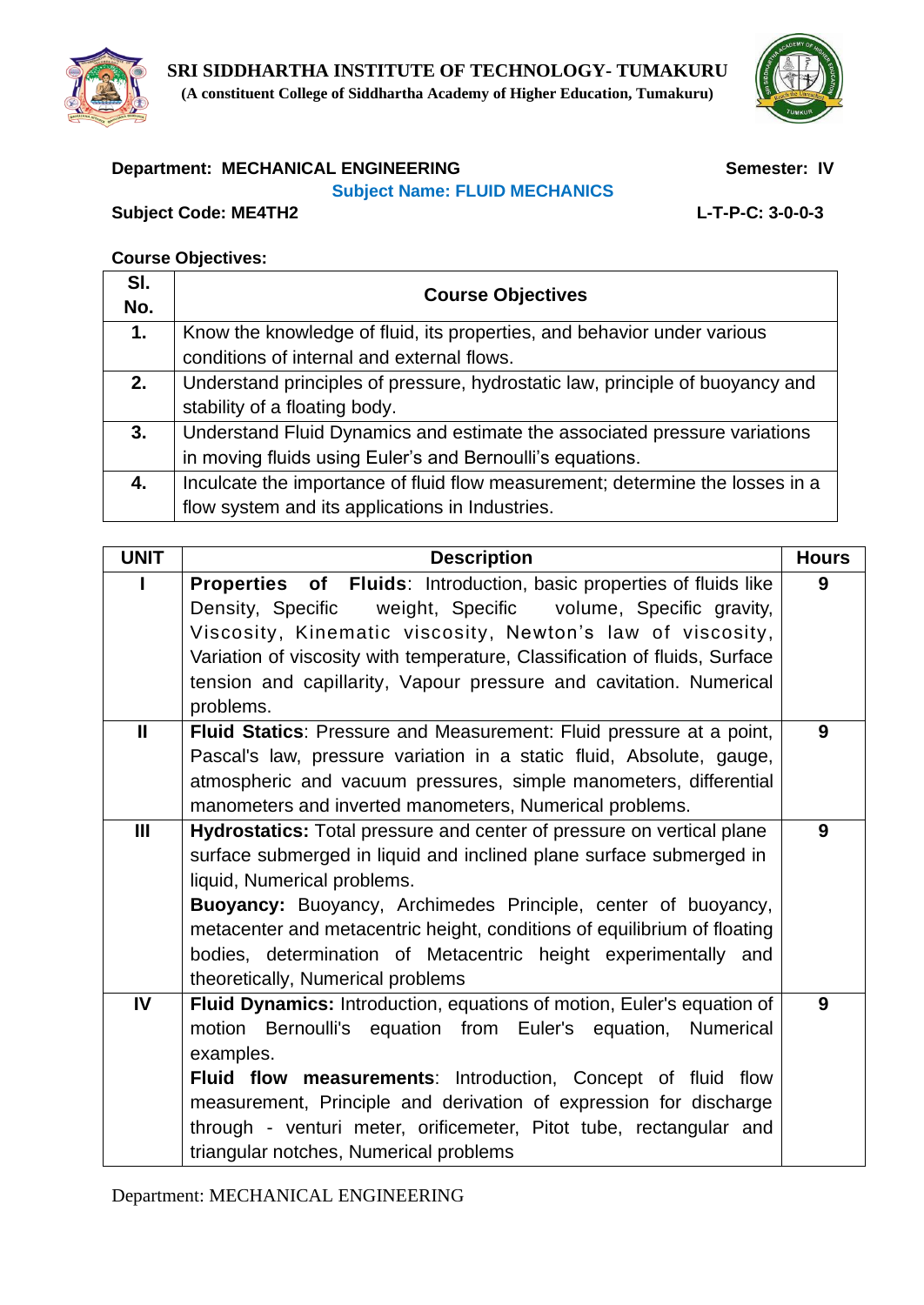



| V | Flow through pipes: Frictional loss in pipe flow, Darcy Equation for      | 9 |
|---|---------------------------------------------------------------------------|---|
|   | loss of head due to friction in pipes, Chezy's equation for loss of head  |   |
|   | due to friction in pipes, Hydraulic gradient and total energy line. Minor |   |
|   | losses in the pipe, Numerical problems                                    |   |

| <b>Course</b>   | <b>Descriptions</b>                                                                 |
|-----------------|-------------------------------------------------------------------------------------|
| <b>Outcomes</b> |                                                                                     |
| <b>CO-01</b>    | Define and Describe the properties of fluids for fluid flow applications (L1, L5)   |
| <b>CO-02</b>    | Explain the principles of pressure, buoyancy, floatation and solve the forces on    |
|                 | submerged and floating bodies. (L2, L5)                                             |
| CO-03           | Describe and apply the knowledge of fluid statics and dynamics for a fluid flow     |
|                 | (L3)                                                                                |
| $CO-04$         | Estimate the discharge of the fluid flow and Analyzing the fluid flow losses in the |
|                 | pipe. (L3, L4, L5)                                                                  |

### **Text Books:**

| <b>SI No</b> | <b>Text Book title</b> | <b>Author</b>   | <b>Volume and Year</b><br>of Edition |
|--------------|------------------------|-----------------|--------------------------------------|
|              | <b>Fluid Mechanics</b> | Dr. Bansal.R.K. | Lakshmi                              |
|              |                        |                 | Publications, 2006.                  |

| SI <sub>No</sub> | <b>Text Book title</b>           | <b>Author</b>                                       | <b>Volume and Year</b><br>of Edition            |
|------------------|----------------------------------|-----------------------------------------------------|-------------------------------------------------|
| 1.               | Fluid Mechanics,                 | Yunus A Cenegel, John M                             | Tata McGraw Hill,                               |
|                  | Fundamental & Applications,      | Cimbala,                                            | 2006.                                           |
| 2.               | <b>Fluid Mechanics</b>           | John F.Douglas, Janul and<br>M.Gasiosek and john A. | <b>Pearson Education</b><br>Asia, 5th ed., 2006 |
|                  |                                  | Swaffield,                                          |                                                 |
| 3.               | <b>Fluid Mechanics and Fluid</b> | Kumar, D.S.                                         | Kataria and Sons.,                              |
|                  | Power Engineering,               |                                                     | 2004.                                           |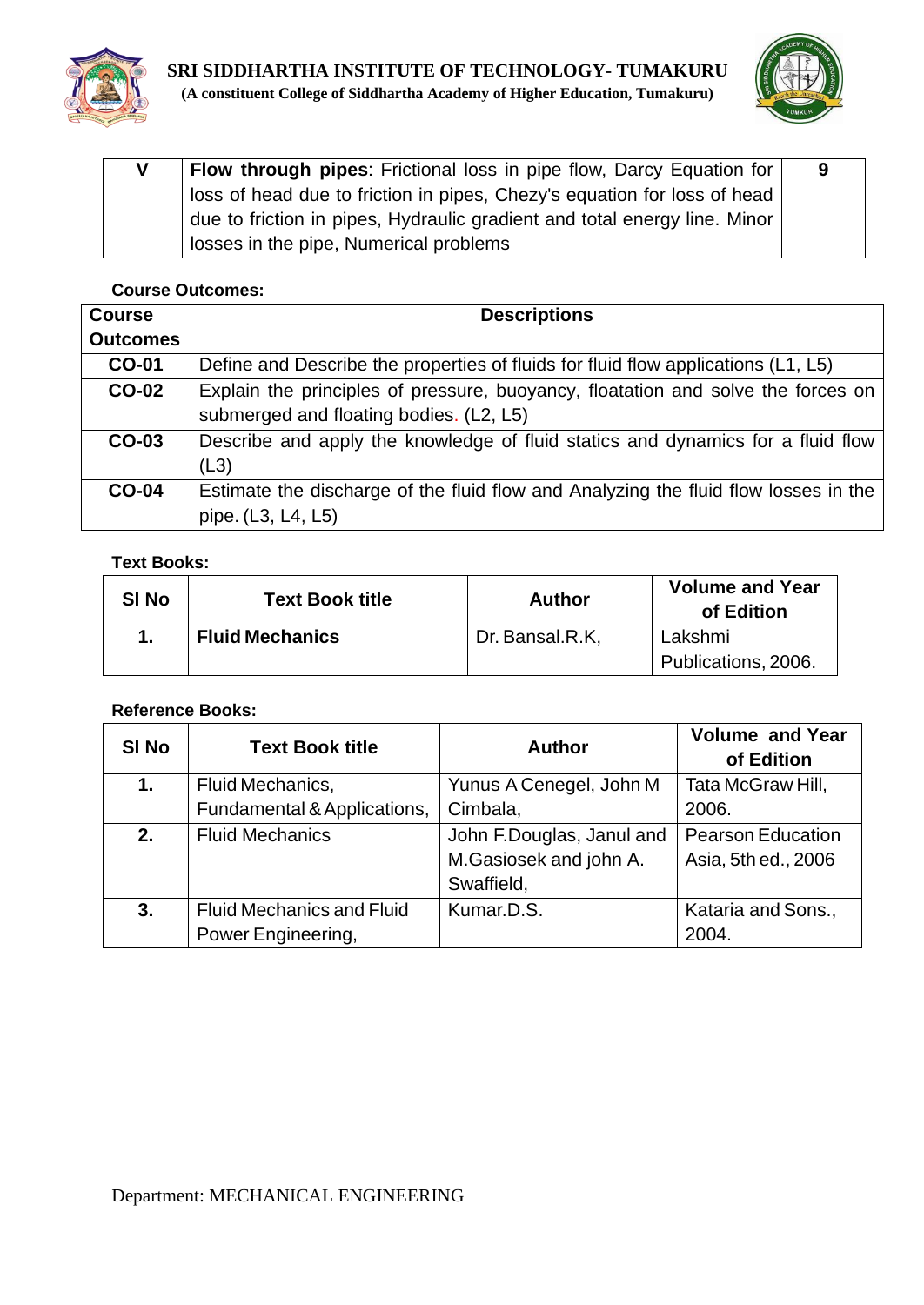



# **Department: MECHANICAL ENGINEERING Semester: IV**

## **Subject Name: KINEMATICS OF MACHINES**

**Subject Code: ME4TH3 L-T-P-C: 3-0-0-3**

| SI.<br>No. | <b>Course Objectives</b>                                                       |
|------------|--------------------------------------------------------------------------------|
|            |                                                                                |
| 1.         | To understand the concept of machines, mechanisms and related terminologies.   |
| 2.         | To expose the students to various mechanisms and motion transmission           |
|            | elements used in mechanical engineering.                                       |
| 3.         | To analyze mechanisms for displacement, velocity and acceleration at any point |
|            | in a moving link.                                                              |
| 4.         | To understand the theory of cams, gears and gear trains.                       |

| <b>UNIT</b>   | <b>Description</b>                                                 | <b>Hours</b> |
|---------------|--------------------------------------------------------------------|--------------|
|               | Introduction: Definitions Link or element, kinematic pairs,        | 9            |
|               | Degrees of freedom, Grubler's criterion (without derivation),      |              |
|               | Kinematic chain, Mechanism, Structure, Mobility of Mechanism,      |              |
|               | Inversion, Machine. Kinematic Chains and Inversions:               |              |
|               | Inversions of Four bar chain; Single slider crank chain and        |              |
|               | Double slider crank chain.                                         |              |
| $\mathbf{II}$ | Mechanisms: Quick return motion mechanisms-Drag link               | 9            |
|               | mechanism, Whitworth mechanism and Crank and slotted lever         |              |
|               | Mechanism. Straight line motion mechanisms Peaucellier's           |              |
|               | mechanism and Robert's mechanism. Intermittent Motion              |              |
|               | mechanisms - Geneva wheel mechanism and Ratchet and Pawl           |              |
|               | mechanism. Toggle mechanism, Pantograph, Ackerman                  |              |
|               | steering gear mechanism.                                           |              |
| III           | Velocity and Acceleration Analysis of Mechanisms                   | 9            |
|               | (Graphical Methods): Velocity and acceleration analysis of         |              |
|               | Four Bar mechanism, slider crank mechanism and Simple              |              |
|               | Mechanisms by vector polygons: Relative velocity and               |              |
|               | acceleration of particles .in a common link, relative velocity and |              |
|               | accelerations of coincident Particles on separate links- Coriolis  |              |
|               | component of acceleration. Angular velocity and angular            |              |
|               | acceleration of links, velocity of rubbing.                        |              |
|               | Velocity Analysis by Instantaneous Center<br><b>Method:</b>        |              |
|               | Definition, Kennedy s Theorem, Determination of linear and         |              |
|               | angular velocity using instantaneous center method Klein s         |              |
|               | Construction: Analysis of velocity and acceleration of single      |              |
|               | slider crank mechanism.                                            |              |

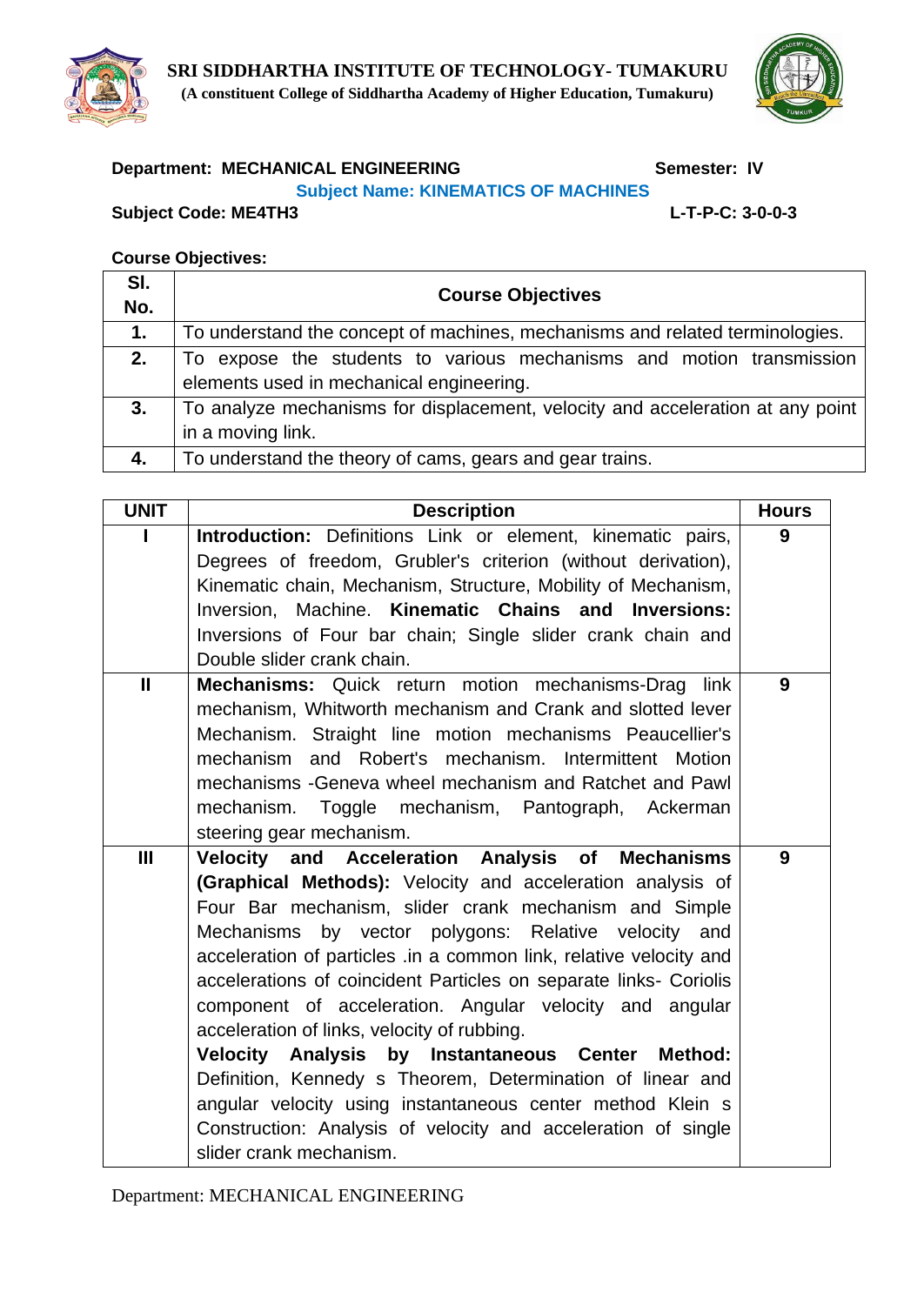



| $\mathbf{I}$ | Spur Gears: Gear terminology, law of gearing, Characteristics<br>of involute action, Path of contact, Arc of contact, Contact ratio<br>of spur, helical, bevel and worm gears, Interference in involute<br>gears. Methods of avoiding interference, Back lash. Comparison<br>of involute and cycloidal teeth. Profile Modification.<br>Gear Trains: Simple gear trains, Compound gear trains for large<br>speed reduction, Epicyclic gear trains, Algebraic and tabular<br>methods of finding velocity ratio of epicyclic gear trains. Tooth<br>load and torque calculations in epicyclic gear trains. | 9 |
|--------------|--------------------------------------------------------------------------------------------------------------------------------------------------------------------------------------------------------------------------------------------------------------------------------------------------------------------------------------------------------------------------------------------------------------------------------------------------------------------------------------------------------------------------------------------------------------------------------------------------------|---|
| V            | <b>Cams:</b> Types of cams, Types of followers. Displacement,<br>Velocity and, Acceleration time curves for cam profiles. Disc cam<br>with reciprocating follower having knife-edge, roller and flat face<br>follower, Disc cam with oscillating roller follower. Follower<br>motions including SHM, Uniform velocity, uniform acceleration<br>and retardation and Cycloidal motion.                                                                                                                                                                                                                   | 9 |

| <b>Course</b>   | <b>Descriptions</b>                                                     |
|-----------------|-------------------------------------------------------------------------|
| <b>Outcomes</b> |                                                                         |
| <b>CO-01</b>    | Define and explain the terminology associated with kinematic pairs,     |
|                 | kinematic chain, kinematic mechanisms, velocity, and acceleration       |
|                 | analysis of mechanisms (graphical methods and analytical methods),      |
|                 | velocity and acceleration by instantaneous center method, klein's       |
|                 | construction, spur gears, gear trains and cams.                         |
| <b>CO-02</b>    | Understand and explain the essential principles of kinematic pairs,     |
|                 | kinematic chain, kinematic mechanisms, velocity and acceleration        |
|                 | analysis of mechanisms (graphical methods and analytical methods),      |
|                 | velocity and acceleration by instantaneous center method, klein's       |
|                 | construction, spur gears, gear trains and cams.                         |
| CO-03           | Apply the concepts related to kinematic pairs, kinematic chain,         |
|                 | kinematic mechanisms, velocity and acceleration analysis of             |
|                 | mechanisms (graphical methods and analytical methods), velocity and     |
|                 | acceleration by instantaneous center method, klein's construction, spur |
|                 | gears, gear trains and cams. And determine the solutions required.      |
| <b>CO-04</b>    | Analyze the velocity and acceleration analysis of mechanisms            |
|                 | (graphical methods and analytical methods), velocity and acceleration   |
|                 | by instantaneous center method, klein's construction, spur gears, gear  |
|                 | trains and cams.                                                        |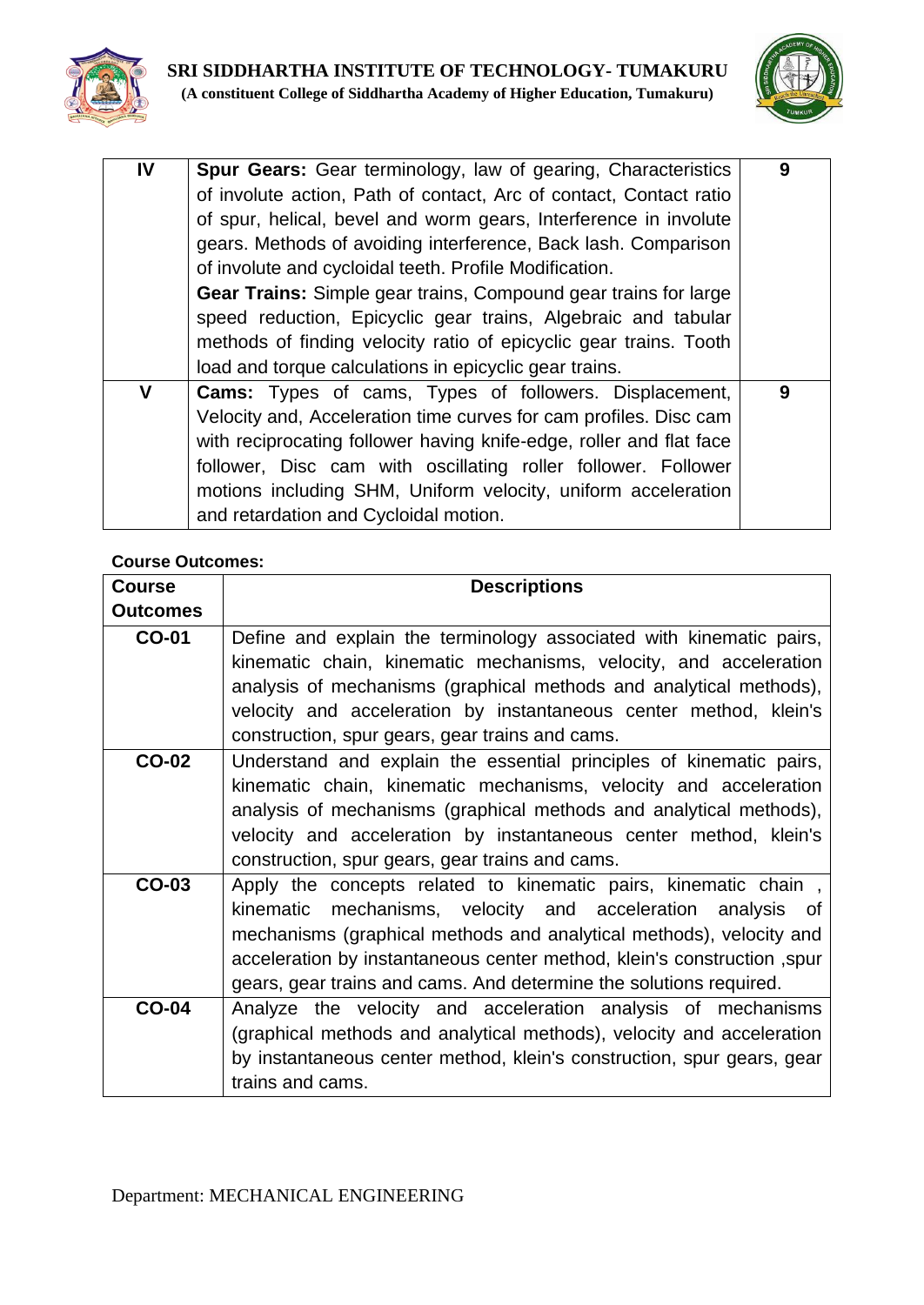



### **Text Books:**

| SI <sub>No</sub> | <b>Text Book title</b>                 | <b>Author</b> | <b>Volume and Year of Edition</b>                |
|------------------|----------------------------------------|---------------|--------------------------------------------------|
|                  | Theory of Machines                     | Sadhu Singh   | Pearson Education Pvt.Ltd., 3rd<br>edition-2019. |
| 2.               | Mechanism and<br><b>Machine Theory</b> | G. Ambekar    | PHI ,2009.                                       |

### **Reference Books:**

| <b>SI No</b> | <b>Text Book title</b>    | <b>Author</b> | <b>Volume and Year of Edition</b> |
|--------------|---------------------------|---------------|-----------------------------------|
|              | <b>Theory of Machines</b> | Rattan S S    | Tata McGraw- Hill Publishing,     |
|              |                           |               | 3rd edition-2014.                 |
| 2.           | <b>Theory of Machines</b> | R S Khurmi    | S Chand and Company, New          |
|              |                           |               | Delhi.                            |

#### **Department: MECHANICAL ENGINEERING CONSERVATION Semester: IV Subject Name: MECHANICS OF MATERIALS**

## **Subject Code: ME4TH4 L-T-P-C: 3-0-0-3**

## **Course Objectives:**

| SI.<br>No. | <b>Course Objectives</b>                                                                                                               |
|------------|----------------------------------------------------------------------------------------------------------------------------------------|
| 1.         | To prepare the students understand the basic concepts of theory of stress,<br>strain, deflections and principal stresses, and strains. |
| 2.         | Study & analyze beams under various loading conditions.                                                                                |
| 3.         | Analyze the stress distribution in the shafts of circular section subjected to<br>torsion                                              |
| 4.         | Analyze and study stress distribution in thick and thin cylinders subjected to<br>internal pressures                                   |

| <b>UNIT</b> | <b>Description</b>                                                   | <b>Hours</b> |
|-------------|----------------------------------------------------------------------|--------------|
|             | Simple Stress and Strain: Introduction, Properties of Materials,     | 9            |
|             | stress, strain, Hook's law, Poisson's Ratio, Stress-Strain diagram   |              |
|             | for ferrous and non-ferrous materials, Principles of super position, |              |
|             | total elongation of tapering bars of circular and rectangular cross  |              |
|             | sections. Elongation due to self-weight. Volumetric strain:          |              |
|             | expression for volumetric strain, elastic constants, relationship    |              |
|             | among Elastic constants, thermal stresses including compound         |              |
|             | bars.                                                                |              |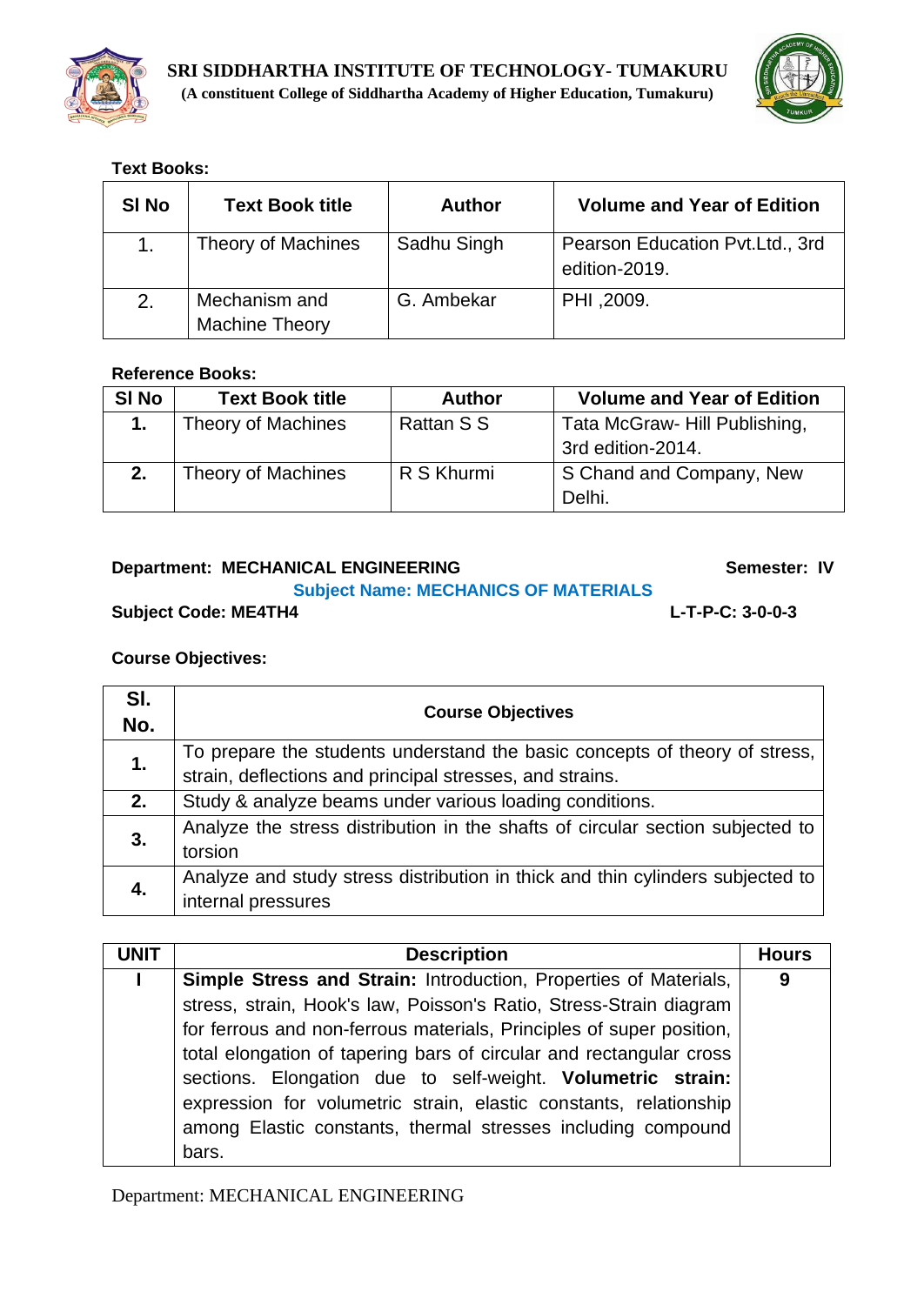



| $\overline{\mathsf{I}}$ | Bending moment and shear force in beams: Introduction, types           | 9 |
|-------------------------|------------------------------------------------------------------------|---|
|                         | of beam loading and supports, shearing force in beams, bending         |   |
|                         | moment, sign convention, relationship between loading shear            |   |
|                         | force and bending moment, SFD, BMD for cantilever beams,               |   |
|                         | simply supported beams and overhanging beams considering               |   |
|                         | point loads, UDL, UVL, Couple.                                         |   |
| III                     | Bending stress and shear stress in beams: Introduction,                | 9 |
|                         | Bending stress in beams, assumptions in simple bending theory          |   |
|                         | and pure bending, modulus of rupture, section modulus, flexural        |   |
|                         | rigidity, beam of uniform strength, expression for horizontal shear    |   |
|                         | shear<br>stress diagram<br>for rectangular,<br>stress<br>in<br>beams,  |   |
|                         | symmetrical I and T section. (fletched beams not included)             |   |
|                         | Principal stresses and strains: Principal planes, principal            |   |
|                         | stresses and strains, biaxial state of stress combined with shear,     |   |
|                         | concept of Mohr's circle diagram.                                      |   |
| IV                      | Deflection of beams: Derivation of the relations between               | 9 |
|                         | curvature, slope, deflection and moment. Assumptions, methods          |   |
|                         | of determining slope and deflections. Determination of deflection      |   |
|                         | of a simply supported beam subjected to concentrated load at           |   |
|                         | centre, subjected to UDL, cantilever beam subjected to point load      |   |
|                         | at free end, and also UDL.                                             |   |
|                         | Elastic stability of columns: Introduction, effective length,          |   |
|                         | slenderness ratio, short and long columns, radius of gyration,         |   |
|                         | buckling load, assumptions derivations of Euler's theory,              |   |
|                         | Rankine's formula.                                                     |   |
| $\mathbf v$             | Torsion of circular shafts: Introduction, pure torsion equations of    | 9 |
|                         | circular shafts, strength and stiffness, Torsional rigidity, torsional |   |
|                         | flexibility, polar modulus, power transmitted by solid and hollow      |   |
|                         | circular sections.                                                     |   |
|                         | Thin and Thick cylinders: Thin and thick cylinders subjected to        |   |
|                         | pressure, change in length, diameter, volume, Lame's equation          |   |
|                         | (compound cylinders not included).                                     |   |

|                 | ovurse outvones.                                                                                 |  |
|-----------------|--------------------------------------------------------------------------------------------------|--|
| <b>Course</b>   | <b>Descriptions</b>                                                                              |  |
| <b>Outcomes</b> |                                                                                                  |  |
| <b>CO-01</b>    | Understand the concepts of stresses, strains and deflections, principal<br>stresses and strains. |  |
| <b>CO-02</b>    | Analyze Beams under various loading and support conditions.                                      |  |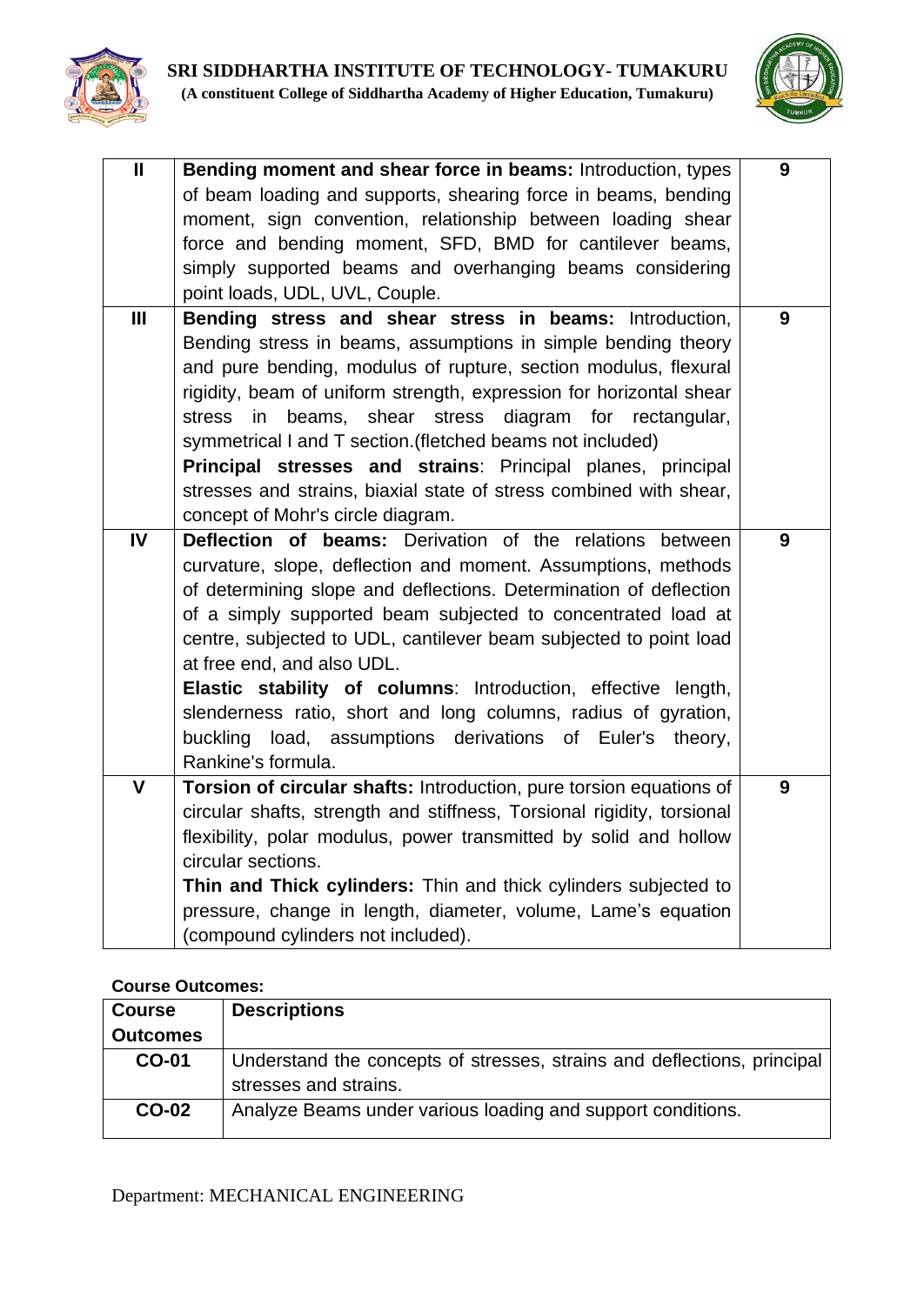



| CO-03        | Analyze the stress distribution in the shaft of circular cross section,<br>strength deflection and rigidity criteria. |
|--------------|-----------------------------------------------------------------------------------------------------------------------|
| <b>CO-04</b> | Understand the Analysis of thick and thin cylinders subjected to internal<br>pressure and theory of torsion.          |

#### **Text Books:**

| <b>SI No</b> | <b>Text Book title</b>       | <b>Author</b> | <b>Volume and Year of</b><br><b>Edition</b> |
|--------------|------------------------------|---------------|---------------------------------------------|
|              | <b>Strength of Materials</b> | R K Bansal,   | Laksmi Publications,<br>New Delhi.          |

#### **Reference Books:**

| SI <sub>No</sub> | <b>Text Book title</b> | <b>Author</b>           | <b>Volume and Year of</b><br><b>Edition</b> |
|------------------|------------------------|-------------------------|---------------------------------------------|
| 1.               | Strength of Materials, | S.S. Bhavikatti,        | <b>Vikas Publications Pvt.</b>              |
|                  |                        |                         | Ltd., New delhi                             |
| 2.               | Strength of Materials, | B.C. Punmia, Ashok Jain | Lakshmi Publications.                       |
| 3.               | Strength of materials, | Timoshenko and Young,   | East west press.                            |
| 4.               | Strength of materials, | Ramamrutham,            | Dhanpath Rai                                |
|                  |                        |                         | publishers, New Delhi                       |

#### **Department: MECHANICAL ENGINEERING Semester: IV**

## **Subject Name: MACHINE TOOLS & MACHINING PROCESS Subject Code:ME4TH5 L-T-P-C: 3-0-0-3**

| SI.<br>No. | <b>Course Objectives</b>                                                      |
|------------|-------------------------------------------------------------------------------|
| 1.         | To develop fundamental knowledge on metal cutting parameters tool materials,  |
|            | cutting fluids and tool wear mechanisms.                                      |
| 2.         | To understand the fundamentals of machining processes and machine tools.      |
| 3.         | To apply knowledge of basic mathematics to calculate the machining parameters |
|            | for different machining processes.                                            |
| 4.         | To understand the principles of non-traditional machining process.            |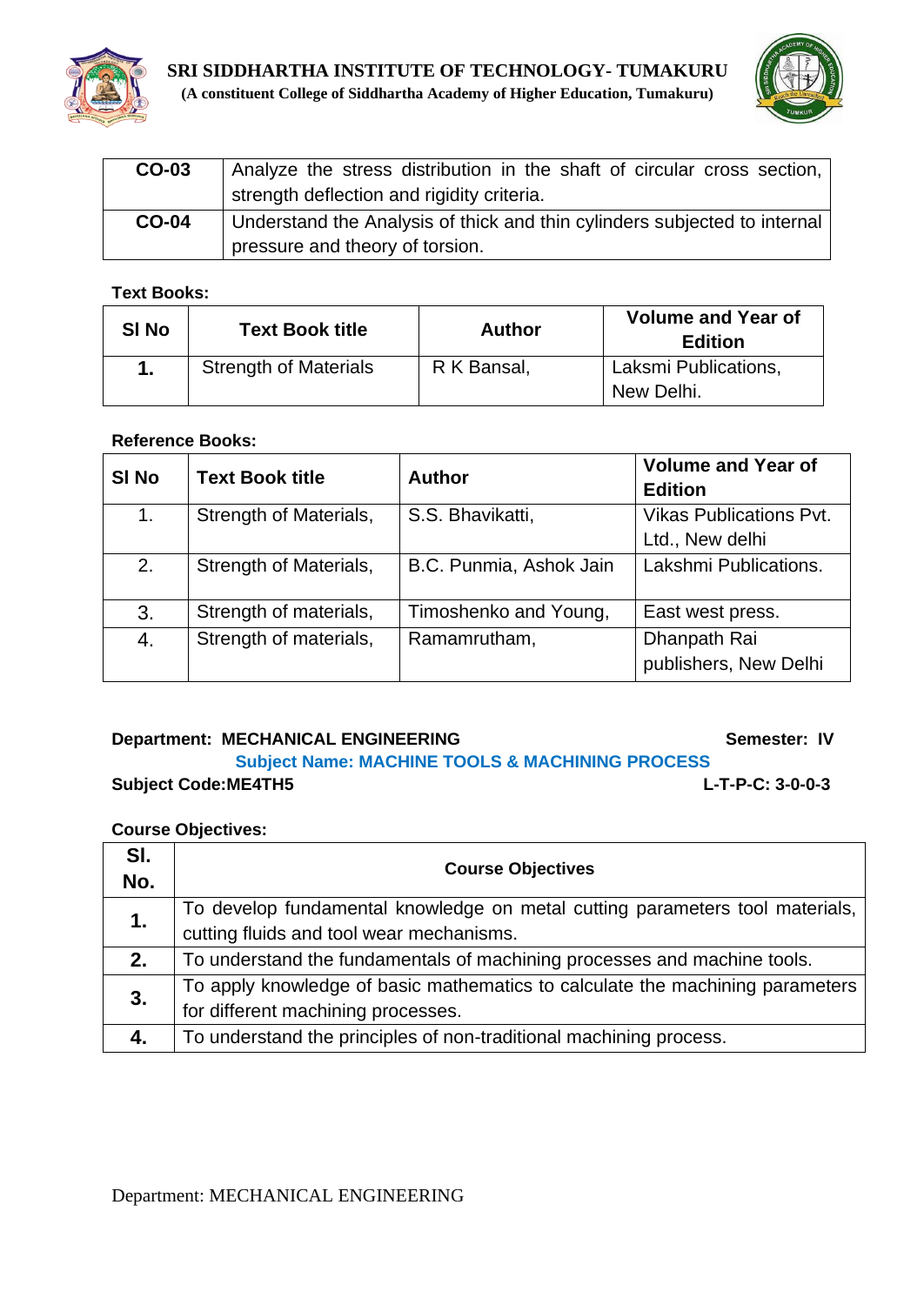

| <b>UNIT</b> | <b>Description</b>                                                                                                            | <b>Hours</b> |
|-------------|-------------------------------------------------------------------------------------------------------------------------------|--------------|
| L           | Metal Cutting: Single point cutting<br>Theory of<br>tool                                                                      | 9            |
|             | nomenclature, tool geometry, Chip formation, Orthogonal and                                                                   |              |
|             | Oblique cutting, Merchants circle diagram and analysis, Shear                                                                 |              |
|             | angle relationship (only formula), tool wear, tool failure, tool life-                                                        |              |
|             | effects of cutting parameters on tool life, tool failure criteria,                                                            |              |
|             | Taylor's tool life equation, numerical.                                                                                       |              |
|             | Cutting tool materials: Properties, types of cutting tool                                                                     |              |
|             | materials - HSS, coated carbide tools, carbide tools, ceramics,                                                               |              |
|             | CBN,                                                                                                                          |              |
|             | <b>Cutting fluids:</b> properties, types and selection of cutting fluids                                                      |              |
|             | Heat generation in metal cutting: Factors affecting<br>heat                                                                   |              |
|             | generation, heat affected zones.                                                                                              |              |
| Ш           | Lathe: Classification of lathe, constructional features of capstan                                                            | 9            |
|             | and turret lathe, lathe operations, tool layout, tool and work                                                                |              |
|             | holding devices, machining time calculation.                                                                                  |              |
|             | <b>Machines:</b> Classification of drilling<br><b>Drilling</b><br>machines,                                                   |              |
|             | constructional features of Bench drilling and Radial drilling<br>machine, tool and work holding devices, types of drill bits, |              |
|             | nomenclature of twist drill, machining time calculation.                                                                      |              |
| Ш           | <b>Planing</b><br><b>Shaping</b><br>and<br><b>Machines:</b><br>Classification,                                                | 9            |
|             | constructional features of horizontal shaper, constructional                                                                  |              |
|             | features of double house planner, Operations, tool and work                                                                   |              |
|             | holding devices, machining time calculations,                                                                                 |              |
|             | <b>Broaching Machines:</b> Classification, principle of broaching,                                                            |              |
|             | nomenclature of broach, application of broaching machine.                                                                     |              |
| IV          | <b>Milling</b><br>Machines: Classification of milling<br>machines.                                                            | 9            |
|             | Constructional features of Column and knee milling machine,                                                                   |              |
|             | milling<br>cutters- types. Cutter<br>nomenclature.<br>Milling                                                                 |              |
|             | operations, machining time calculation.                                                                                       |              |
|             | Indexing: Indexing mechanism, Simple, Angular types of                                                                        |              |
|             | indexing, numerical.                                                                                                          |              |
| V           | Non-Traditional Machining Processes: Need for non-                                                                            | 9            |
|             | traditional machining, Principle and operation of Laser Beam,                                                                 |              |
|             | Machining, Electro Chemical<br>Plasma<br>Arc<br>Machining,                                                                    |              |
|             | Ultrasonic Machining, Abrasive Jet Machining, Water Jet                                                                       |              |
|             | Machining, Electron Beam Machining, and Electron                                                                              |              |
|             | Discharge Machining.                                                                                                          |              |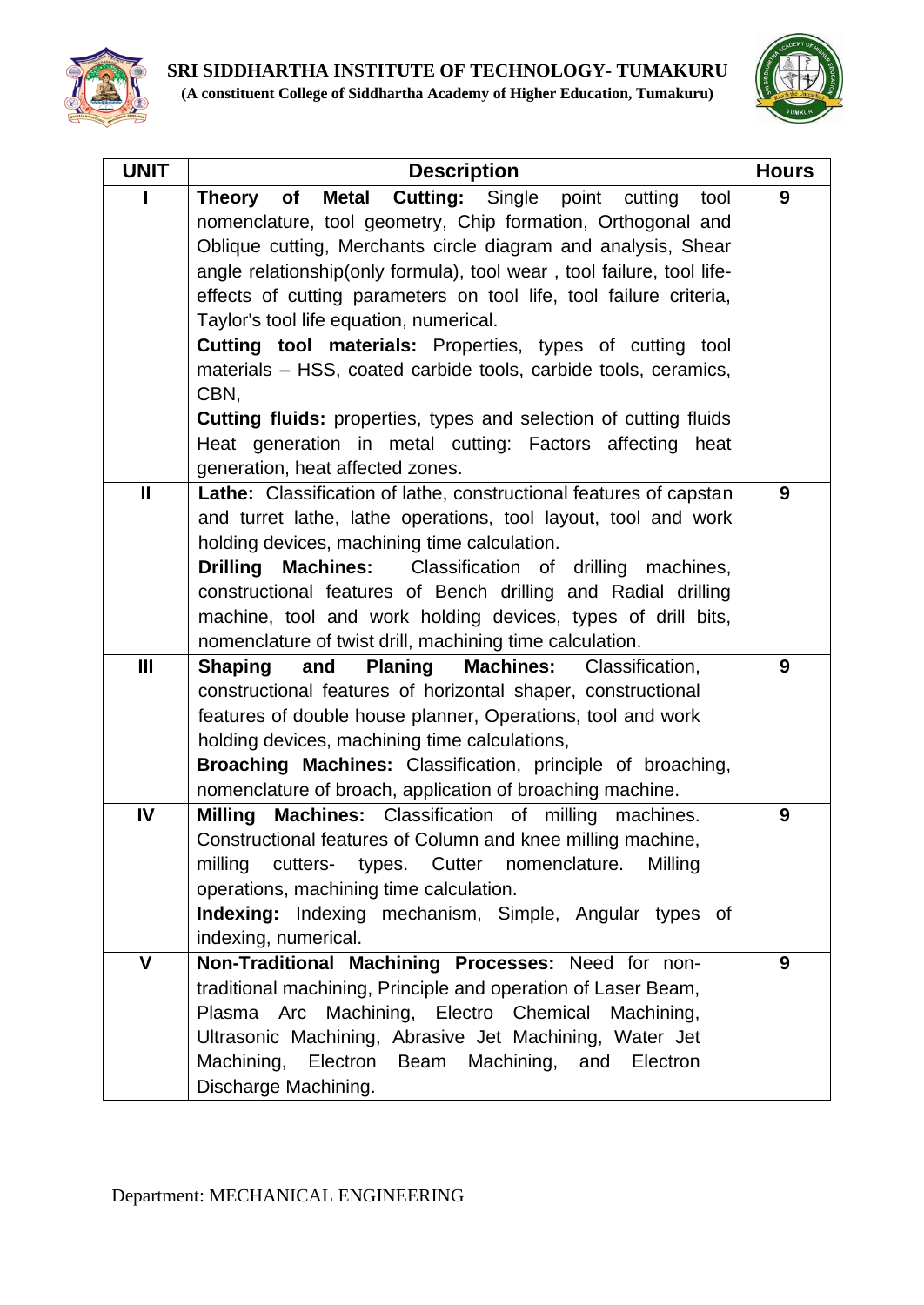



| <b>Course</b>   | <b>Descriptions</b>                                                              |  |
|-----------------|----------------------------------------------------------------------------------|--|
| <b>Outcomes</b> |                                                                                  |  |
| <b>CO-01</b>    | Identify cutting tool geometry and understanding of metal cutting<br>principles. |  |
| <b>CO-02</b>    | Explain the basic working principles of machine tools.                           |  |
| CO-03           | Analyze the process parameters of various machine tools.                         |  |
| <b>CO-04</b>    | Explain the principle and operations of non-traditional machining                |  |
|                 | process.                                                                         |  |

#### **Text Books:**

| SI <sub>No</sub> | <b>Text Book title</b>                | <b>Author</b> | <b>Volume and Year</b><br>of Edition |
|------------------|---------------------------------------|---------------|--------------------------------------|
|                  | <b>Manufacturing Technology Metal</b> | P.N. Rao,     | <b>Tata McGraw-Hill</b>              |
|                  | cutting and Machine tools.            |               | publications.                        |

#### **Reference Books:**

| <b>SI No</b> | <b>Text Book title</b>     | <b>Author</b>         | <b>Volume and Year of</b><br><b>Edition</b> |
|--------------|----------------------------|-----------------------|---------------------------------------------|
| 1.           | <b>Workshop Technology</b> | <b>Hazra Choudhry</b> | Vol-II, Media Promoters &                   |
|              |                            |                       | Publishers Pvt Ltd, 2004                    |
| 2.           | Production Technology.     | R.K. Jain             | Khanna                                      |
|              |                            |                       | Publications, 2003                          |
| 3.           | Production Technology.     | <b>HMT</b>            | TATA McGraw Hill, 2001                      |

#### **Department: MECHANICAL ENGINEERING Semester: IV**

#### **Subject Name: MATERIAL SCIENCE AND METALLURGY Subject Code: ME4TH6 L-T-P-C: 3-0-0-3**

#### **Course Objectives:**

| SI.<br>No. | <b>Course Objectives</b>                                                          |
|------------|-----------------------------------------------------------------------------------|
| 1.         | To gain an understanding of the relationships between the structures, properties, |
|            | processing and applications of various engineering materials.                     |
| 2.         | The foundation for understanding the various modes of failures in materials in    |
|            | mechanical engineering.                                                           |
| 3.         | To discuss the phase transformations in metals, microstructural and property      |
|            | change in iron carbon alloys.                                                     |
|            | Acquire knowledge of composite materials and their processing methods used for    |
|            | various Engineering applications and other materials.                             |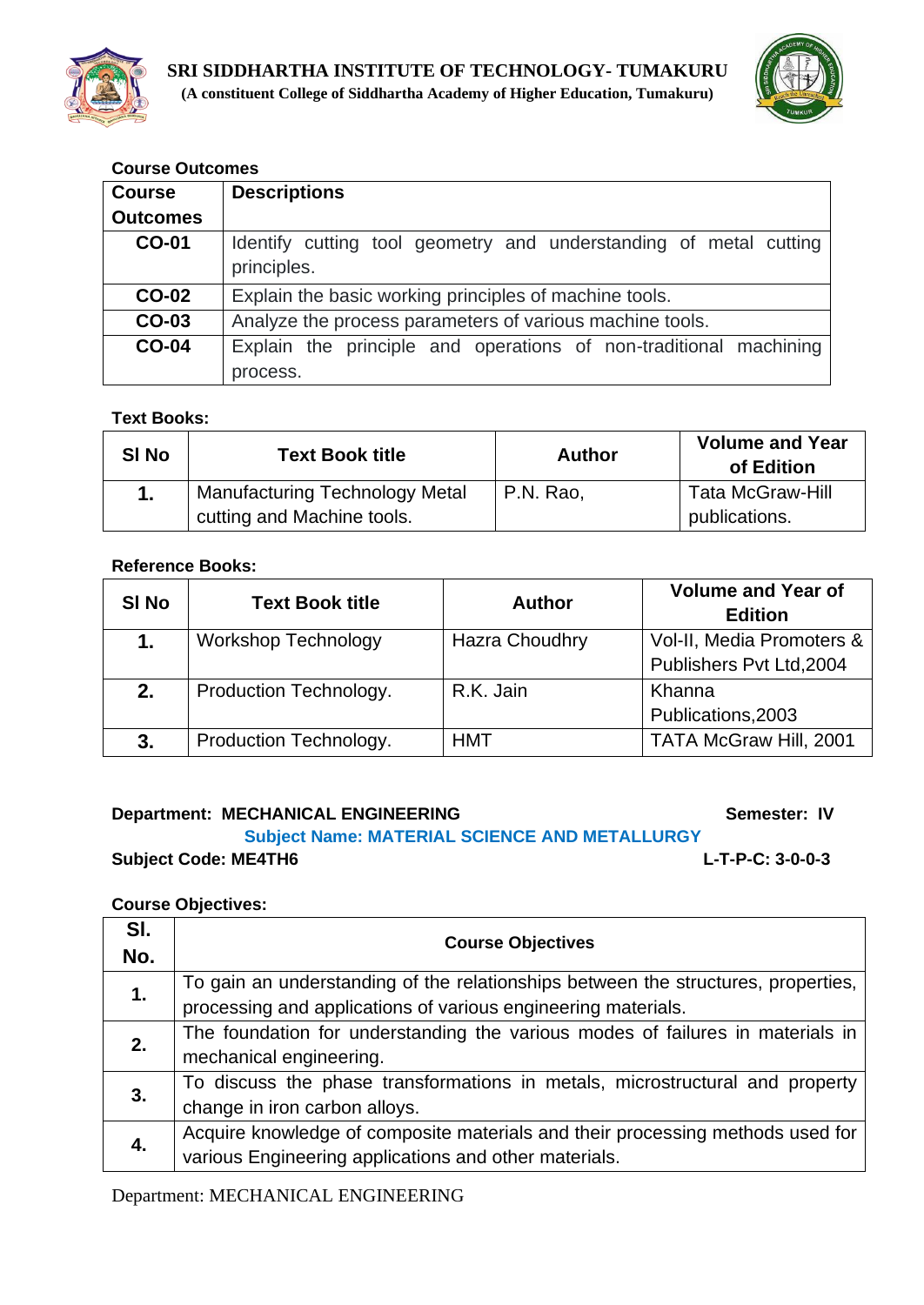



| <b>UNIT</b>  | <b>Description</b>                                                                                                                                                                                                                                                                                                                                                                                                                                                                                                                                                                                                                                                                                                                             | <b>Hours</b> |
|--------------|------------------------------------------------------------------------------------------------------------------------------------------------------------------------------------------------------------------------------------------------------------------------------------------------------------------------------------------------------------------------------------------------------------------------------------------------------------------------------------------------------------------------------------------------------------------------------------------------------------------------------------------------------------------------------------------------------------------------------------------------|--------------|
|              | Crystal Structure: Introduction, structure of crystalline solids,<br>fundamental concepts of crystal geometry, crystal structure of BCC,<br>FCC, and HCP, coordination number, atomic packing factors, crystal<br>imperfections, point defects, line defects and surface defects.<br>Mechanical Behavior: Stress- strain diagrams to show ductile and<br>behavior of materials, linear and non-linear elastic behavior and<br>properties. Mechanical properties in plastic range yield strength,<br>offset yield strength, ductility, ultimate tensile strength, and<br>toughness and yield point phenomena. Plastic deformation of single<br>by slip, dislocation and<br>crystal<br>twinning,<br>deformation<br>0f<br>polycrystalline metals. | 9            |
| $\mathbf{I}$ | Fracture, fatigue & creep: Introduction, Fracture, Types of fracture,<br>Ductile & Brittle fracture, Ductile to Brittle transition, Fatigue, Types<br>of fatigue loading with example, fatigue Text, S-N curve, factors<br>affecting fatigue life, fatigue protection methods, Creep, creep Text,<br>creep curve, Mechanism of creep, factors affecting creep, creep<br>resistant materials.<br><b>Solidification:</b> Mechanism of solidification, Homogenous and<br>Heterogeneous Nucleation, crystal growth. Cast metal structures.                                                                                                                                                                                                         | 9            |
| Ш            | <b>Phase diagram:</b> Solid solutions, Hume Rothary rules, substitution,<br>and interstitial solid solutions, Gibbs phase rule, construction of<br>equilibrium diagrams, equilibrium diagrams involving complete and<br>partial solubility, lever rule. Numerical on phase diagrams.<br>Iron Carbon system: Iron carbon equilibrium diagram description of<br>phases, Solidification of steels and cast irons and invariant reactions.<br>TTT Diagrams: TTT curves, continuous cooling curves, Effect of<br>cooling rate on TTT diagram, effect of carbon and alloying elements<br>on TTT diagram.                                                                                                                                             | 9            |
| IV           | Heat treatment of metals: Annealing and its types, Normalizing,<br>Hardening, Tempering, Martempering, Austempering, Hardenability,<br>surface hardening methods like Carburizing cyaniding, Nitrading<br>flame hardening and induction<br>hardening, age hardening of<br>aluminum-copper alloys.<br>Introduction to Composite Materials: Definition, Classification,<br>Types of matrix materials and reinforcements, Characteristics &<br>selection, Fiber composites, laminated composites, Particulate<br>composites and sandwich construction.                                                                                                                                                                                            | 9            |
| $\mathbf v$  | Manufacturing of Composites: Lay-up and curing - open and                                                                                                                                                                                                                                                                                                                                                                                                                                                                                                                                                                                                                                                                                      | 9            |
|              | closed mould processing, Hand lay-Up techniques, spray Lay-up                                                                                                                                                                                                                                                                                                                                                                                                                                                                                                                                                                                                                                                                                  |              |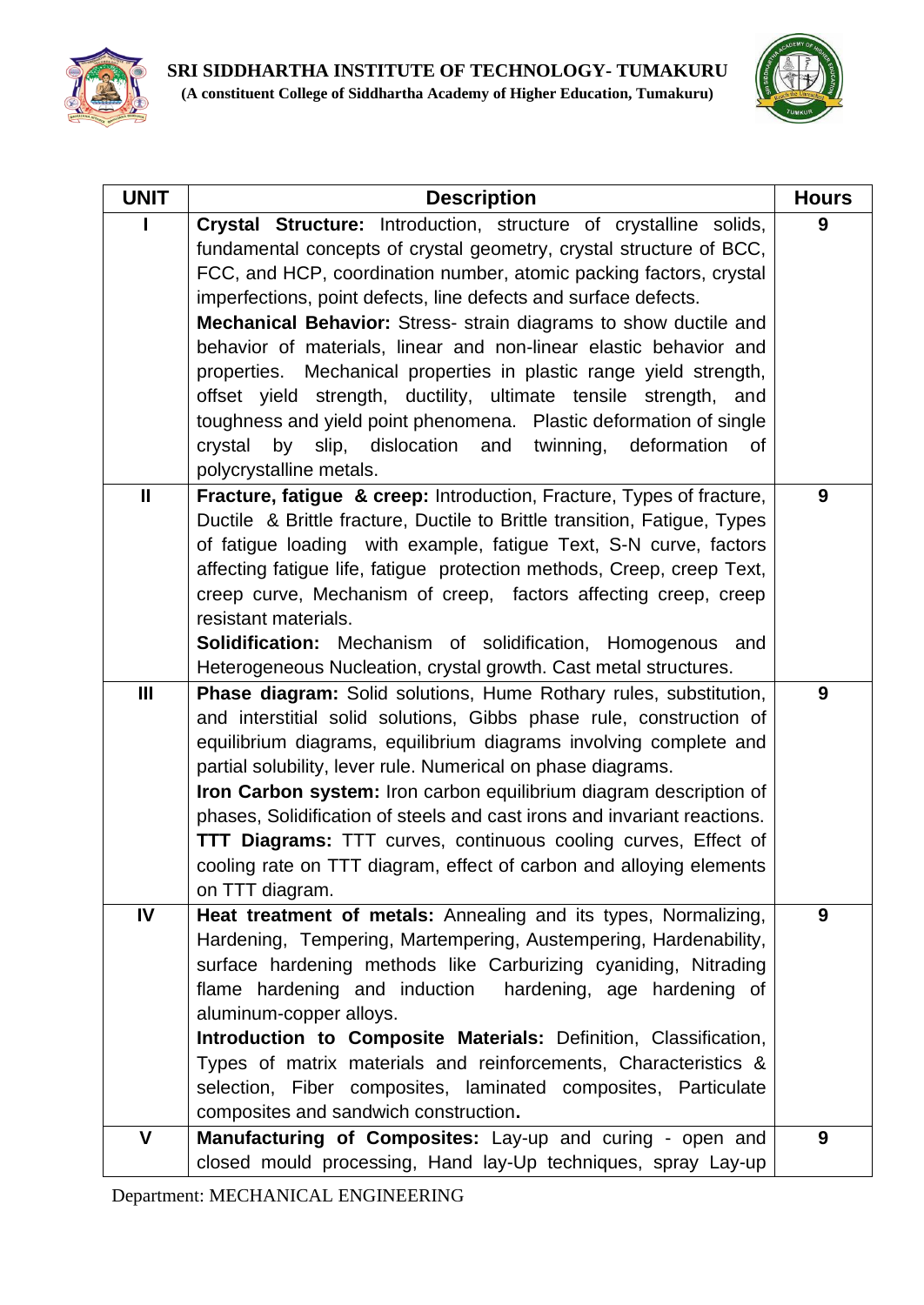



process, Bag moulding and filament winding, Pultrusion, compression moulding, Injection moulding, stir casting, squeeze casting, Sheet Moulding compound (SMC) process, Resign Transfer Moulding. **Ferrous and Non-ferrous materials:** Properties, composition and uses of (a) Grey cast iron, malleable iron, Spheroidal graphite (S.G.) iron and steels - [AISI & B I S designation of steels], (b) Copper alloys Brasses and Bronzes. - Aluminum alloys- Al-Cu, Al- Si, Al-Zn alloy.

### **Course Outcomes:**

| <b>Course</b>   | <b>Descriptions</b>                                                   |  |  |
|-----------------|-----------------------------------------------------------------------|--|--|
| <b>Outcomes</b> |                                                                       |  |  |
| <b>CO-01</b>    | Understand the concepts of atomic configuration and crystalline       |  |  |
|                 | structure of Engineering Materials, their inherent defects and their  |  |  |
|                 | relationship with Mechanical behavior.                                |  |  |
| <b>CO-02</b>    | Understand the concepts underlying the fracture, creep and fatigue    |  |  |
|                 | stresses of materials                                                 |  |  |
| CO-03           | Understand and apply the rules, governing the formation of solid      |  |  |
|                 | solution, Phase diagram, Iron-Carbon Equilibrium, TTT diagrams etc.   |  |  |
| <b>CO-04</b>    | Understand the principles underlying various heat treatments          |  |  |
|                 | processing for altering the crystal structure of metals and basics of |  |  |
|                 | composites materials and different manufacturing processes of         |  |  |
|                 | composite materials and other materials.                              |  |  |

#### **Text Books:**

| SI. No | <b>Text Book title</b>                   |         |  | <b>Author</b>                                      | <b>Volume and Year of Edition</b>     |
|--------|------------------------------------------|---------|--|----------------------------------------------------|---------------------------------------|
| 1.     | Materials science and Dr. V.D. Kodigere, |         |  | <b>Everest Publishing House,</b>                   |                                       |
|        | metallurgy for engineers,                |         |  |                                                    | Pune, 38 <sup>th</sup> Edition, 2016. |
| 2.     | Material                                 | science |  | Ed. 5, John wiley & sons, 2001<br>and I William D. |                                       |
|        | Engineering                              |         |  | Callister,                                         |                                       |

| SI. No | <b>Text Book title</b>          | <b>Author</b>        | <b>Volume and Year of Edition</b> |
|--------|---------------------------------|----------------------|-----------------------------------|
| 1.     | <b>Foundations of Materials</b> | <b>Smith</b>         | 3rd Edition McGraw Hill, 1997.    |
|        | Science and Engineering         |                      |                                   |
| 2.     | Structure and properties        | V.S.R Murthy         | Tata McGraw Hill, 2003.           |
|        | of Engineering materials        |                      |                                   |
| 3.     | An Introduction to              | <b>Alan Cottrell</b> | University Press India, Oriental  |
|        | Metallurgy                      |                      | Longman Pvt. Ltd, 1974.           |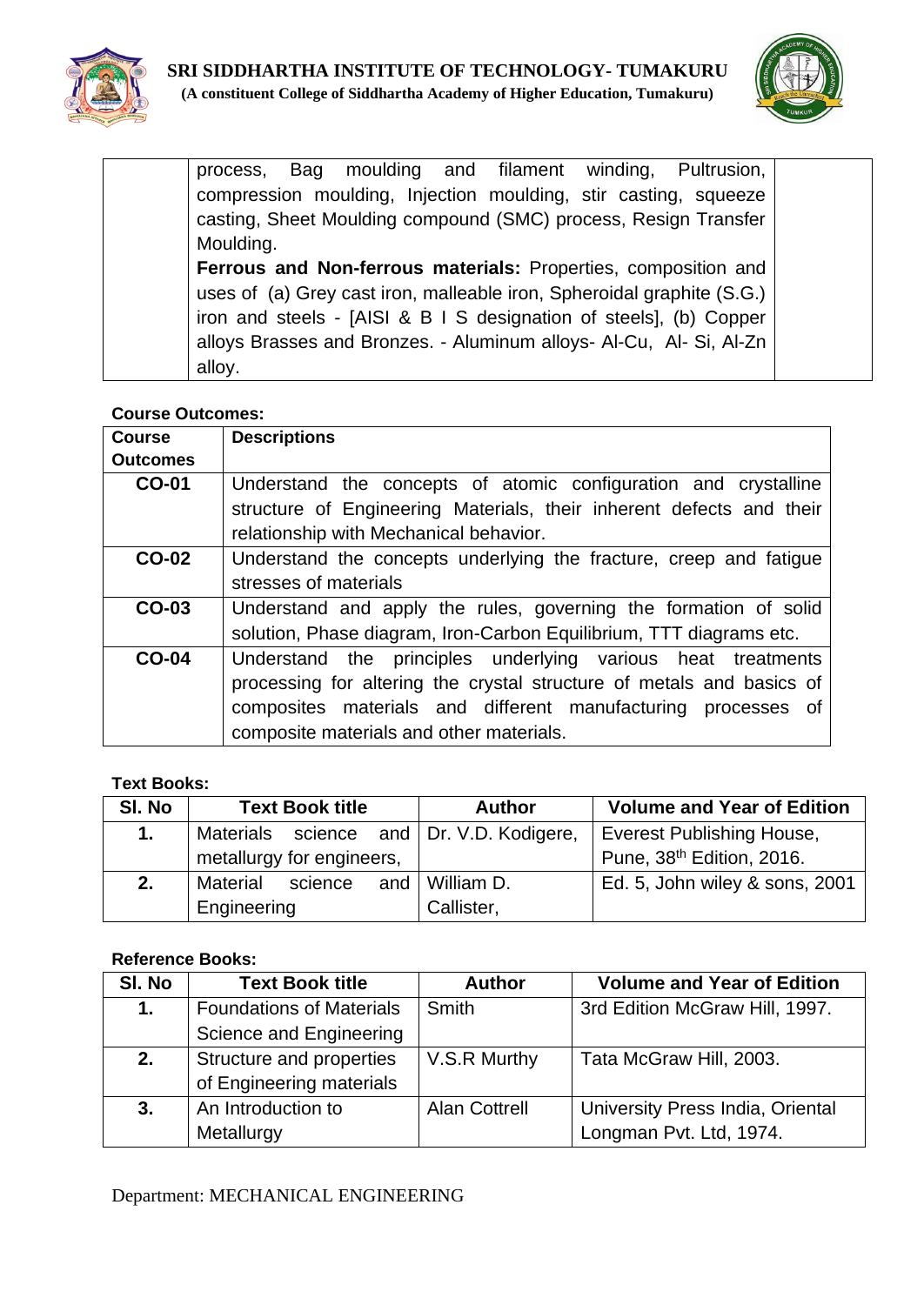

### **Department: MECHANICAL ENGINEERING Semester: IV**

#### **Subject Name: MANUFACTURING PROCESS LAB**

#### **Subject Code: ME4LB1 L-T-P-C: 0-0-3-1.5**

| SI. No. | <b>Description</b>                                                        |  |  |  |
|---------|---------------------------------------------------------------------------|--|--|--|
| 1.      | Lathe Operation: Plain turning, Taper turning, Step turning, Thread       |  |  |  |
|         | cutting, Facing, Knurling.                                                |  |  |  |
| 2.      | Milling Operation: Cutting of gear teeth using Milling machine.           |  |  |  |
| 3.      | <b>Shaping Operation:</b> Cutting of V-groove/Dovetail/Rectangular groove |  |  |  |
|         | using Shaping machine.                                                    |  |  |  |

#### **Scheme of Examination:**

| One question to be set from 1   | 30 Marks |
|---------------------------------|----------|
| One question to be set from 2,3 | 10 Marks |
| Viva-voce                       | 10 Marks |
| <b>TOTAL MARKS :</b>            | 50 Marks |

#### **Course Outcomes:**

| <b>Course</b>   | <b>Descriptions</b>                                                                |  |  |  |
|-----------------|------------------------------------------------------------------------------------|--|--|--|
| outcome         |                                                                                    |  |  |  |
| CO <sub>1</sub> | Identify and select the proper tools to prepare the models                         |  |  |  |
| CO <sub>2</sub> | Apply the techniques to use instruments/ equipment's to obtain the models          |  |  |  |
| CO <sub>3</sub> | Demonstrate the procedure to prepare the accurate model with safety<br>precautions |  |  |  |
| CO <sub>4</sub> | Develop the accurate model for the given dimension & maintain work area clean.     |  |  |  |

#### **Department: MECHANICAL ENGINEERING Semester: IV**

**Subject Name: MATERIAL TESTING & METALLOGRAPHY LAB**

**Subject Code: ME4LB2 L-T-P-C: 0-0-3-1.5**

| SI. No. | <b>Description</b>                                                         |
|---------|----------------------------------------------------------------------------|
|         | <b>PART-A</b>                                                              |
| 1.      | Conduction of tensile, shear, compression and bending test of metallic and |
|         | nonmetallic specimen using a universal testing machine.                    |
| 2.      | Conduction of Izode and Charpy test on mild steel specimen.                |
| 3.      | Experiments on wear studies using ferrous, nonferrous & composite          |
|         | materials for different parameters.                                        |
| 4.      | Brinell, Rockwell and Vicker's hardness test.                              |
| 5.      | <b>Torsion test</b>                                                        |
| 6.      | Fatigue test.                                                              |



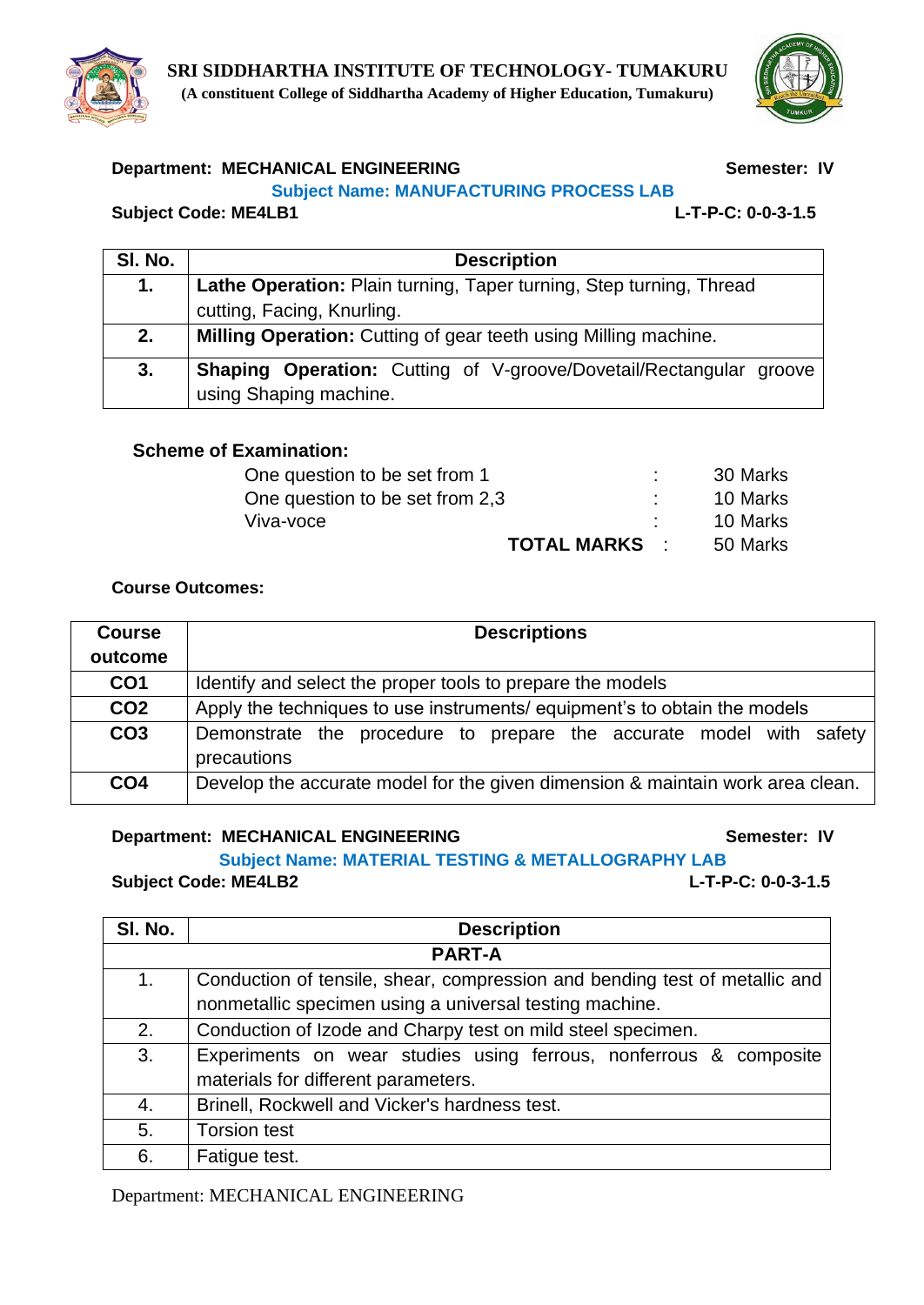



|    | <b>PART-B</b>                                                                  |  |  |
|----|--------------------------------------------------------------------------------|--|--|
| 1. | Preparation of specimen for metallographic examination of different            |  |  |
|    | engineering materials. Identification of the microstructure of plain<br>carbon |  |  |
|    | steel, tool steel, grey C.I., S.G iron, and brass, bronze & composite.         |  |  |
| 2. | Heat Treatment: Annealing, normalizing, hardening and tempering of steel.      |  |  |
|    | Hardness studies of heat-treated samples.                                      |  |  |
| 3. | Non-destructive test experiments.                                              |  |  |
|    | a. Ultrasonic flaw detector                                                    |  |  |
|    | b. Magnetic crack detector                                                     |  |  |
|    | c. Dye penetrant testing                                                       |  |  |

## **Scheme of Examination:**

| <b>TOTAL MARKS</b>                 | 50 Marks |
|------------------------------------|----------|
| Viva-voce                          | 10 Marks |
| One question to be set from PART B | 20 Marks |
| One question to be set from PART A | 20 Marks |

#### **Course Outcomes:**

| <b>Course</b><br>outcome                                                                                                               | <b>Descriptions</b>                                      |  |
|----------------------------------------------------------------------------------------------------------------------------------------|----------------------------------------------------------|--|
| Identify and select the equipment to conduct the experiments related<br>CO <sub>1</sub><br>to materials science and metallography lab. |                                                          |  |
| CO <sub>2</sub>                                                                                                                        | Demonstrate the procedure for conduction of experiments. |  |
| CO <sub>3</sub><br>Apply the techniques for data collection.                                                                           |                                                          |  |
| CO <sub>4</sub>                                                                                                                        | Analyze the data collected and interpret the results.    |  |

#### **Department: MECHANICAL ENGINEERING Semester: IV**

**Subject Name: PRODUCTION TECHNOLOGY LAB**

## **Subject Code:ME4LB3 L-T-P-C: 0-0-3-1.5**

| <b>Unit</b> | <b>Description</b>                                                                                                                                                        | <b>Hours</b> |
|-------------|---------------------------------------------------------------------------------------------------------------------------------------------------------------------------|--------------|
|             | Part -A                                                                                                                                                                   |              |
|             | 1. Foundry practice: Use of foundry<br>equipment's,<br>tools and<br>preparation of sand mold using Hand Cutting, solid pattern models,<br>split pattern models.<br>Part-B |              |
|             | 1. GFN of foundry sand by Sieve Analysis                                                                                                                                  |              |
|             | 2. Tension test of Green sand Mold                                                                                                                                        |              |
|             | 3. Compression test of Green sand Mold                                                                                                                                    |              |
|             | 4. Shear test of Green sand Mold                                                                                                                                          |              |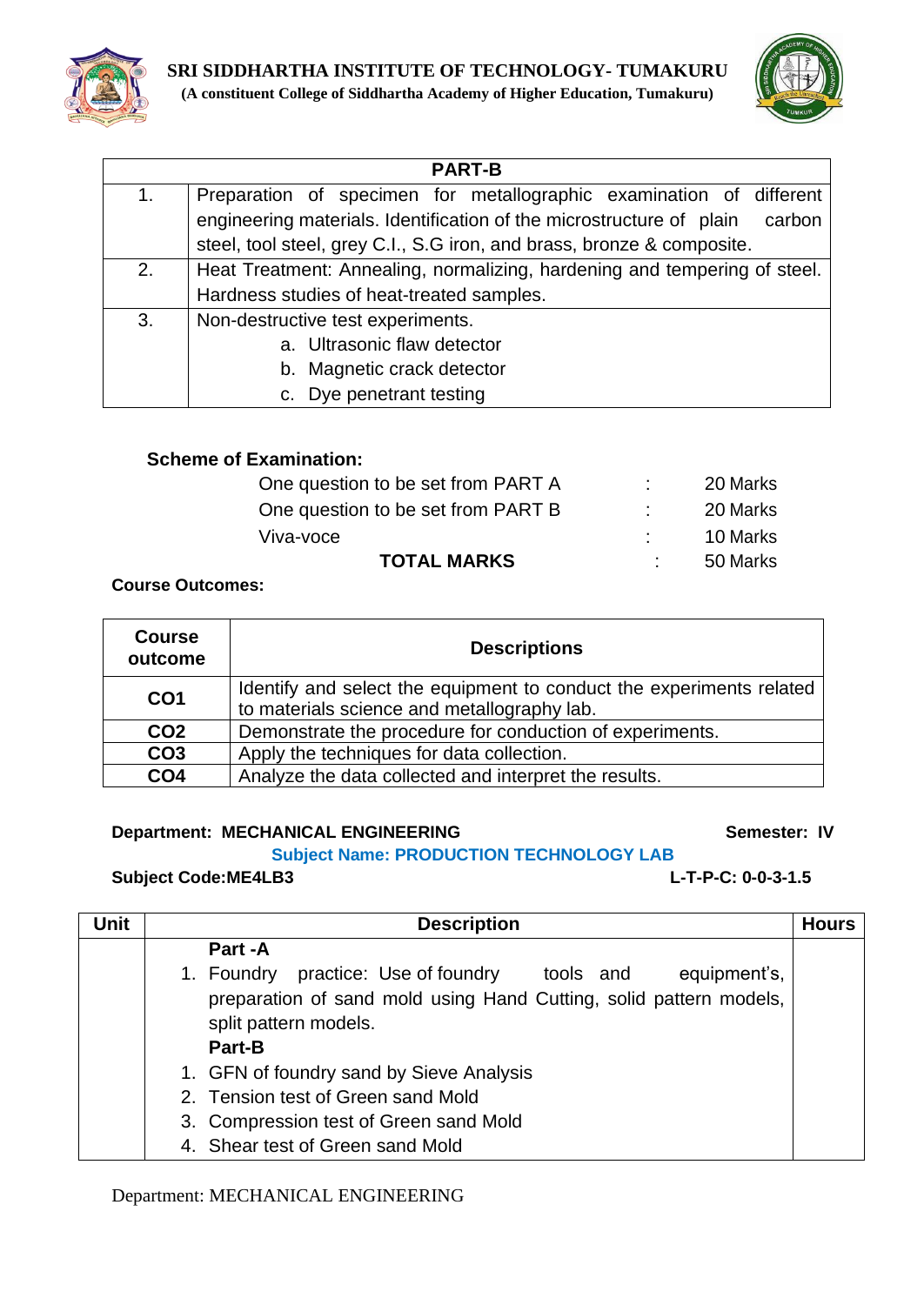



| 5. Permeability test on sand Mold                                          |  |
|----------------------------------------------------------------------------|--|
| 6. Clay content test of foundry sand                                       |  |
| 7. Static testing of Machine tools to check the concentricity, parallelism |  |
| of the Lathe spindle, flatness of lathe bed etc.                           |  |
| 8. Lathe tool dynamometer to measure cutting forces during turning         |  |
| operation                                                                  |  |
| 9. Drill tool dynamometer to measure drilling forces during drilling.      |  |
|                                                                            |  |

#### **Question paper Pattern:**

| One Question from part A - 15 marks |           |
|-------------------------------------|-----------|
| One Question from part B - 25 marks |           |
| Viva-Voce                           | -10 marks |

## **Course Outcomes:**

| <b>Course</b><br>outcome | <b>Descriptions</b>                                                                      |  |  |
|--------------------------|------------------------------------------------------------------------------------------|--|--|
| CO <sub>1</sub>          | Identify and select the proper tools to prepare the models                               |  |  |
| CO <sub>2</sub>          | Apply the techniques to use instruments/ equipment's to obtain the<br>models for testing |  |  |
| CO <sub>3</sub>          | Demonstrate the procedure to prepare the accurate model with safety<br>precautions       |  |  |
| CO <sub>4</sub>          | Develop the accurate model for the given dimension & maintain work<br>area clean.        |  |  |

## **Department: PLACEMENT AND TRAINING DEPT.** Semester: IV

### **Subject Name: SKILL DEVELOPMENT II**

**Subject Code:SK4DP2 L-T-P-C: 0-0-2-1**

#### **Course Objectives:**

| SI.<br>No. | <b>Course Objectives</b>                                                           |  |  |
|------------|------------------------------------------------------------------------------------|--|--|
| 1.         | Unique shortcut techniques for mental ability to improve speed and accuracy        |  |  |
| 2.         | Improve logical thinking to solve various questions and puzzles in reasoning.      |  |  |
| 3.         | Excellent communication, time management and problem solving                       |  |  |
| 4.         | Approach oriented training and interactive methodology.                            |  |  |
| 5.         | Create amicable relationships to meet professional objectives                      |  |  |
| 6.         | To give better idea on different topics to increase the competency of the students |  |  |
|            | in the subject.                                                                    |  |  |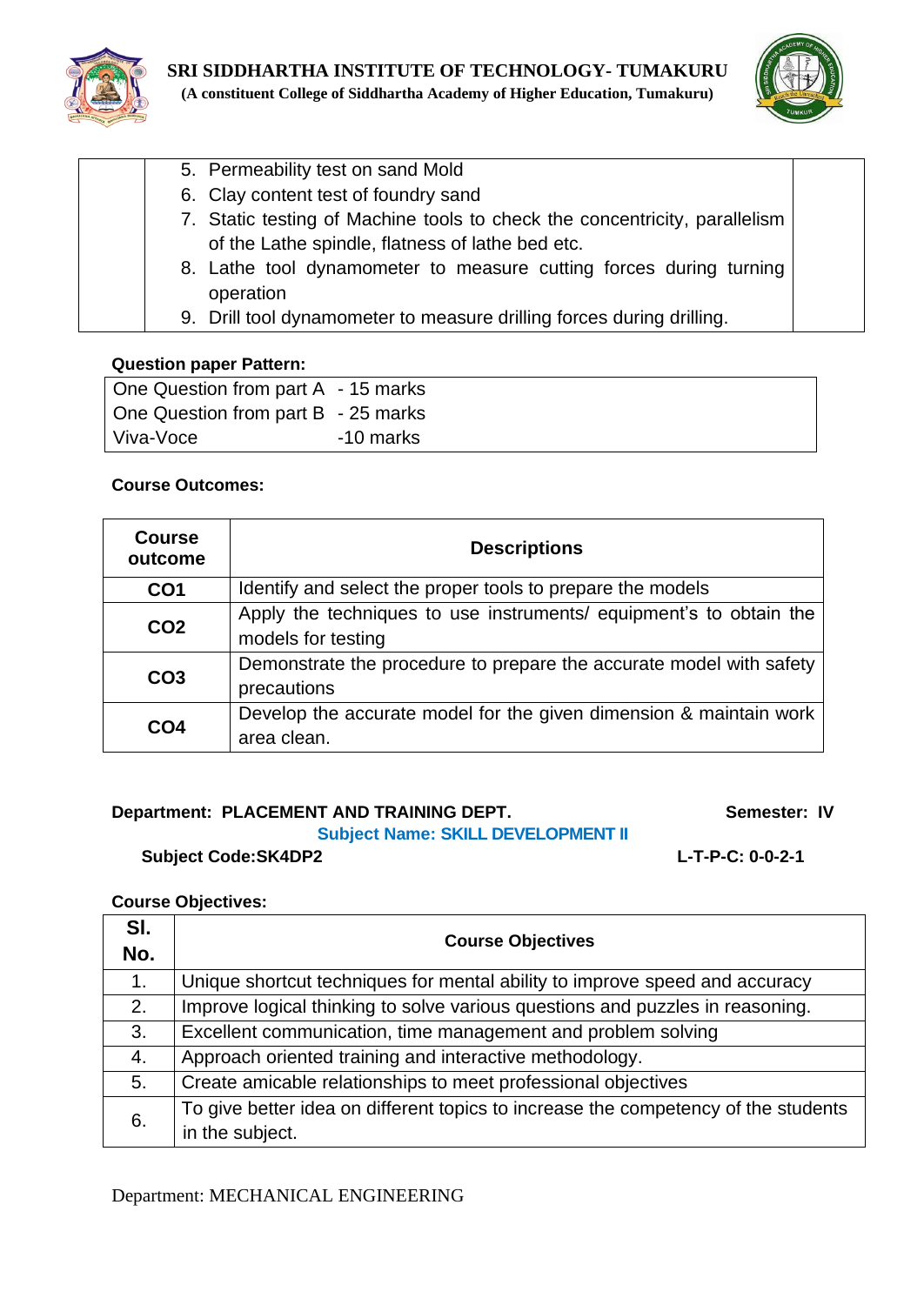



| <b>UNIT</b> | <b>Description</b>                                                 | <b>Hours</b> |
|-------------|--------------------------------------------------------------------|--------------|
|             | Time and Work, Chain Rule, pipes and cisterns, work and            | 04           |
|             | wages, Number series-perfect square series, perfect cube           |              |
|             | series, geometric series, two stage type series, mixed series,     |              |
|             | missing number series, order and ranking, square roots and         |              |
|             | cube roots, Data interpretation- bar graph, line graph, tabular    |              |
|             | form, caselet form, radar/web, piechart, missing data.             |              |
| Ш           | Simple Interest and Compound Interest, Puzzles, brain teasers,     | 04           |
|             | data sufficiency, Mixtures and allegation, statement course and    |              |
|             | action, statement course and effect, clocks and calendars          |              |
| Ш           | Permutation and Combination, Probability, Mathematical             | 06           |
|             | reasoning, logical reasoning, visual sequence, set theory, Venn    |              |
|             | diagrams, seating arrangements, cubes and dice, alphabet test,     |              |
|             | analogy classification                                             |              |
| IV          | Change voice, Paragraph Formation, Reading Compression,            | 08           |
|             | Idioms and phrases, Ordering sentence, Completing sentence,        |              |
|             | Selecting words, Change of speech.                                 |              |
| V           | Extempore, Accent Training, Business Communication Skills,         | 06           |
|             | Articulation Skills, Presentation Skills, Business Writing Skills, |              |
|             | Resume building, Group Discussion.                                 |              |

## **Question paper Pattern:**

The question paper will have 50 questions. Each question carrying one marks.

#### **Course Outcomes:**

| <b>Course</b>   | <b>Descriptions</b>                                                                                                 |
|-----------------|---------------------------------------------------------------------------------------------------------------------|
| <b>Outcomes</b> |                                                                                                                     |
| <b>CO-01</b>    | Understand the basic concepts of quantitative ability, logical reasoning,<br>verbal reasoning and also soft skills. |
| <b>CO-02</b>    | Inclusive and engaging environment for a dynamic campus community                                                   |
| CO-03           | Proficient use of qualitative and quantitative methods in problem solving                                           |
| <b>CO-04</b>    | Critical and analytical thinking across a range of discipline.                                                      |

## **Text Books**

| SI <sub>No</sub> | <b>Text Book title</b>                                | <b>Author</b> | <b>Volume and Year</b><br>of Edition |
|------------------|-------------------------------------------------------|---------------|--------------------------------------|
|                  | Quantitative aptitude for cat                         | Arun Sharma   |                                      |
| 2.               | Quantitative aptitude for<br>competitive examinations | R.S.Aggarwal  |                                      |